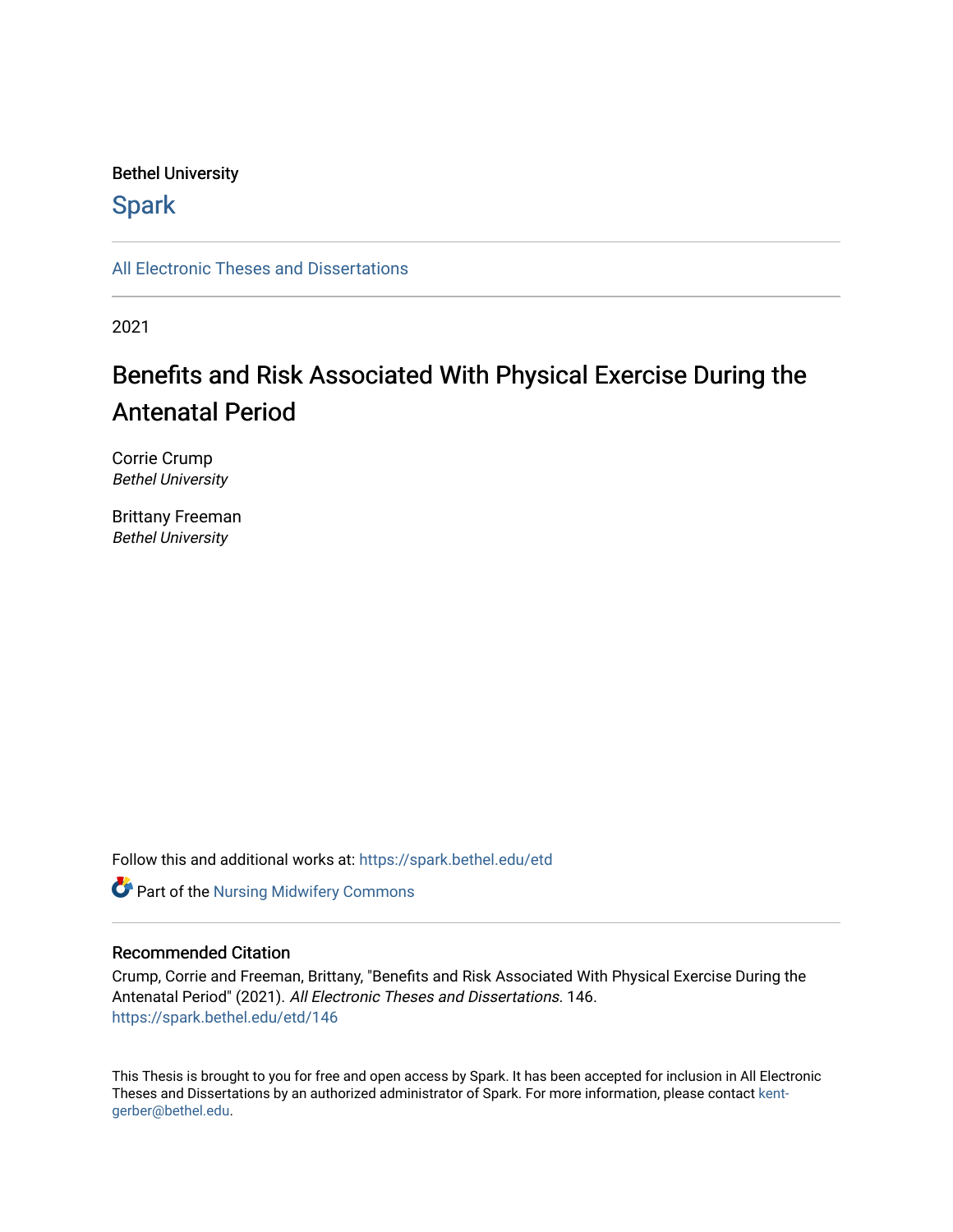# BENEFITS AND RISK ASSOCIATED WITH PHYSICAL EXERCISE DURING THE ANTENATAL PERIOD

# A MASTER'S PROJECT SUBMITTED TO THE GRADUATE FACULTY OF THE GRADUATE SCHOOL BETHEL UNIVERSITY

BY

# CORRIE CRUMP & BRITTANY FREEMAN

# IN PARTIAL FULFILLMENT OF THE REQUIREMENTS

## FOR THE DEGREE OF MASTER OF SCIENCE IN NURSE-MIDWIFERY

MAY 2021

BETHEL UNIVERSITY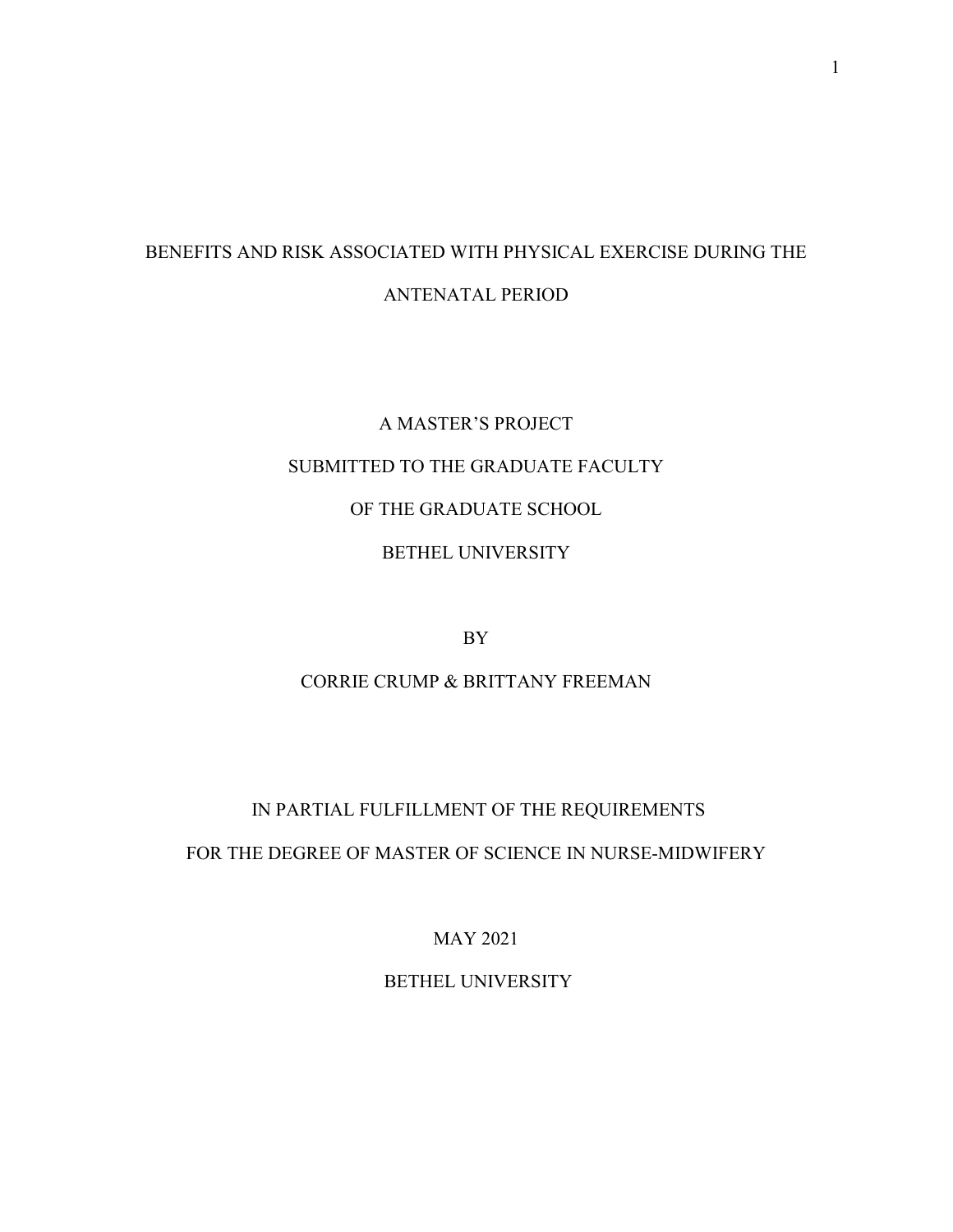Benefits and Risks Associated with Physical Exercise During the Antenatal Period

Corrie Crump & Brittany Freeman

May 2021

Approvals:

| Project Advisor Name:<br>Dr. Julie Ann Vingers              |
|-------------------------------------------------------------|
| Project Advisor Signature:                                  |
| Second Reader Name: Dr. Jane Wrede                          |
| Second Reader Signature:                                    |
| Director of Nurse-Midwifery Program Name:<br>Dr. Jane Wrede |
| Director of Nurse-Midwifery Program Signature:<br>$2\mu$    |
|                                                             |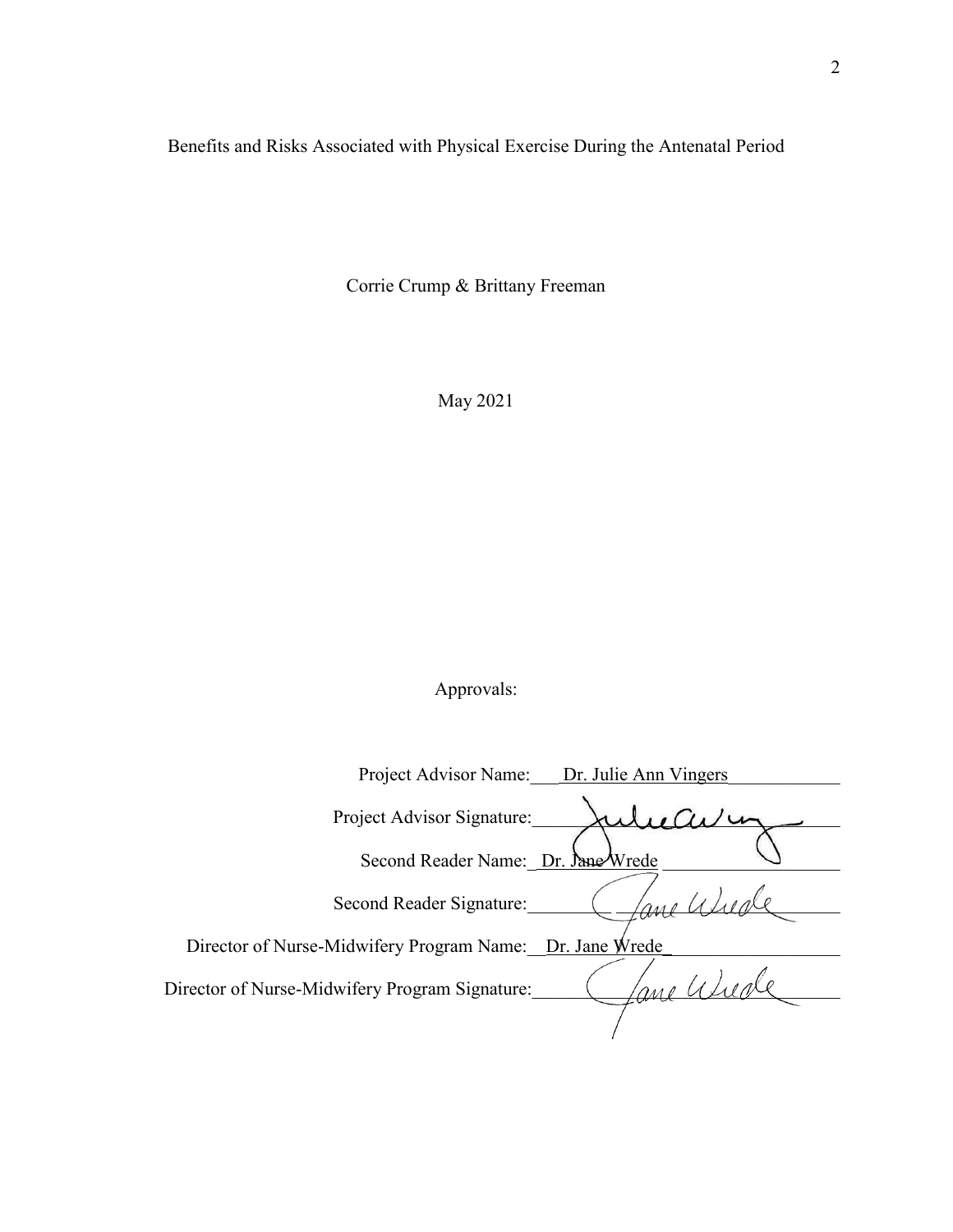#### **Acknowledgements**

 To our friends and families, we thank you for your continuous love, support, and encouragement as we pursued our dreams and journeyed through this program. The sacrifices you have all made for us does not go unnoticed. You have helped us achieve one of our biggest goals, and we will forever be grateful. We dedicate this project to all of the families we will be caring for throughout our careers. We are devoted to be lifelong learners and we will continually provide you with excellent, evidenced based care.

We would also like to acknowledge Dr. Julie Ann Vingers of the Bethel University Nurse-Midwifery faculty. Your wisdom and direction were exactly what we needed while navigating this project. Thank you for your kindness and guidance all throughout our midwifery education journey.

Corrie Crump and Brittany Freeman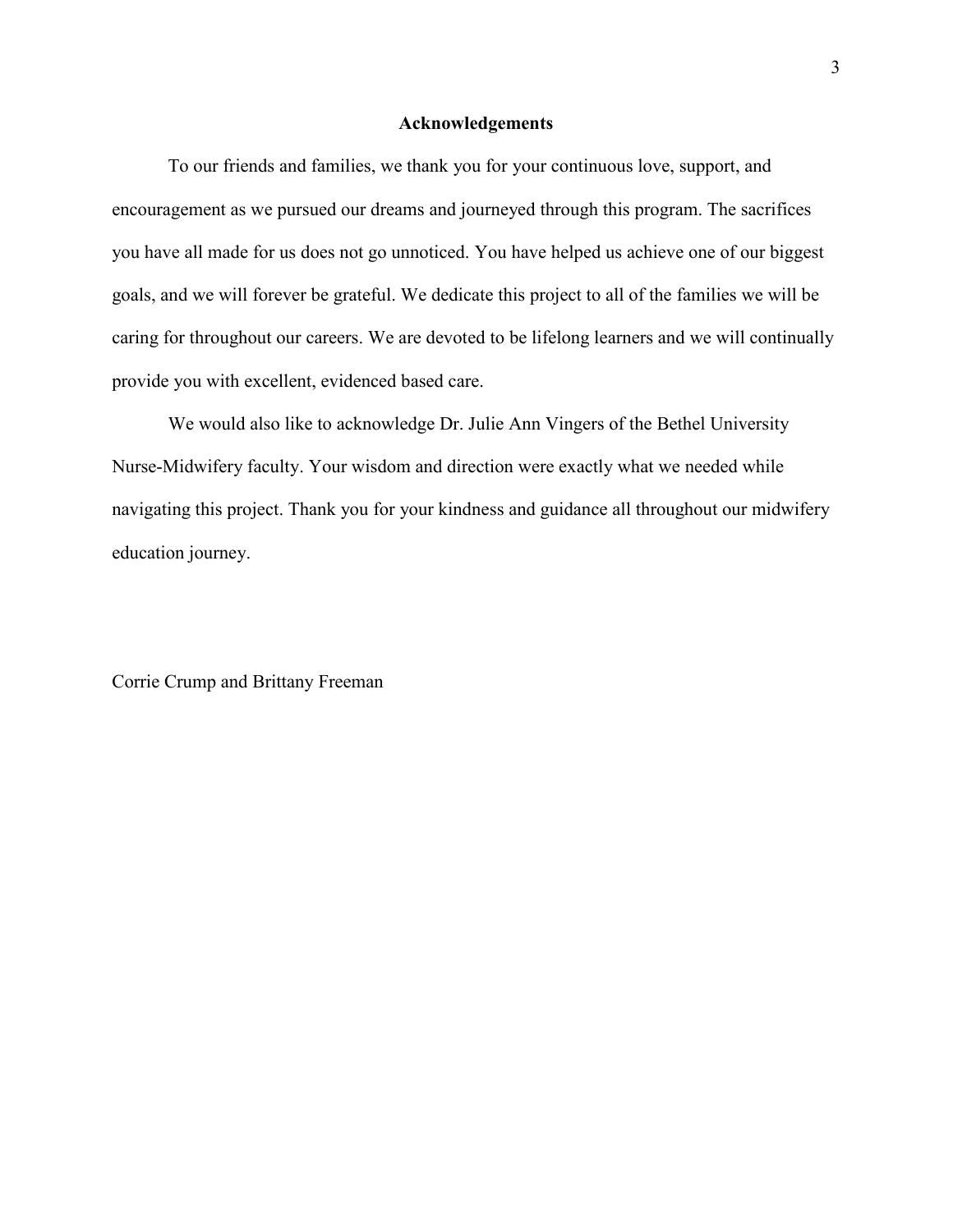#### Abstract

Background/Purpose: There are many misconceptions, uncertainties, and false narratives pertaining to how much physical activity and what types of activities are safe in pregnancy. This purpose of this critical literature review was to provide more guidance on evidence-based recommendations for what activity and how much activity is considered safe, and shed light on the proven benefits being physically active provides. Additionally, the literature was reviewed to assess the benefits of exercise during pregnancy as it pertains to maternal morbidity.

Theoretical Framework: Dorothea Orem's Theory on Self-Care Deficit explains the importance of self-care, and focuses on the individual's ability to perform self-care. Exercise during pregnancy can be viewed as a practice or type of self-care. It is also a known way to improve health and to maintain life and wellbeing. This theory guides our understanding of how a person's knowledge of potential health problems is needed for promoting self-care behaviors. Methods: 20 scholarly articles were appraised in this review to identify the many health benefits of exercising while pregnant.

Results/Findings: The applicable findings of this critical review demonstrate that exercise during pregnancy improves the overall health-related quality of life and should be recommended for all eligible pregnant women (Montoya Arizabaleta et al., 2010). Pregnancy is a wonderful time to initiate new routines and healthy behaviors because pregnant women are highly motivated during this season of life.

Implications for Research Practice: Nurse-midwives are in a wonderful position to educate and counsel women on the many health benefits that exercising while pregnant has to offer. Pregnant women should be given evidenced-based information in regards to their health to assist them in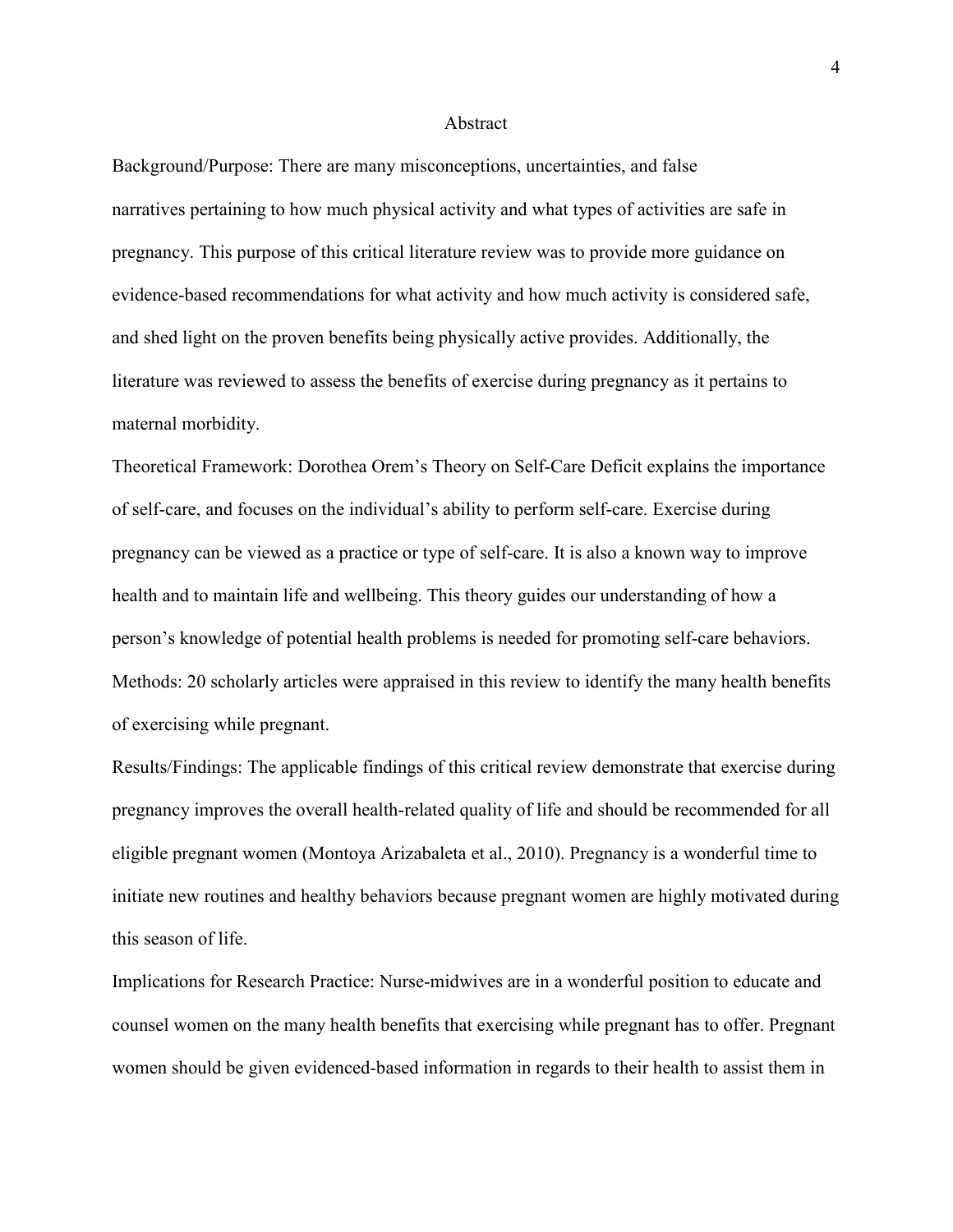their decision making process. Nurse-midwives should help patients develop an exercise routine that is safe and sustainable. They also have the responsibility to be aware of lifestyle choices that can reduce harm, and positively impact pregnancy.

*Keywords*: Exercise in pregnancy, routine exercise, prevention, morbidity, gestational diabetes, preterm labor, low birth weight, premature rupture of membranes, and cervical insufficiency.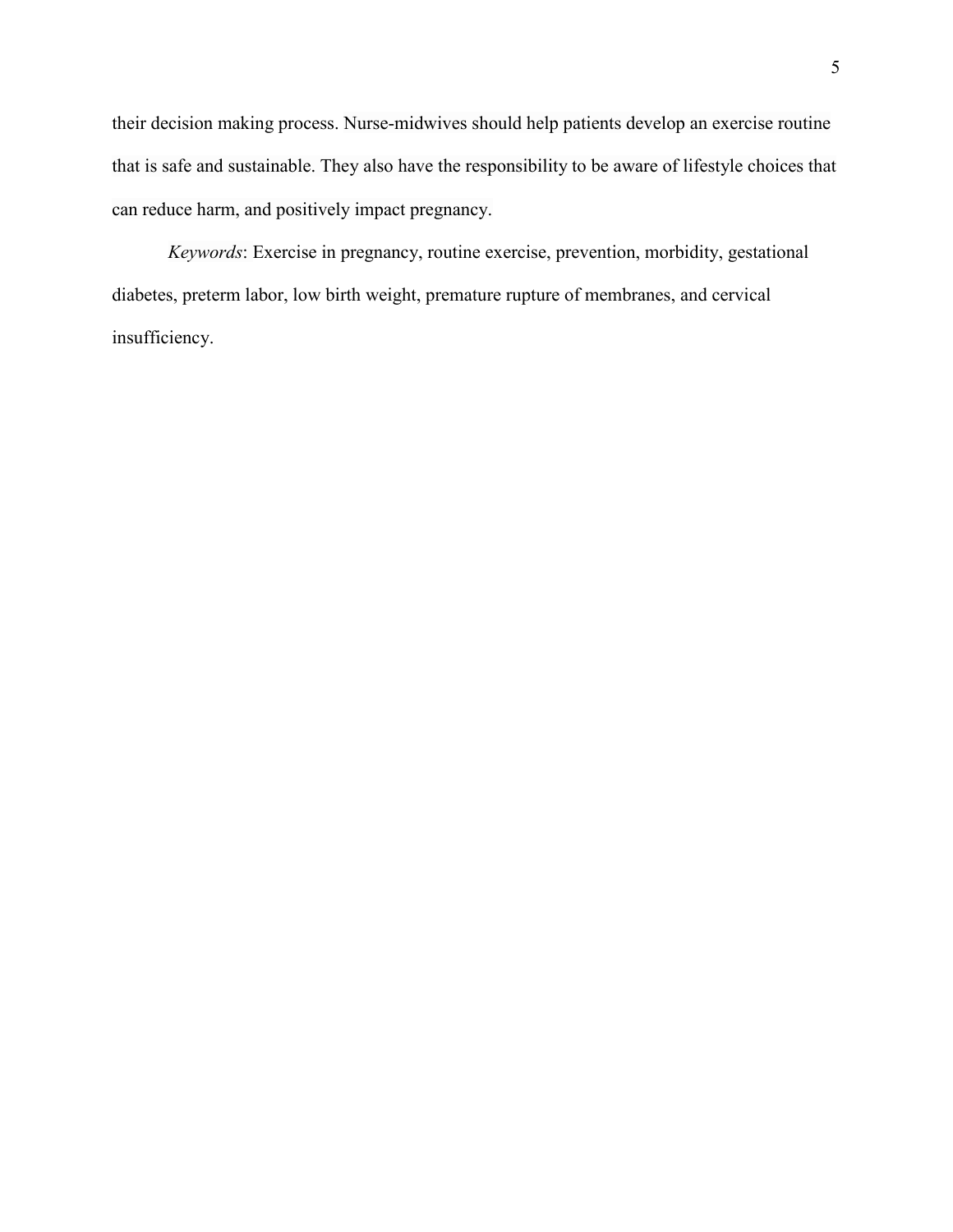# **Table of contents**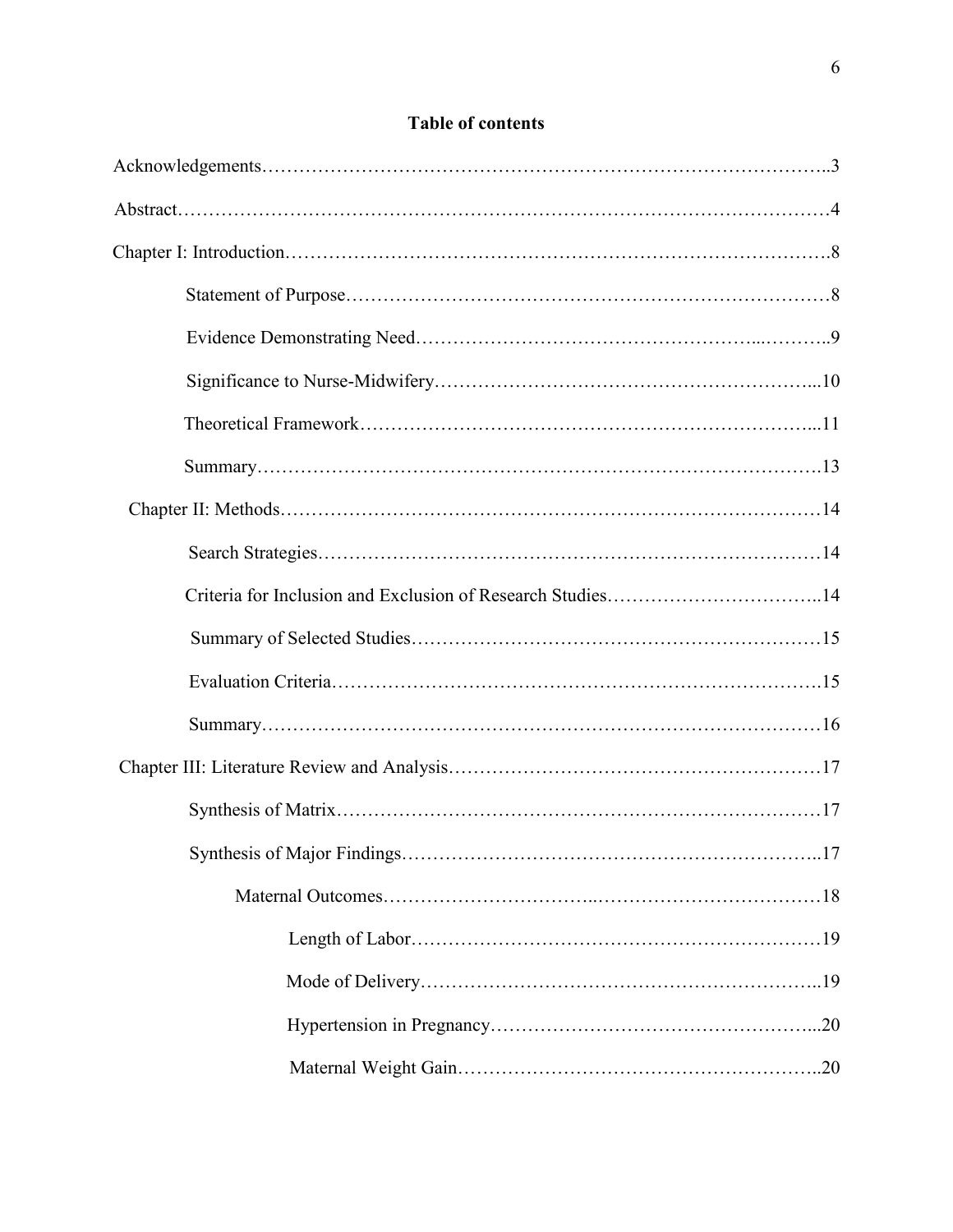| Theoretical Framework: Orem's Self Care Deficit Theory34 |
|----------------------------------------------------------|
|                                                          |
|                                                          |
|                                                          |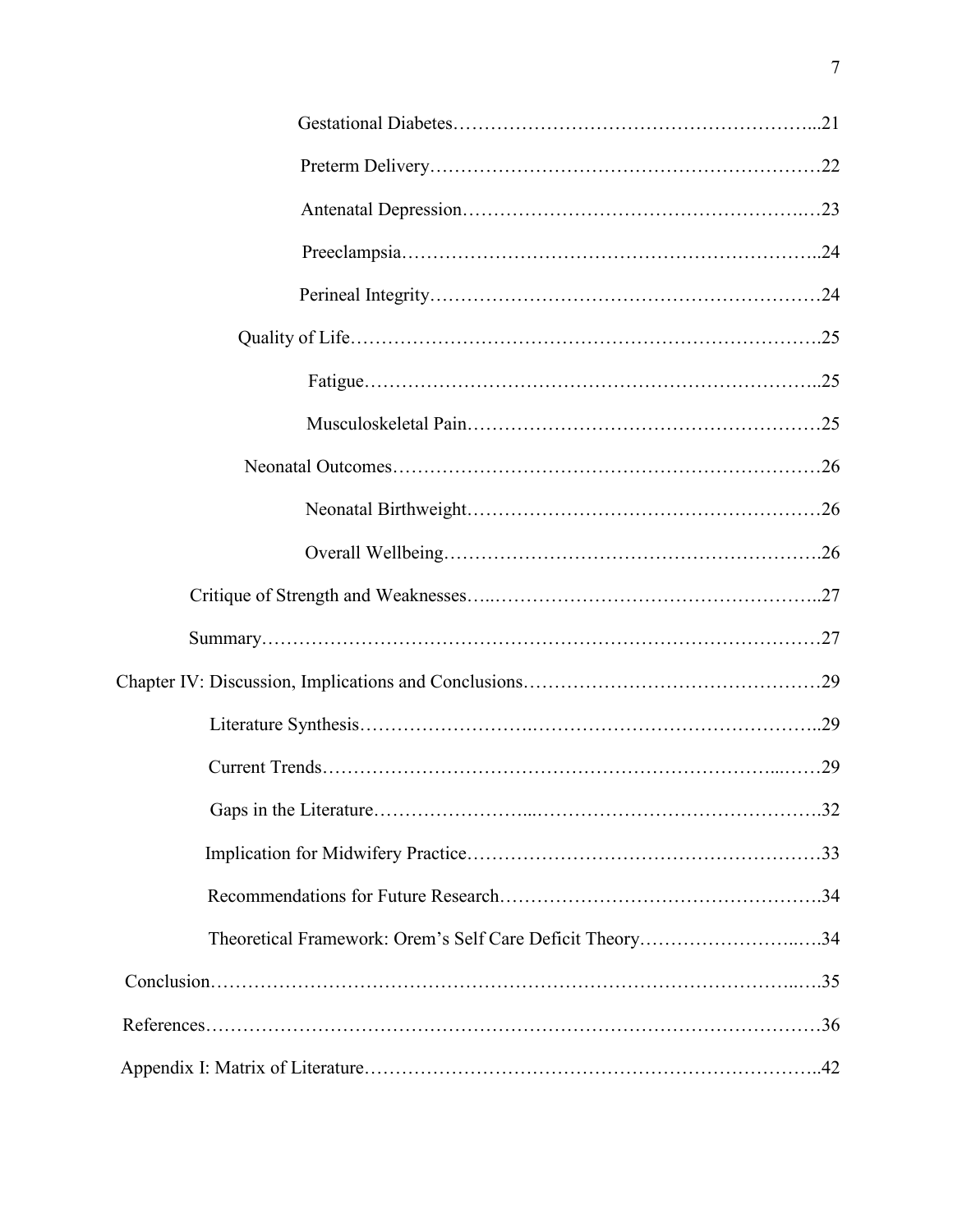#### **Chapter I: Introduction**

There are many misconceptions, uncertainties, and false narratives pertaining to how much physical activity and what types of activities are safe in pregnancy. Activity restrictions and bed rest have historically been prescribed when certain complications arise during the antepartum course. This paper was written to provide more guidance on evidence-based recommendations for what activity and how much activity is considered safe, and shed light on the proven benefits being physically active provides. Additionally, this paper will attempt to identify contraindications and potential complications of performing an exercise routine during pregnancy.

The benefits of aerobic exercise in the antepartum period include decreased incidence of gestational diabetes mellitus, decreased rates of operative vaginal births or cesarean deliveries, quicker postpartum recovery time, decreased musculoskeletal pain, and prevention of depressive disorders (The American College of Obstetricians and Gynecologists [ACOG], 2020). ACOG (2020) does not recommend that activity restrictions be prescribed as a way to prevent preterm birth and recognizes that it does not reduce complications associated with preeclampsia. Artal (2021) describes the benefits of exercise as having the same psychological and medical benefits for pregnant women as non-pregnant people. Additionally, Artal's (2021) systematic review demonstrated that exercise reduced the incidence of operative birth.

#### **Statement of Purpose**

The purpose of this paper is to perform a comprehensive literature review assessing the benefit of exercise during pregnancy as it pertains to maternal morbidity. The question being asked is: How does routine exercise during pregnancy affect morbidity compared to women who do not routinely exercise? Areas of focus will include risk reduction of illnesses (such as

8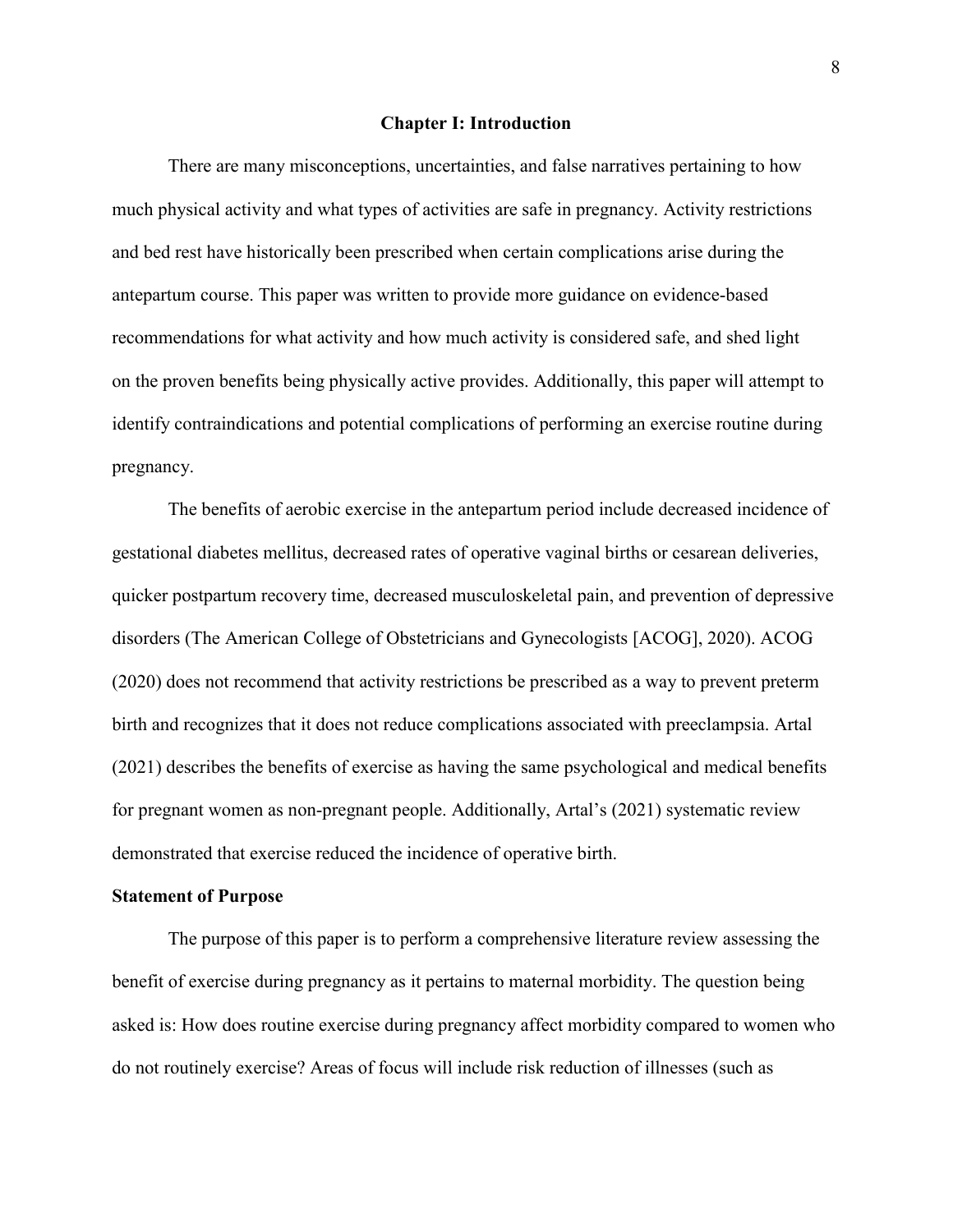pregnancy induced hypertension, gestational diabetes, perinatal depression, and mood disorders), length of labor, birth method, and physical discomforts of pregnancy. In addition to examining the benefits of exercise during pregnancy, the authors will try to identify any negative consequences associated with physical exertion to either mother or fetus. This paper was written with the intent of clarifying misconceptions and false information regarding physical exertion during pregnancy.

#### **Evidence Demonstrating Need**

Pregnant women are plagued with a wide variety of health complications unique to their gravid status. A pregnancy related death is demarcated as death occurring within one year of pregnancy, caused by either a pregnancy-related complication or by complication aggravated by pregnancy (Creanga et al., 2014). Each year there are 600,000 women are affected by a severe maternal morbidity in the United States (Creanga et al., 2014). While no standard definition exists, a maternal morbidity can be best described as any physical or psychological condition that arises from or is exacerbated by pregnancy and adversely affects a woman's health (Creanga et al., 2014). Risk factors include maternal age, chronic medical conditions, obesity, and cesarean delivery (Creanga et al., 2014). There is a need to examine how women and their providers can mitigate the effects of some of the modifiable risk factors. This review will help determine if an exercise routine is able to do just that.

Two common health complications pregnant women experience include gestational hypertension and gestational diabetes (Centers for Disease Control and Prevention [CDC], 2020a). Both of these conditions can lead to more severe pregnancy and long-term complications. Hypertension in pregnancy occurs in one out of every 12-17 pregnant women (CDC, 2020a). Gestational hypertension can lead to more severe complications such as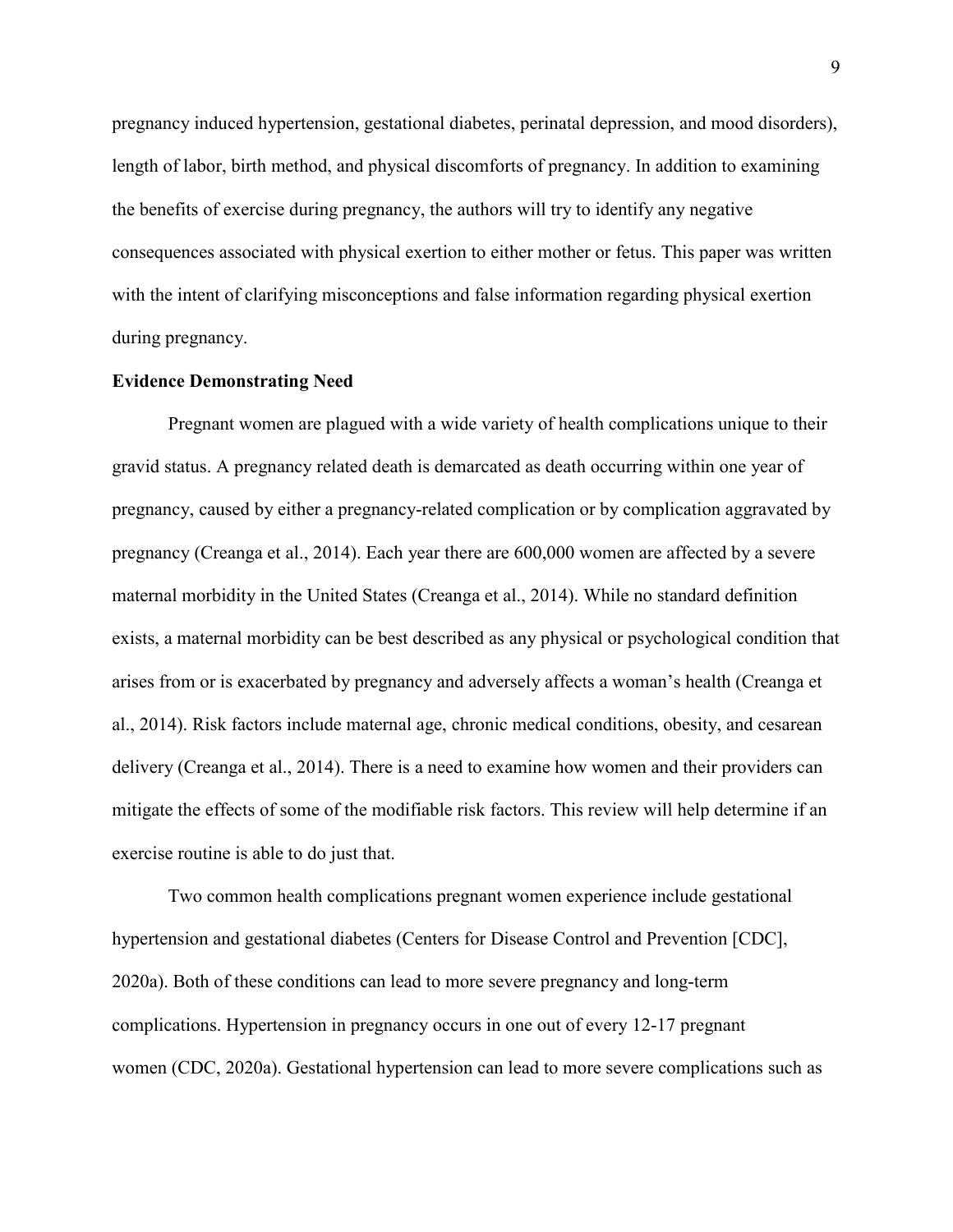stroke, preeclampsia, eclampsia, or preterm birth (CDC, 2020a). Gestational diabetes is diabetes that a woman develops during pregnancy and is believed to affect between 1 in 20 and 1 in 50 expectant mothers (CDC, 2020b). Gestational diabetes can result in a macrocosmic infant, cesarean section delivery, a greater likelihood to develop preeclampsia, and the development of type 2 diabetes (CDC, 2020b). Infants born to mothers with gestational diabetes are at increased risk for childhood or adolescent obesity as well as diabetes (CDC, 2020b). Preventing illnesses such as these can reduce the incidence of more severe complications, improve quality of life, and lead to better overall health for both mother and baby.

#### **Significance to Nurse-Midwifery**

Exercise in pregnancy has many positive benefits for both the growing baby and for the mother. It is important for pregnant women to be informed to understand these benefits, and to implement these healthy lifestyle choices during their pregnancies. Many pregnant women are unaware of these benefits, and nurse-midwives need to do a better job of educating them. This is significant to midwifery because a few of the hallmarks are "incorporation of evidence-based care into clinical practice" and "utilization of health promotion, disease prevention, and health education" (ACNM, 2020, para. 6). Pregnancy is the perfect time to implement healthy changes because pregnant women are highly motivated toward healthy behaviors and they are under the close medical supervision of a healthcare provider during this time (Artal, 2021).

In 2020, the American College of Obstetricians and Gynecologists (ACOG) authored a Committee Opinion entitled *Physical Activity and Exercise During Pregnancy and the Postpartum Period.* In this document, ACOG recommends that all obstetric care providers encourage patients to exercise. This is an important component of optimal health. They discuss the benefits of exercising during pregnancy, including decreasing gestational diabetes mellitus,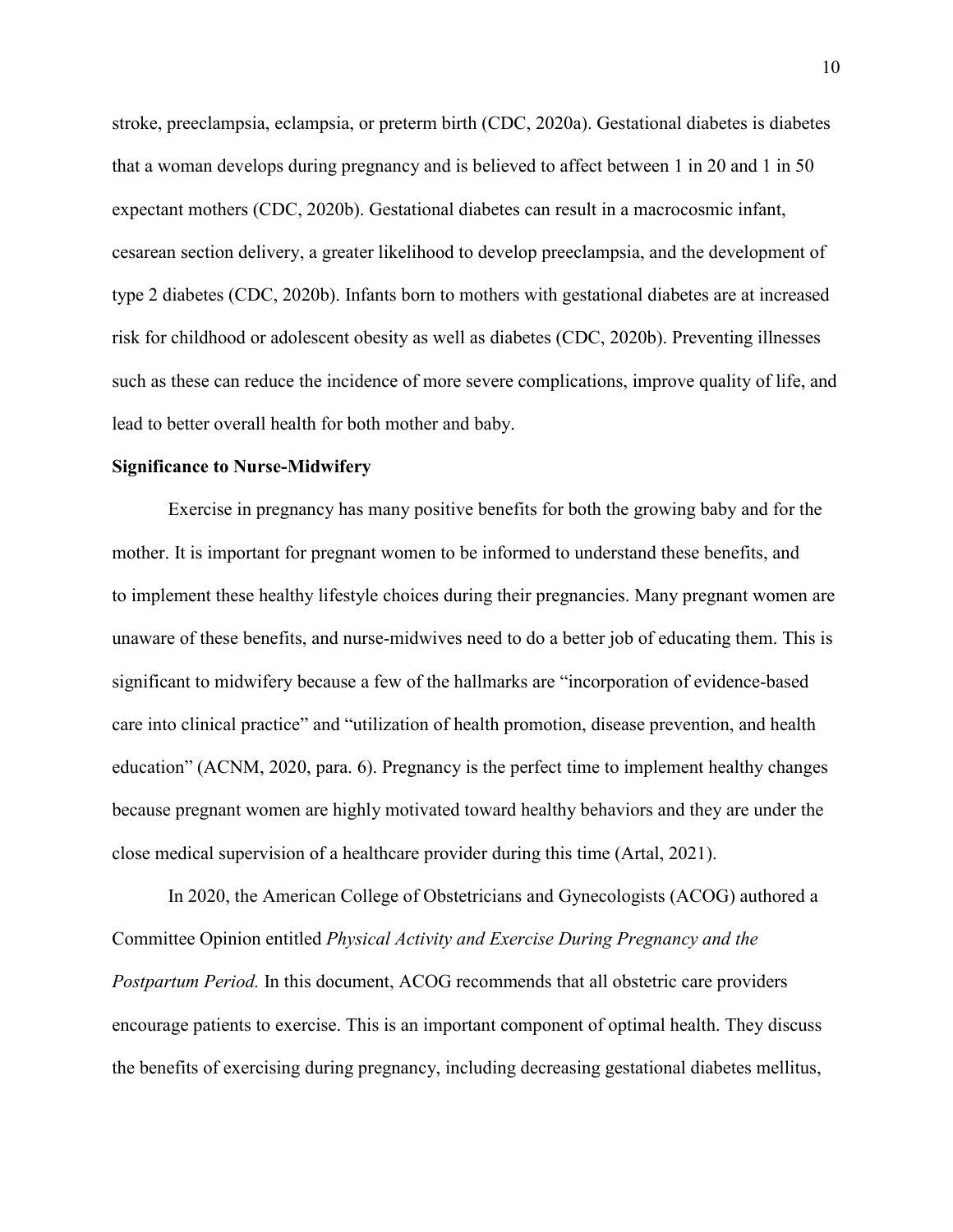fewer cesarean births and operative vaginal deliveries, and shortened postpartum recovery time; additionally, exercise can be an essential factor in the prevention of depressive disorders for postpartum women. Physical activity in pregnancy is associated with minimal risks, and benefits the majority of pregnant women (Artal, 2021). Modifications to exercise routines may be necessary though due to the physical changes that happen during pregnancy (Birsner & Gyamfi-Bannerman, 2020). There is no official position statement from the American College of Nurse-Midwives (2014), but in a patient education handout, they recommend pregnant women do moderate exercise for at least 30 minutes most days of the week.

According to the *Journal of Midwifery and Women's Health* (2014), most exercises are safe for pregnant women. Daily exercise while pregnant can reduce problems women may experience during their pregnancies. Exercise can help women feel better overall, and have less back pain, constipation, and tiredness (Exercise in Pregnancy, 2014).

An *Up To Date* entry by Artal (2021) explains how exercise in pregnancy is safe and can improve multiple pregnancy outcomes, including reduced frequency of excessive gestational weight gain, reduction of gestational diabetes, and retention of postpartum weight. The greatest barriers for exercise in pregnancy are nausea, fatigue, and an overall lack of time (Artal, 2021). Providers should focus on educating and intervening for these barriers that can help pregnant women achieve their exercise recommendations.

#### **Theoretical Framework**

Dorothea Orem was a nurse who had a goal of improving the quality of nursing in the hospital setting. Her Self-Care Deficit Theory will be used as the framework for this literature appraisal. Orem's nursing theory is comprised of three related parts: The theory of self-care, the theory of self-care deficit, and the theory of nursing system (Petiprin, 2020). Her theory focuses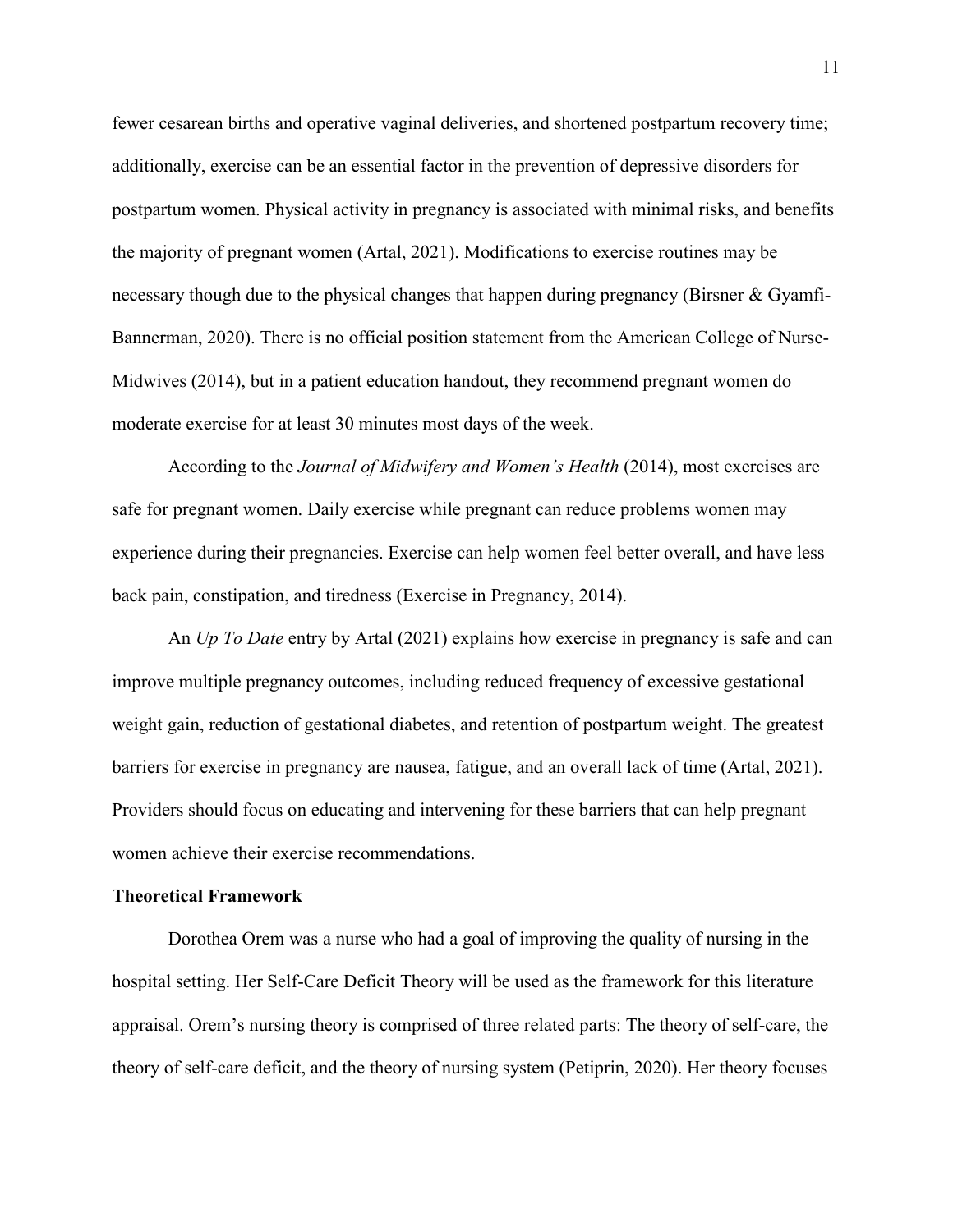on the individual's ability to perform self-care and is defined as "The act of assisting others in the provision and management of self-care to maintain or improve human functioning at home level of effectiveness" (Gonzalo, 2019, para. 3). Orem describes self-care as a practice of activities that an individual initiates and performs to maintain life, health, and wellbeing (Gonzalo, 2019).

Pregnancy can be a great time for women to acquire evidenced-based information on healthy behaviors because they are in frequent contact with their healthcare providers. Routine prenatal visits are important in developing the concept of knowledge. Many women are unsure of what types of exercises are safe in pregnancy, and this often leads to sedentary lifestyles. There is some evidence that information provided from prenatal care providers can affect women's commitment and beliefs about health behaviors such as exercise (Nicoloro-SantaBarbara et al., 2017). Positive self-care health behaviors such as adequate exercise, sleep, and proper nutrition all contribute to better birth outcomes (Nicoloro-SantaBarbara et al., 2017). In regards to exercise, it is important to remember that self-care requires the adaptation of each individual pregnancy.

Orem's Self-Care Theory includes the concepts of motivation, decision making, energy, and the knowledge necessary to carry out self-care actions (Hart & Foster, 1998). Each pregnant person should evaluate herself with her healthcare team to develop an exercise routine and a selfcare regimen that is based on their personal needs while also balancing activities and rest. These routines may need to be altered throughout pregnancy, and this an example of Orem's modifying self-concepts to accept one's self as being in a particular state of health.

Orem's Nursing Theory has many different aspects that can be applied to a variety of patient situations. Several aspects within this theory can be directly related to self-care and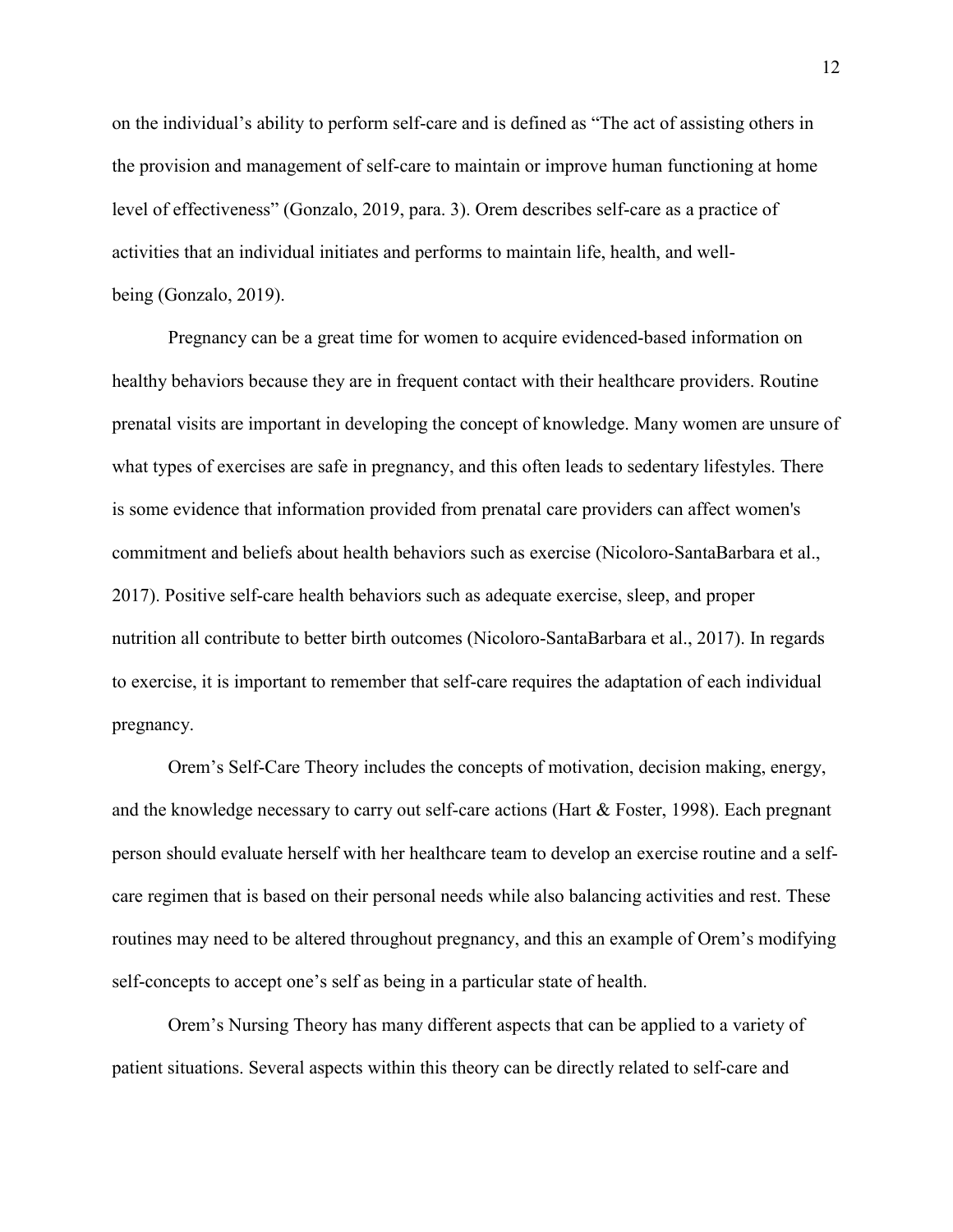exercise during pregnancy. Pregnant women should be given evidenced-based information in regards to their health, and the benefits of self-care and exercise during pregnancy. These women may require alterations to their routines, or additional periods of rest. Referencing Orem's theory, pregnant women should be able to recognize hazards and incorporate modifications when necessary.

#### **Summary**

Midwives are placed in a variety of healthcare settings, and they are given the opportunity to educate many patients. An educational focus all midwives should have is informing patients about the many benefits of exercising during pregnancy, and helping them develop a physical activity/exercise plan that they feel comfortable and confident doing. A lack of education, information, and understanding can lead to sedentary lifestyles, and puts patients at risk for complications during their pregnancies, labors, births, and during the postpartum period. Pregnant women are highly motivated toward healthy behaviors (Artal, 2021), and nurse-midwives should be encouraging healthy and practical lifestyles.

Chapter Two will explain the methods used to explore scholarly literature that addresses the question of how routine exercise during pregnancy affects morbidity compared to women who do not routinely exercise during pregnancy. It will also include criteria for inclusion and exclusion of research studies, a summary of the selected studies, and evaluation criteria. Chapter Three is a literature review and analysis, a synthesis of the literature review matrix (see Appendix), a synthesis of major findings, and a critique of the strengths and weaknesses of the research. Chapter Four will discuss implications and conclusions, a literature synthesis, trends and gaps in the literature, implications for midwifery practice, recommendations for future research, and integration of the modeling and role modeling theory.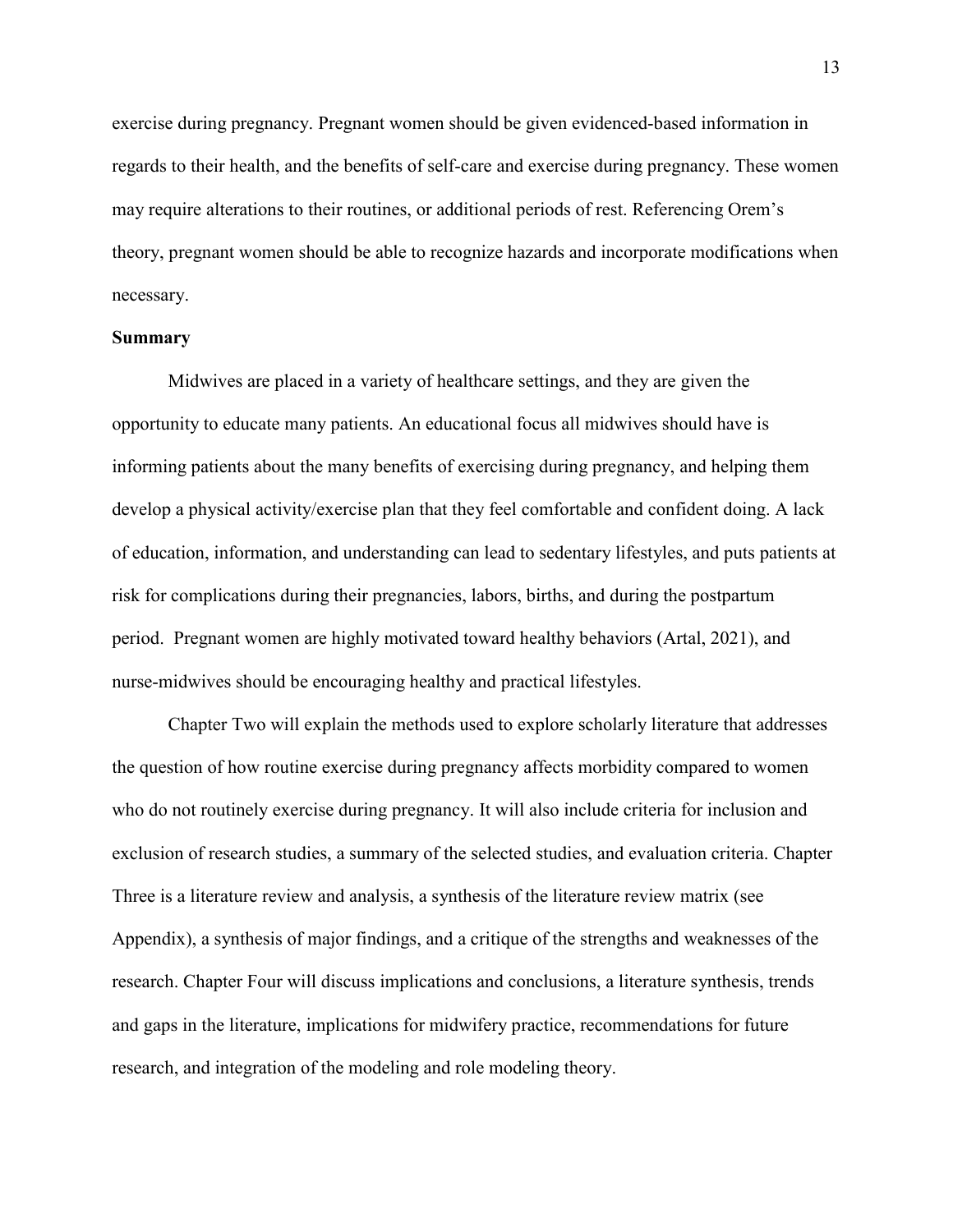#### **Chapter II: Methods**

The purpose of this chapter is to describe the methods used to identify and critically appraise the literature to discover the benefits of exercising during the antenatal period. Multiple databases and search terms were utilized to gather literature. The process that was used to determine if the studies were relevant will be discussed, as well as the search strategies, and the inclusion and exclusion criteria. Lastly, this chapter will end with the evaluation criteria used to determine the level and quality of the literature being reviewed.

#### **Search Strategies**

The review of the literature includes studies that were dated between 1976 and 2020. Only articles that were published during or after 2010 were included in the research. Databases that were used include EBSCOhost, PubMed, and CINAHL. The key search terms included: exercise in pregnancy, routine exercise, prevention, morbidity, gestational diabetes, preterm labor, low birth weight, premature rupture of membranes, and cervical insufficiency.

 An initial search on EBSCOhost resulted in 51 total articles dating from 2005 to 2020. When exclusion criteria was applied, it resulted in 34 articles. PubMed resulted in 92 total articles from 1976 to 2020, but only 73 articles were published between 2010 and 2020. A final CINAHL search resulted in 1,526 total articles. After exclusion criteria was applied, it resulted in 136 articles. Once duplicate articles were removed, the final 20 articles were selected when inclusion and exclusion criteria were met.

#### **Criteria for Inclusion and Exclusion**

The articles selected for this review of literature included research studies that evaluated the effects of exercising during pregnancy. Criteria for inclusion were: a human pregnancy of any gestation, research published within 10 years, randomized controlled trials, experimental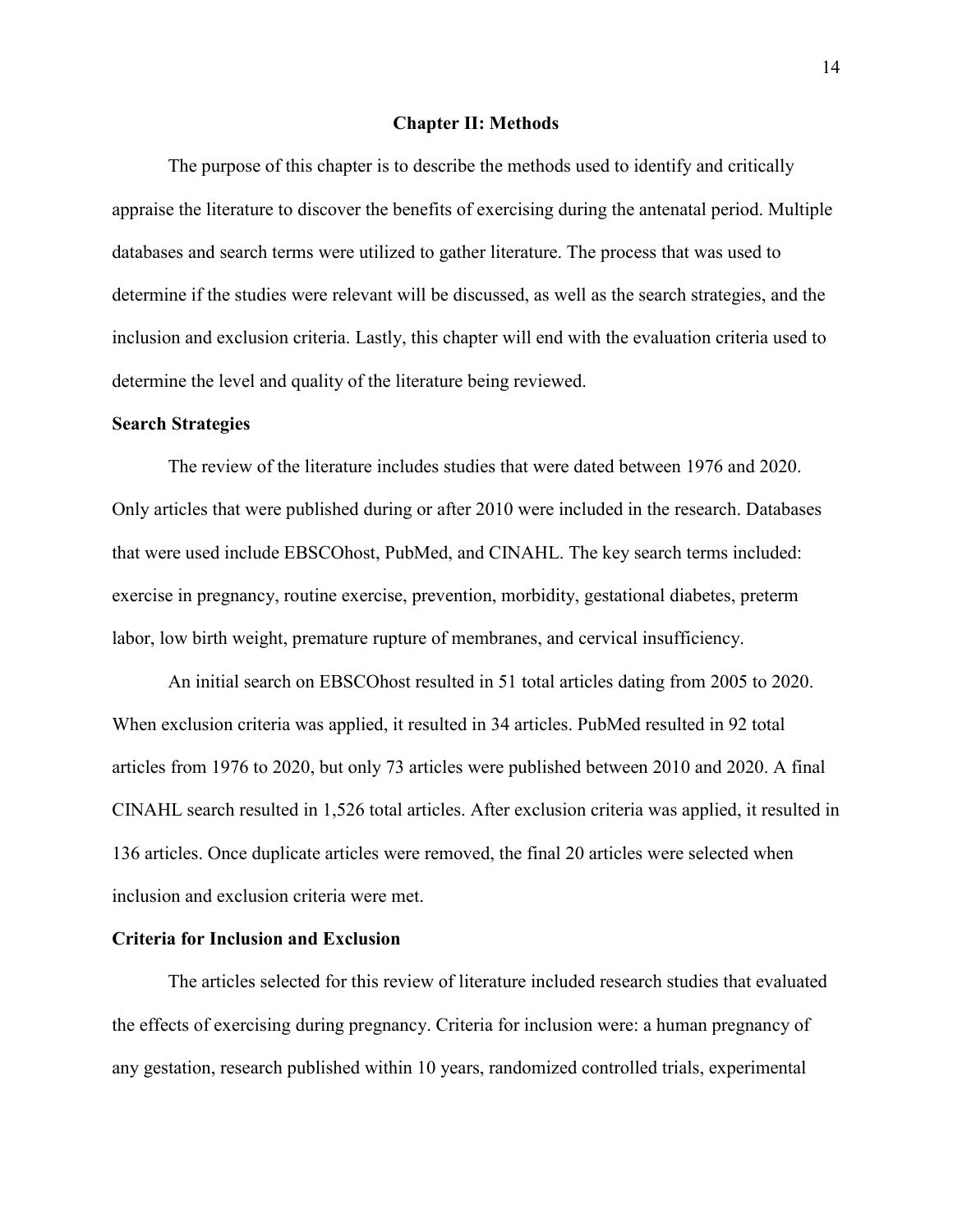studies or quantitative non-experimental studies, any maternal age range, any level of physical activity, and any type of physical activity.

Exclusion criteria were studies that were not done with pregnant women, animal studies, articles published prior to 2010, literature reviews, meta-analyses and systematic reviews, articles that did not have the full-text available through interlibrary loan services, or studies published in languages other than English.

#### **Summary of Selected Studies**

Articles were comprised of research which took place in the United States, Spain, Australia, China, Canada, Sweden, Colombia, and Brazil. Only studies that were published in English were selected. All studies were published between 2010 and 2020. All articles included research that was conducted on humans. Studies involving research conducted on rodents or other animals were excluded.

#### **Evaluation Criteria**

The strength and quality of the articles were evaluated using the Johns Hopkins Research Evidence Appraisal Tool (Dearholt & Dang, 2012). Systematic reviews and meta-analyses were excluded during evaluation of results obtained through the search strategy discussed. Each article was assigned a strength grade of I-III. Level I evidence includes randomized controlled trials, experimental studies and explanatory mixed methods with only Level I quantitative studies. Level II studies include quasi-experimental studies and explanatory mixed methods with only Level II quantitative studies. Level III studies consist of quantitative non-experimental studies, explanatory mixed methods with only level III quantitative studies, quasi-experimental, or nonexperimental studies (Dearholt & Dang, 2012). Of the 20 studies selected for review, there were 16 level I, two level II and two level III studies included in the review.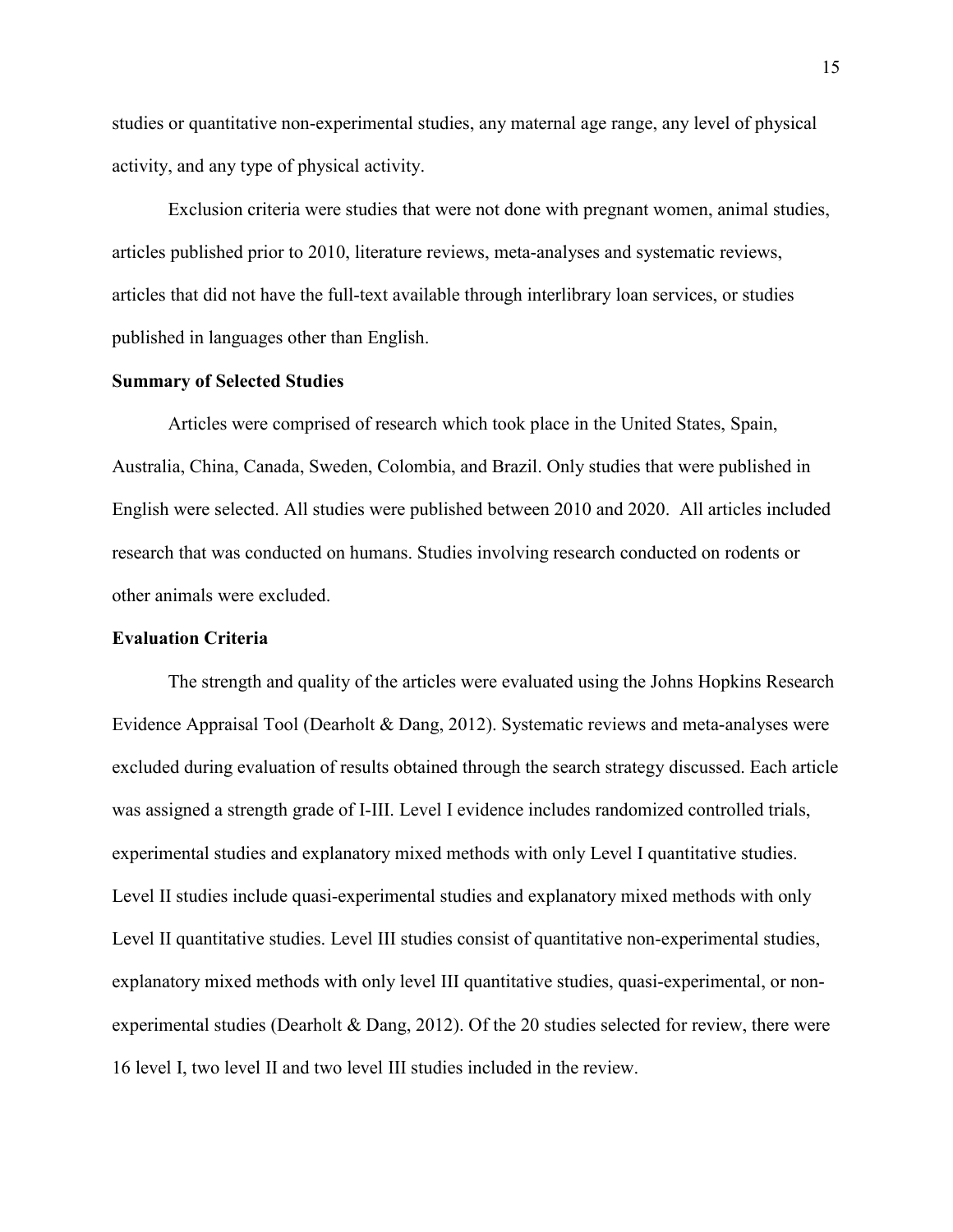Selected studies were also assigned a rating based on the evidence of research. A grade of A denotes a high rating signifying consistent, generalizable results with a sufficient sample size, a satisfactory control, definitive conclusions, and consistent recommendations based on the findings (Dearholt & Dang, 2012). A grade of B denotes a good rating signifying reasonably consistent results, a sufficient sample size, some control, fairly definitive conclusions, and reasonably consistent recommendations based on the findings (Dearholt & Dang, 2012). Only studies with a quality rating of A or B were included in this analysis. Studies with a grade of C were not included due to little evidence with inconsistent results, an insufficient sample size, and no conclusions (Dearholt & Dang, 2012).

#### **Summary**

Searches of the databases EBSCOhost, PubMed, and CINAHL were conducted through Bethel University's online library and led to a quantity of results that was large enough to allow for high-quality research studies to be chosen for final review. It also allowed for the implementation of strict criteria to include only studies conducted on humans. The research was comprised of studies throughout the world, allowing for a decrease in cultural bias.

Chapter Three is a literature review and analysis, a synthesis of the matrix, a synthesis of major findings, and a critique of the strengths and weaknesses of the research. Chapter Four will discuss implications and conclusions, a literature synthesis, trends and gaps in the literature, implications for midwifery practice, recommendations for future research, and integration of the modeling and role modeling theory.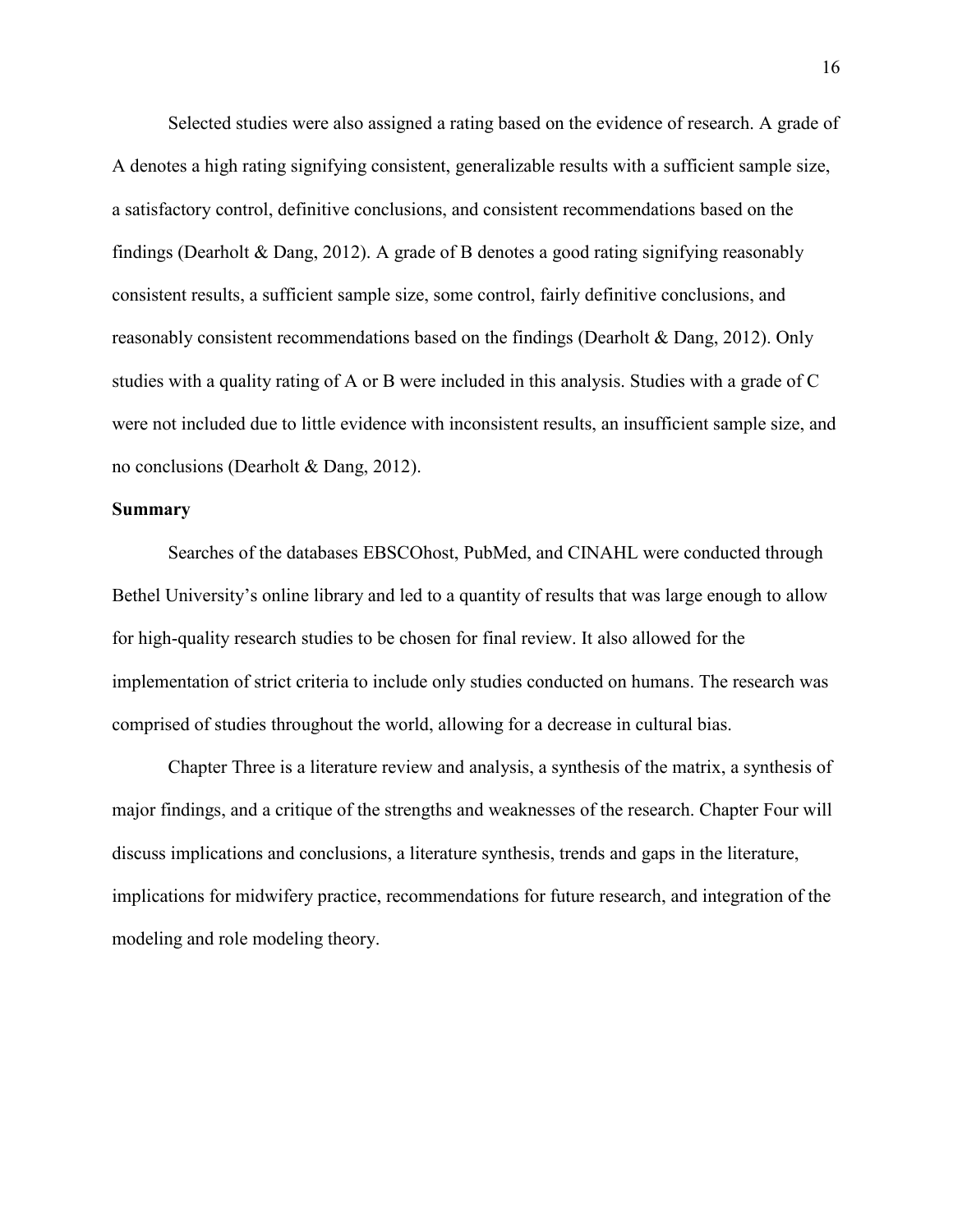#### **Chapter III: Literature Review and Analysis**

 This chapter will provide a synthesis of major findings as outlined in the matrix (see Appendix). It will analyze the statistical data brought forth by each study as it pertains to various topics surrounding maternal and neonatal well-being. This analysis will look at both positive benefits and any adverse outcomes attributed to physical exercise in pregnancy.

#### **Synthesis of Matrix**

The matrix was used to organize scholarly articles and identify significant outcomes of exercising during the antenatal period (see Appendix). The matrix includes fifteen randomized controlled trials, one prospective interventional controlled trial, one observational study, and three experimental studies. The level of evidence and quality of each research study was appraised using the Johns Hopkins Research Evidence Appraisal Tool (Dearholt & Dang, 2012). The matrix includes purpose, sample, setting, study design, results, strengths, limitations, level and quality of evidence, author recommendations, and a summary for current clinical practice. The matrix is organized alphabetically by author. The design, purpose, and pertinent findings of the studies were evaluated, and the synthesis of that data is described in Chapter Three.

#### **Synthesis of the Major Findings**

The 20 scholarly articles appraised in this review identify the many health benefits of exercising while pregnant. The synthesis of the major findings will address maternal and neonatal outcomes. Maternal outcomes addressed include musculoskeletal pain, length of labor, mode of delivery, hypertension in pregnancy, weight gain, gestational diabetes, preterm delivery, antepartum depression, preeclampsia, perineal integrity, and fatigue. The neonatal outcomes that were studied include birth weight and overall neonatal wellbeing.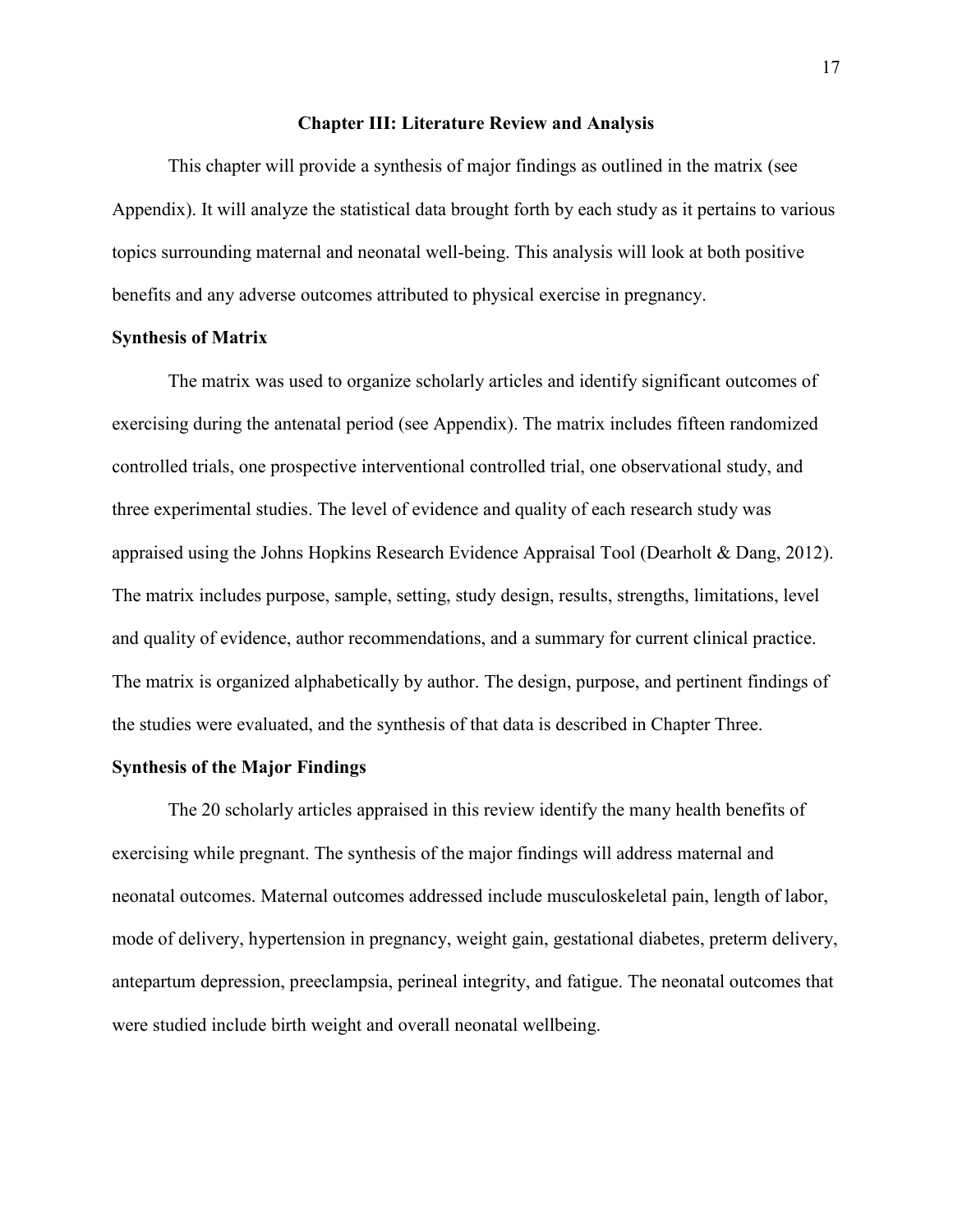#### **Maternal Outcomes**

While some studies looked at how exercise impacts a single factor in pregnancy, others studied how exercise impacts pregnancy as a whole. One example of the latter is a randomized controlled trial (RCT) conducted by Petrov Fieril et al. (2015) performed that studied the effects and safety of moderate to vigorous resistance exercise during pregnancy. An intervention group  $(N = 51)$  performed moderate to vigorous supervised resistance exercises twice a week. A control group  $(N = 41)$  received generalized exercise recommendations. This study revealed no significant difference in birthweight ( $p = 0.059$ ), birth length ( $p = 0.10$ ), or gestational age  $(p = 0.16)$ , and no difference in cesarean rate (14% in intervention group and 15% in control group). The researchers concluded that resistance exercise does not jeopardize the health and wellbeing of pregnant women or their fetus during pregnancy, and it is an appropriate form of exercise in a healthy pregnancy (Petrov Fieril et al., 2015).

Another example of a study that looked at multiple factors was conducted by Kasawara et al. (2013) who enlisted 116 participants with chronic hypertension and/or a history of preeclampsia. Participants were randomly assigned to an intervention group ( $N = 56$ ) or control group  $(N = 53)$ . Study group participants performed 30 minutes of supervised physical exercise on a stationary bike once a week beginning between 12-20 weeks' gestation until the end of pregnancy. This study produced no differences between the two groups, comparing type of delivery; maternal outcomes, including admission to the intensive care unit and maternal morbidity; and neonatal outcomes, including appropriateness of weight to gestational age, birth weight, prematurity, one and five minute Apgar scores, admission to intensive unit care, and neonatal morbidity (Kasawara et al., 2013). Various aspects of this study are discussed in further detail in following sections.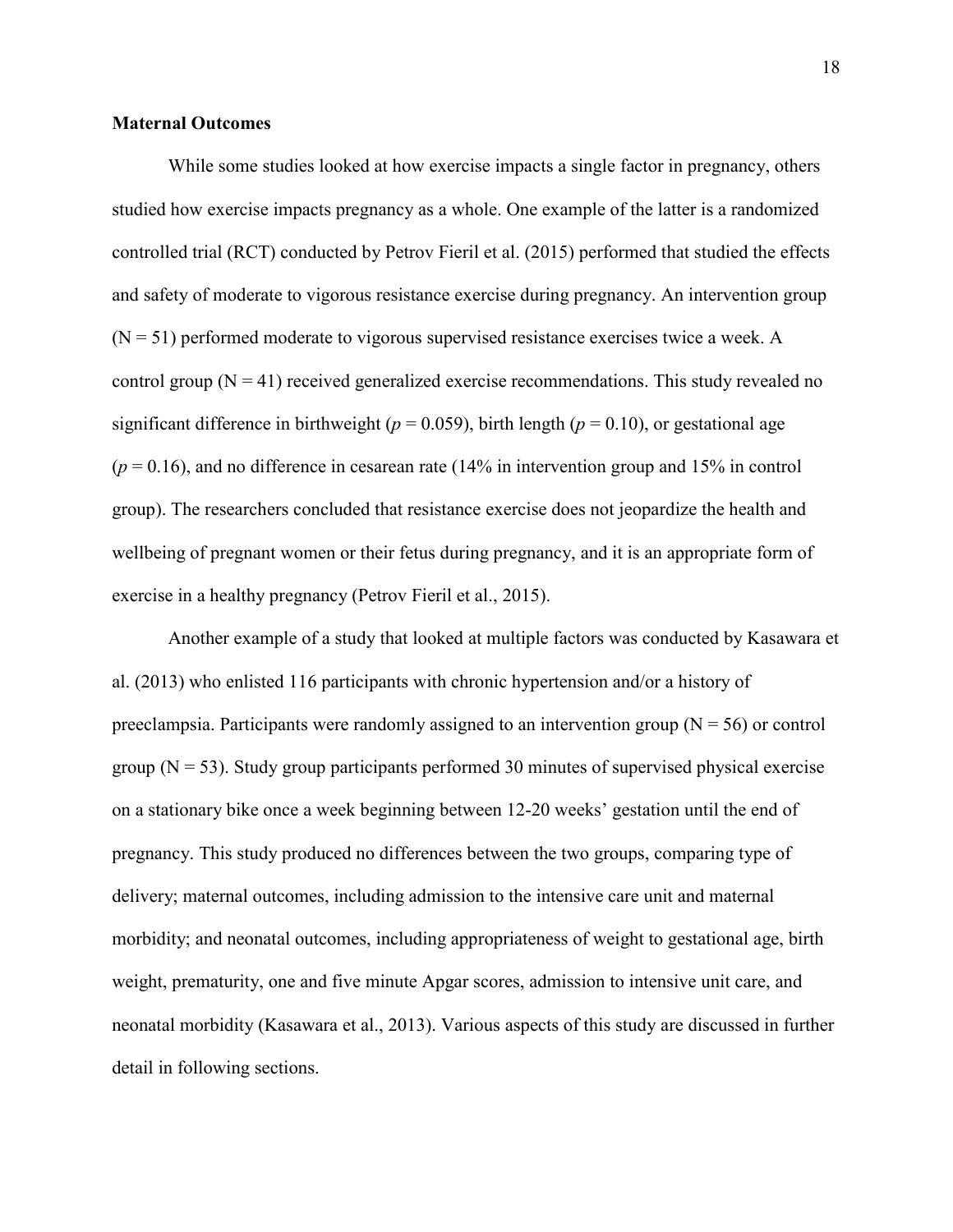#### *Length of Labor*

In a RCT conducted by Barakat et al. (2018) a control group ( $N = 253$ ) performed a moderate aerobic exercise program three times a week throughout pregnancy. The researchers discovered that women in the control group had a shorter first stage of labor (409 vs 462 min.,  $p = 0.01$ ), shorter total duration of labor (450 vs 507 min.,  $p = 0.01$ ), and a shorter combined duration of first and second stages of labor (442 vs 499 min.,  $p = 0.01$ ). Author recommendations were that a supervised physical exercise program initiated early and continued throughout pregnancy can decrease the total time of labor (Barakat et al., 2018).

 An observation study by Melzer et al. (2010) set out to study the association between recommended levels of physical activity during pregnancy and pregnancy outcomes. They recruited 27 active and 17 inactive women. This study assessed energy expenditure, aerobic fitness, and sleeping heart rate. Active women who performed at least 30 minutes of moderate physical activity daily had markedly better fitness and lower sleeping heart rate compared to the inactive group. This study also looked at length of labor and rates of operative delivery. Second stage of labor was 88 minutes in the active group and 146 minutes in the inactive group,  $(p =$ .05). They concluded that 30 or more minutes per day of moderate physical activity may decrease the length of the second stage of labor and the frequency of operative delivery (Melzer et al., 2010).

#### *Mode of Delivery*

According to Melzer et al. (2010), 30 or more minutes per day of moderate physical activity is associated with a decrease in the frequency of an operative delivery. The authors studied the association between recommended levels of physical activity during pregnancy and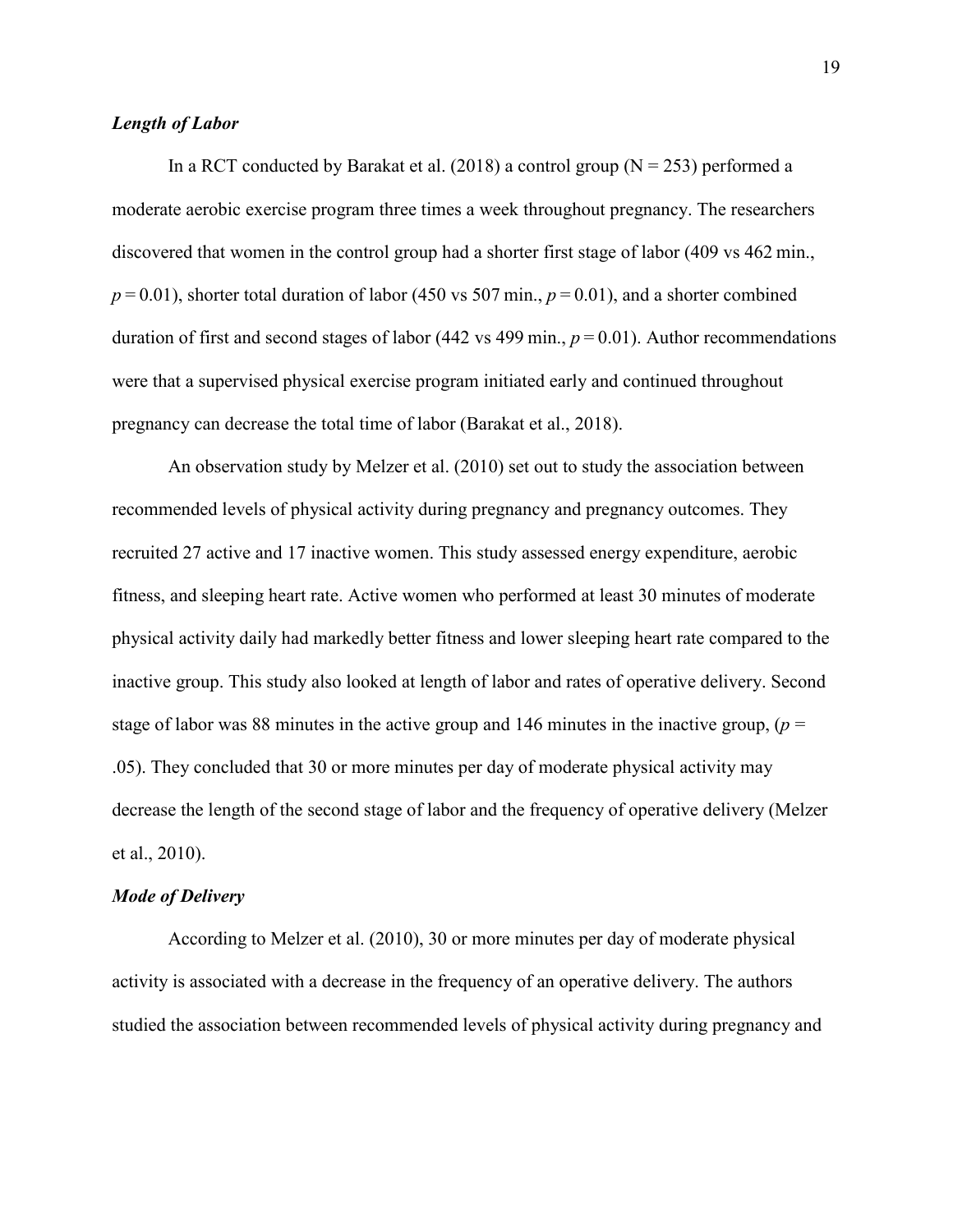pregnancy outcomes. Operative delivery in the inactive compared with the active was 3.7 odds ratio (95% confidence interval, 0.87 – 16.08) (Melzer et al., 2010).

Kasawara et al. (2013) randomly assigned women with a history of either chronic hypertension or preeclampsia to an intervention group ( $N = 56$ ), where participants performed stationary bike exercises one day a week throughout the duration of pregnancy, or a control group ( $N = 53$ ). They found no difference in cesarean section rates ( $p = 0.13$ ).

#### *Hypertension in Pregnancy*

Barakat et al. (2016) also performed a RCT looking at the relationship between an exercise program and gestational hypertension. In this study, 840 subjects demonstrated that pregnant women who did not exercise are three times more likely to develop hypertension (odds ratio [OR], 2.96; 95% confidence interval [CI], 1.29–6.81, *p* = .01) (Barakat et al., 2016).

In contrast, Fernandez-Buhigas et al. (2020) conducted a RCT which showed that systolic blood pressure (SBP) was lower in control groups compared to exercise groups, with SBP being higher at 27-28 weeks in the intervention group ( $p = 0.010$ ). The intervention group participated in a mild-moderate supervised exercise program while a control group continued with routine pregnancy care. Limitations to this study included a small sample size of 92 participants and a high level of nulliparous women (Fernandez-Buhigas et al., 2020).

#### *Maternal Weight Gain*

It was discovered that pregnant women who do not exercise are 1.5 times more likely to gain excessive weight (OR, 1.47; 95% CI, 1.06–2.03, *p* = .02) (Barakat et al., 2016; Barakat et al., 2019). Ronnberg et al. (2015) enrolled an intervention group ( $N = 192$ ) in physical activity at a moderate level of exertion for approximately 30 minutes per day. Compared to the control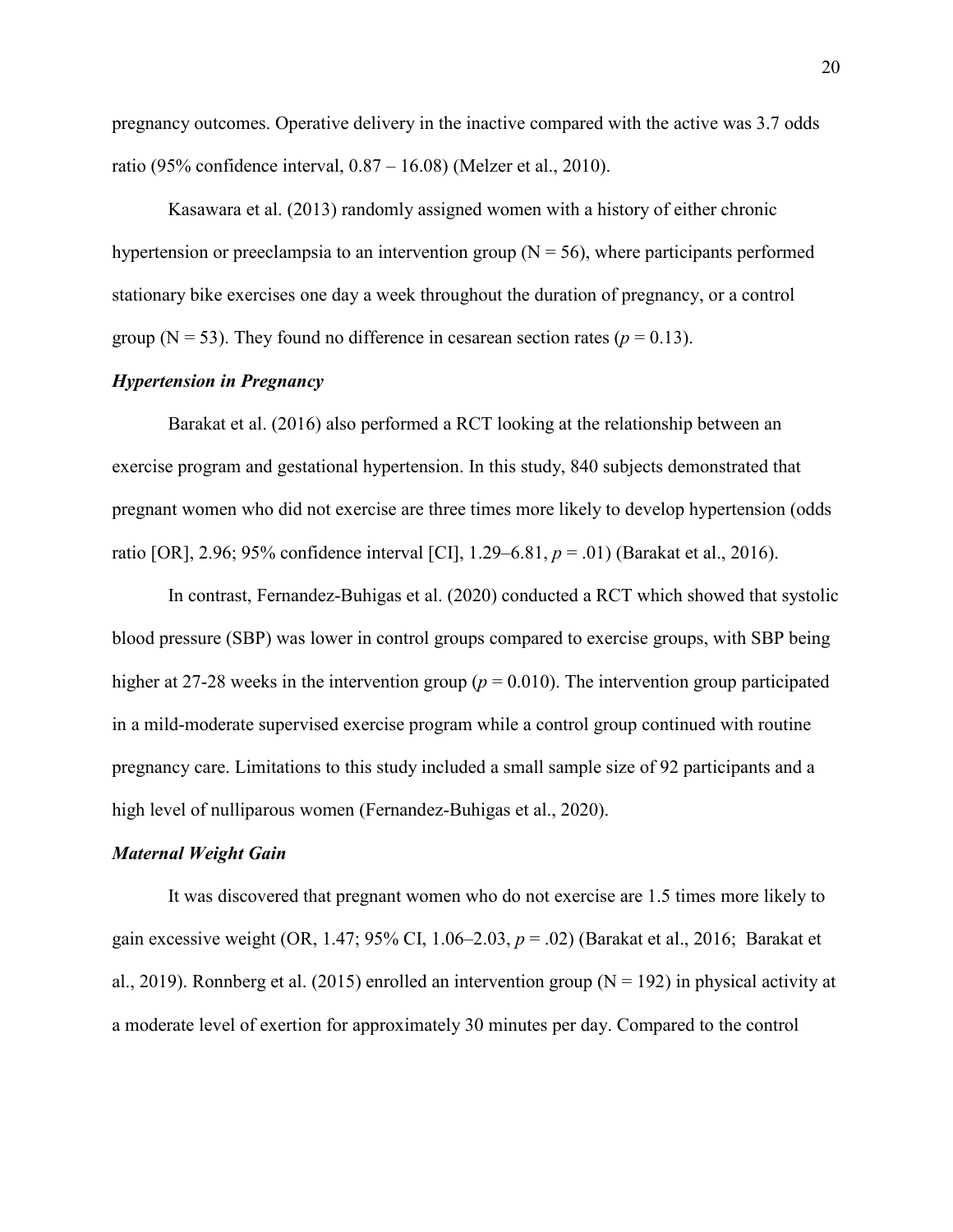group  $(N = 182)$  the intervention group's gestational weight gain was significantly lower (Ronnber et al., 2019).

Ruchat et al. (2012) developed a study in which pregnant women with a normal prepregnancy body mass index (BMI) were randomized to either a low-intensity ( $N = 23$ ) or moderate-intensity  $(N = 26)$  exercise program, including nutritional control. The exercise programs consisted of walking sessions three to four times a week, increasing time from 25 to 40 minutes per session. A control group  $(N = 45)$  of pregnant women, also with normal prepregnancy BMI, did not participate in any structured exercise group. Results showed that women in the control group had higher gestational weight gain compared with the women in the exercise groups. Weight gain in the control group was  $18.3 \pm 5.3$  kg, the low intensity group was  $15.3 \pm 1.5$ 2.9 kg ( $p = 0.01$ ) and the moderate intensity group  $14.9 \pm 3.8$  kg ( $p = 0.003$ ). Excessive gestational weight gain in the low-intensity group was prevented in 70% of the women, and 77% in the moderate-intensity group. They concluded that prenatal nutrition and exercise programs reduce excessive gestational weight gain regardless of intensity. This impacts morbidity because excessive weight gain can lead to higher morbidity complications. In this study, 52% of the women who did not exercise during their pregnancies gained over the recommended gestational weight gain (Ruchat et al., 2012).

#### *Gestational Diabetes*

Another RCT, by Barakat et al. (2019), found subjects in their control group ( $N = 222$ ) had a significantly higher prevalence of gestational diabetes than the intervention group ( $N =$ 234) who performed moderate aerobic exercise for 50-55 minutes three times per week throughout pregnancy. This study provides evidenced-based information that can be used to recommend supervised physical activity throughout pregnancy (Barakat et al., 2019).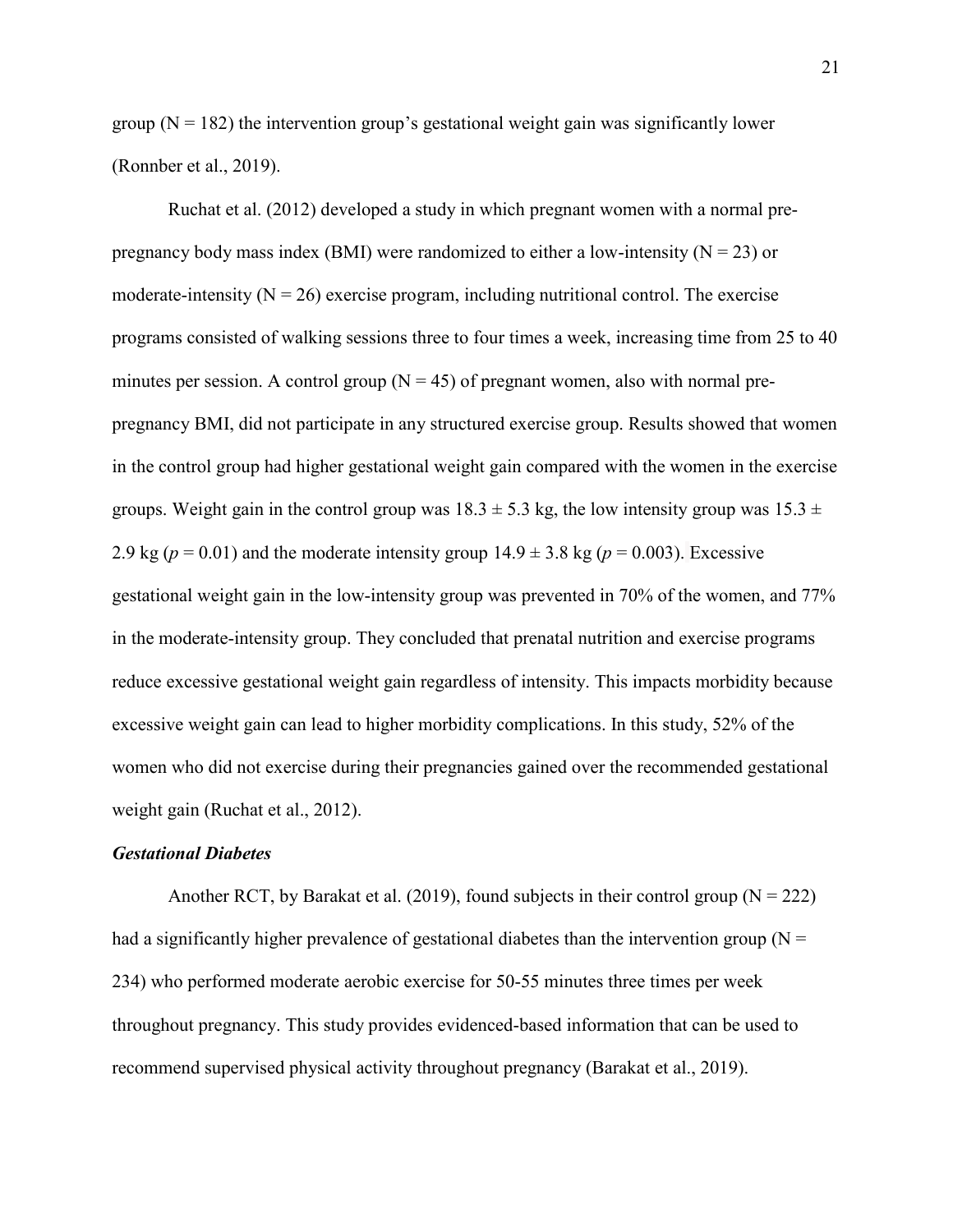Wang et al. (2017) conducted a study in which participants in an exercise group were prescribed cycling exercises to be performed at least 30 minutes three times per week until 37 weeks' gestation. The goal was to study the effects of this time of program on the incidence of gestational diabetes mellitus (GDM). Results showed 22% incidence of GDM in the exercise group versus 40.6% in the control group with a 95% confidence interval and a 45.8% reduction in GDM. This study did not include a dietary element. Additionally, there was no evidence that the exercise completed in this study increased the risk of preterm birth or reduced the mean gestational age at birth (Wang et al., 2017).

In contrast, an RCT by Ginar de Silva et al. (2017) showed no significant differences in the occurrence of GDM between an exercise group ( $N = 205$ ) and a control group ( $N = 407$ );  $(p=0.056)$ . GDM results were collected through self-reporting. This was a secondary outcome of a larger study in which an exercise intervention was carried out three times per week for 16 weeks beginning in the second trimester (Ginar de Silva et al., 2017).

#### *Preterm Delivery*

Yet another study by Barakat et al. (2013) concluded that moderate exercise does not increase risk of preterm delivery when performed throughout pregnancy. Of the 290 study participants, the preterm rate in the exercise group was 4.3% compared to 7.2% in the control group ( $p = 0.73$ ). A RCT conducted by Ginar de Silva et al., (2017) enrolled an intervention group  $(N = 213)$  into an exercise program for 16 weeks from 16-20 to 32-36 weeks' gestation. They found mean gestational age and preterm birth did not vary when compared to the control group ( $N = 426$ ) (Ginar de Silva et al., 2017).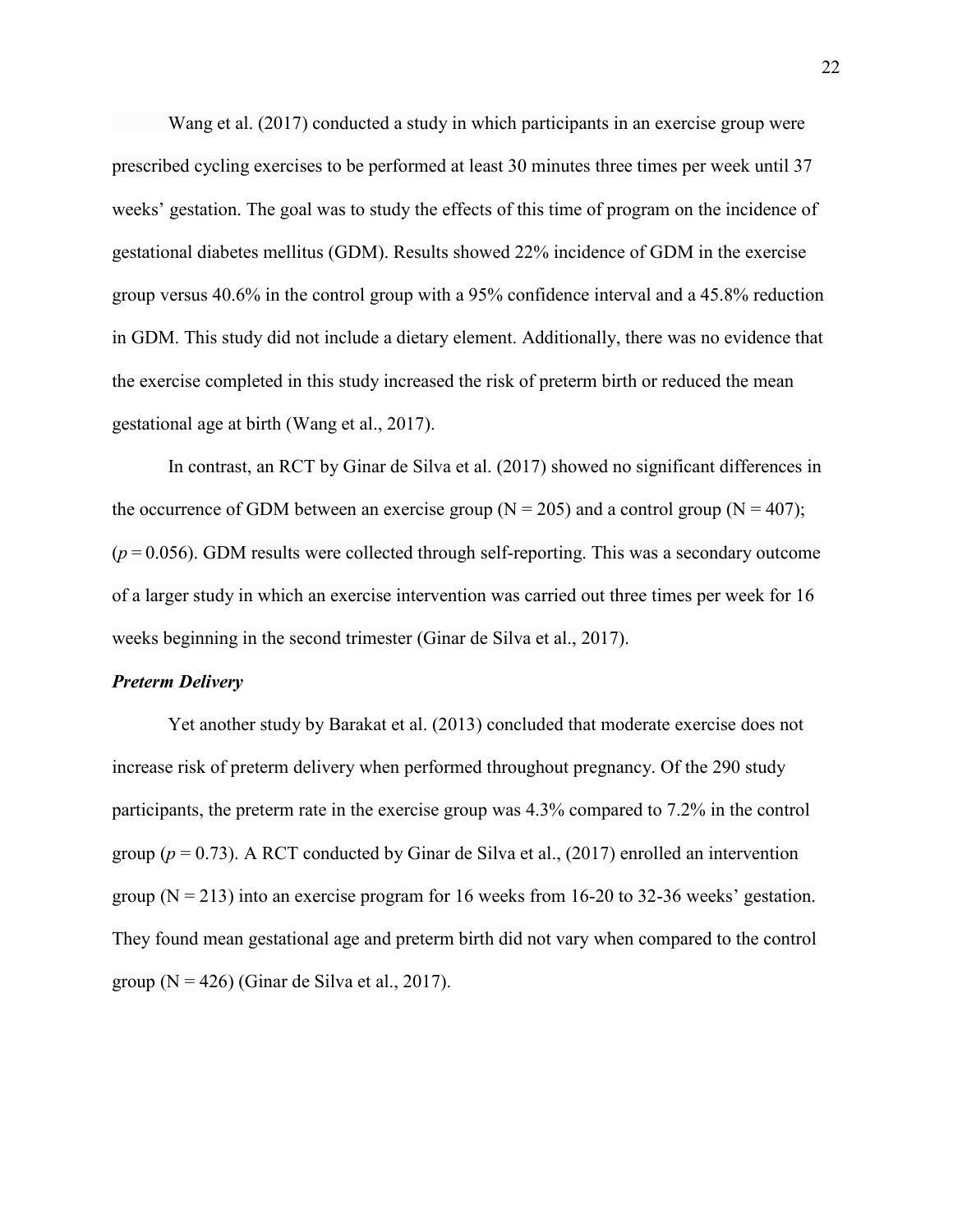Kasawara et al. (2013) discovered that aerobic exercise was not linked to preterm delivery in women with a history of preeclampsia or chronic hypertension who participated in a stationary bike program one day per week throughout pregnancy ( $p = 0.10$ ).

#### *Antenatal Depression*

El-Rafie et al. (2016) studied the effects of an exercise program on antenatal depression. The exercise group,  $N = 50$ , showed a significant improvement in depressive symptoms compared to the control group, with  $N = 50$  ( $p = 0.001$ ). The exercise group participated in a supervised 12-week exercise program during their second and third trimester. Exercise included walking, aerobic exercise, stretching, and relaxation, in addition to normal antenatal care (El-Rafie et al., 2016). In a study conducted by Robledo-Colonia et al. (2012) an exercise group ( $N =$ 40) completed a three-month supervised exercise program beginning between 16 and 20 weeks' gestation. The sessions were three times a week, and included walking, aerobic exercise, stretching, and relaxation. Measurements were recorded on the Center for Epidemiological Studies Depression Scale (CES-D). The exercise group reduced their depressive symptoms on the CSE-D questionnaire by four points more than the control group. It was also observed that no adverse events occurred during or after the exercise (Robledo-Colonia et al., 2012). Additionally, Watson et al. (2018) concluded that maintaining levels of early pregnancy exercise throughout the pregnancy and postpartum period shows a potential benefit for depressive and anxious symptoms. This study showed a reciprocal relationship between exercise and depressive symptoms in the perinatal period (*p* = .095). Conversely, Montoya Arizabaleta et al. (2010) did not show a significant effect for the exercise group in the mental component of their study.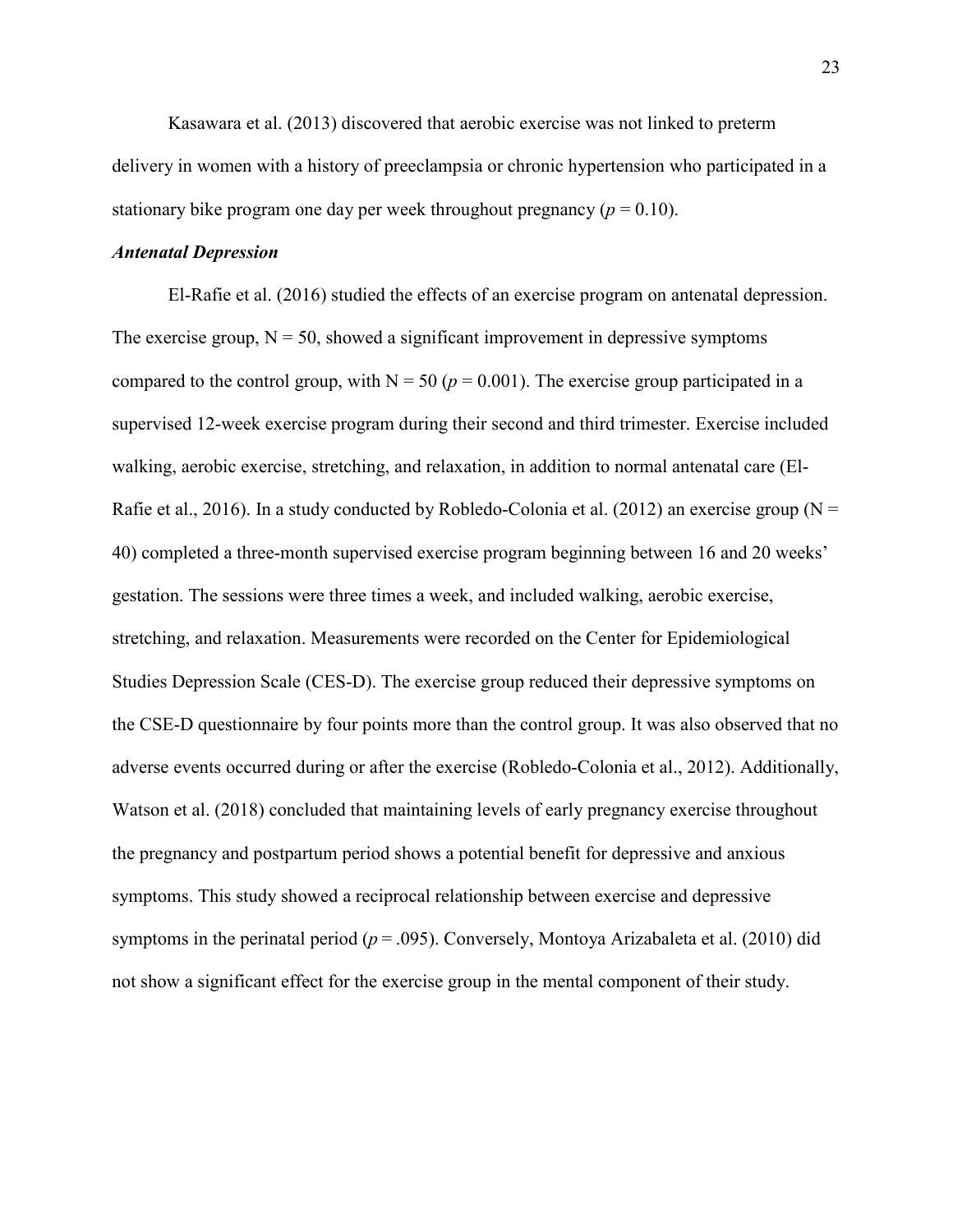#### *Preeclampsia*

The RCT by Ginar de Silva et al., (2017) set out to study the effectiveness of an exercise program on preventing negative maternal outcomes. Their goal was to determine if exercise was a preventative strategy for common maternal and neonatal adverse health outcomes, based on the current recommendations that moderate-intensity physical exercise be recommended to women with uncomplicated pregnancies. Given that preeclampsia and cardiovascular disease share similar risk factors, it has been thought that exercise may also be protective for preeclampsia. However, this study showed no significant differences in the occurrence of preeclampsia  $(p > 0.05)$ .

Kasawara et al. (2013) concluded that pregnant women with chronic hypertension or history of preeclampsia, including those who were previously sedentary, may initiate physical exercise with adequate supervision. The preeclampsia reoccurrence rate was 4.6% and included two participants from the study group and three from the control group (Kasawara et al., 2013).

#### *Perineal Integrity*

A study by Rodríguez-Blanque et al. (2019) examined the effects of an aquatic exercise routine and perineal integrity. The results showed that women in the exercise group had a greater rate of intact perineum compared to the women in the control group ( $OR = 13.54$ , 95% CI [2.75, 66.56]). After adjusting for infant birth weight this study showed an OR of 8.57 (95% CI [1.85, 39.68]. Additionally, maternal weight gain did not affect the odds for intact perineum ( $OR =$ 1.072, 95% CI [0.896, 1.283]). Women who suffer from an extensive perineal tear have higher rates of morbidity. Water exercise during pregnancy is shown to reduce this risk and to help women have intact perineum after childbirth (Rodríguez-Blanque et al., 2019).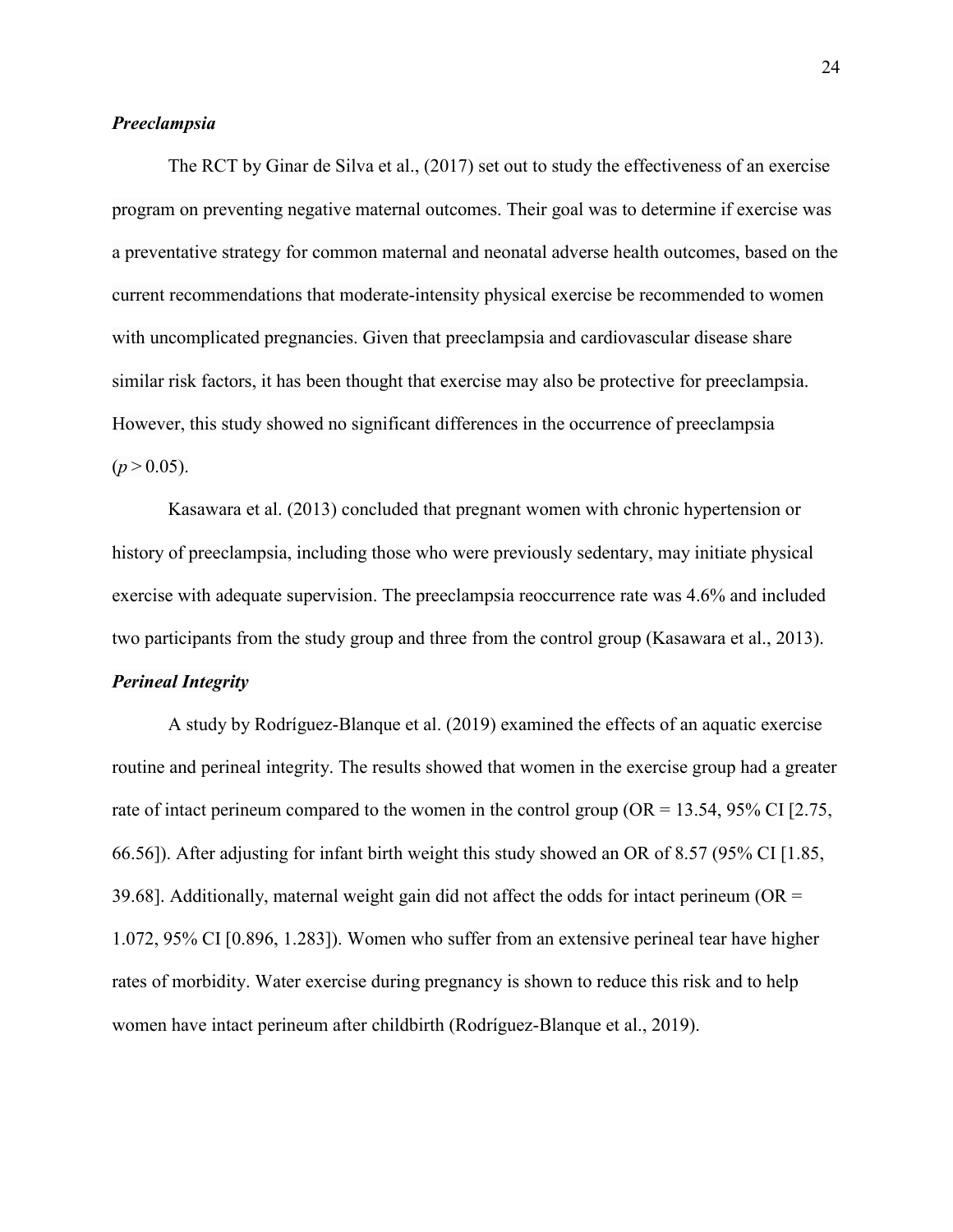#### **Quality of Life**

#### *Fatigue*

Fatigue and low energy are common complaints of women in pregnancy and are also associated with decreased quality of life and increased risk for cesarean section (Ward-Ritacco et al., 2016). To determine if muscle strengthening exercises during pregnancy are associated with increased energy and reduced fatigue, Ward-Ritacco et al. (2016) enrolled 26 women to perform six low-to-moderate intensity resistance exercises twice per week for 12 weeks, from 23 to 35 weeks' gestation. Results showed that resistance exercises increased physical and mental energy in 92-96% of workouts ( $p = 0.136 \& p = 0.242$ ) and decreased physical and mental fatigue in 79-88% of workouts (*p* = 0.067 & *p =* 0.06) (Ward-Ritacco et al., 2016).

#### *Musculoskeletal Pain*

A randomized control trial by Backhausen et al. (2017) studied the effects of an aquatic exercise program on low back pain in healthy pregnant women. They found low back pain to be much lower in the exercise group  $(2.01)$  compared to the control group  $(2.38)$ ,  $p = 0.04$ . However, the results were of questionable clinical significance. Ultimately, it was concluded that an unsupervised water exercise program might have a small positive effect on low back pain in pregnancy and is feasible and safe (Backhausen et al., 2017).

An RCT designed to study the effects of an aerobic exercise routine on nulliparous women, conducted by Montoya Arizabaleta et al. (2010), had 64 participants randomly assigned to an intervention ( $N = 24$ ) or control group ( $N = 26$ ), with the intervention group performing an exercise routine that included walking for 10 minutes, aerobic exercise for 30 minutes, stretching for 10 minutes, and relaxation for 10 minutes over a three-month period beginning at 16-20 weeks' gestation. Albeit the small sample size, the intervention group had improved their health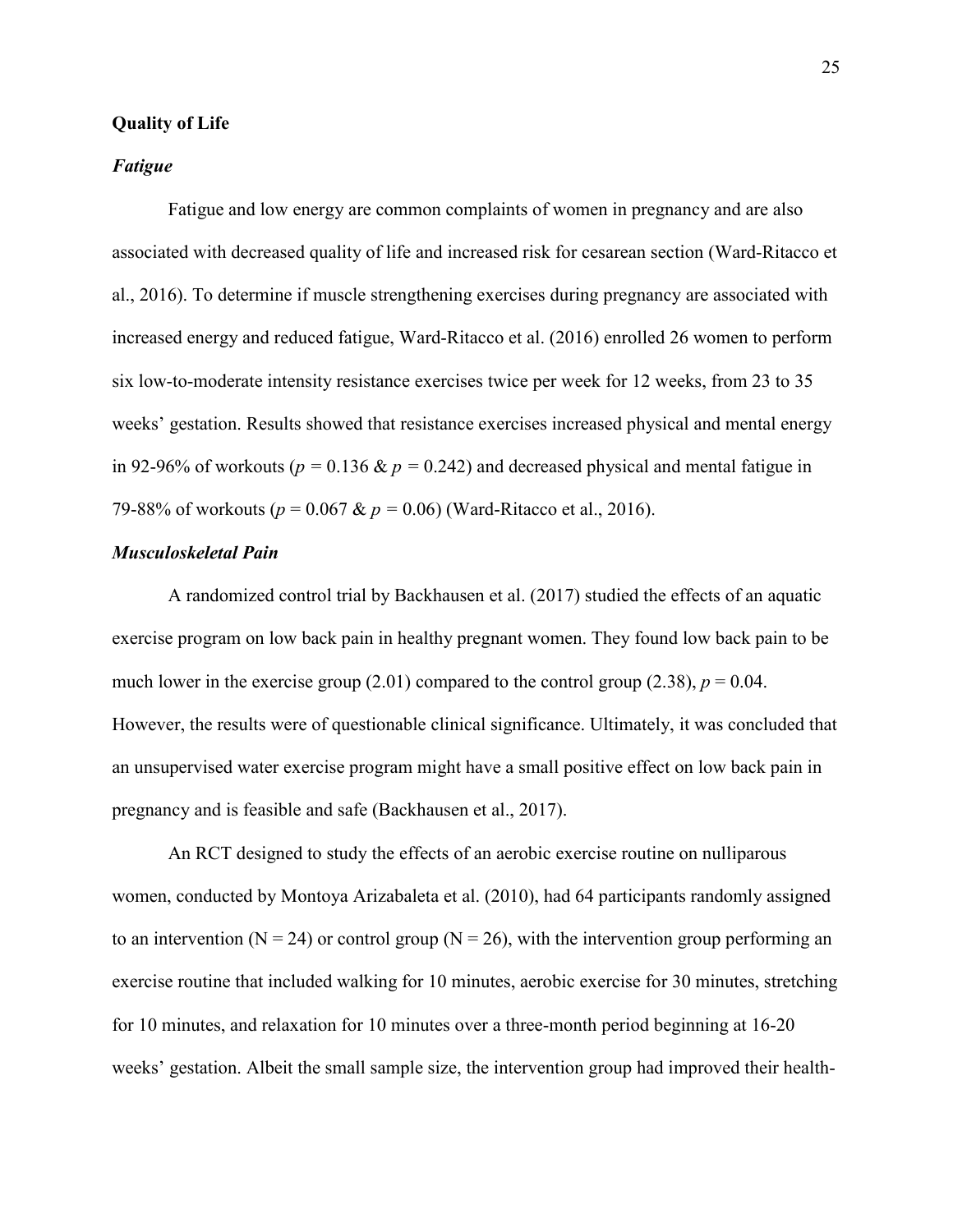related quality of life when compared to the control group. Results were measured via questionnaire and showed improved quality of life in the physical component domains with physical function having a CI of 95%, bodily pain with a CI of 95%, and the general health domain with a CI of 95% (Montoya Arizabaleta et al., 2010).

#### **Neonatal Outcomes**

#### *Neonatal Birth Weight*

Barakat et al. (2016) conducted a study to determine if adherence to an exercise program was protective against macrosomia or low birth weight infants. They discovered that pregnant women who do not exercise are two and a half times more likely to deliver a macrosomic baby (OR, 2.53; 95% CI, 1.03–6.20, *p* = .04) (Barakat et al., 2016). The study by Melzer et al. (2010), as discussed previously, showed a birthweight, maternal weight gain, and parity adjusted odds ratio of 7.6 (95% confidence interval, 1.23–45.8). They concluded that moderate physical activity is associated with improved cardiovascular fitness, showing no negative fetal effects or labor and delivery outcome (Melzer et al., 2010).

#### *Overall Wellbeing*

A study by Ginar de Silva et al. (2017) studied the usefulness of an exercise program on preventing negative newborn health outcomes. This study showed no statistical difference in mean birth weight ( $p = 0.63$ ), length ( $p = 0.33$ ), and head circumference ( $p = 0.34$ ). Szymanski et al. (2012) designed a study to determine if vigorous exercise had any negative consequences to the fetus. Umbilical artery Doppler indices, fetal heart tracing/rate, uterine artery doppler scans and biophysical profiles (BPP) were evaluated before and after exercise; 15 non-exercising women, 15 regularly active women and 15 highly active women participated in a treadmill test until volitional fatigue was reached at 28 -32weeks 6 days' gestation. Umbilical and uterine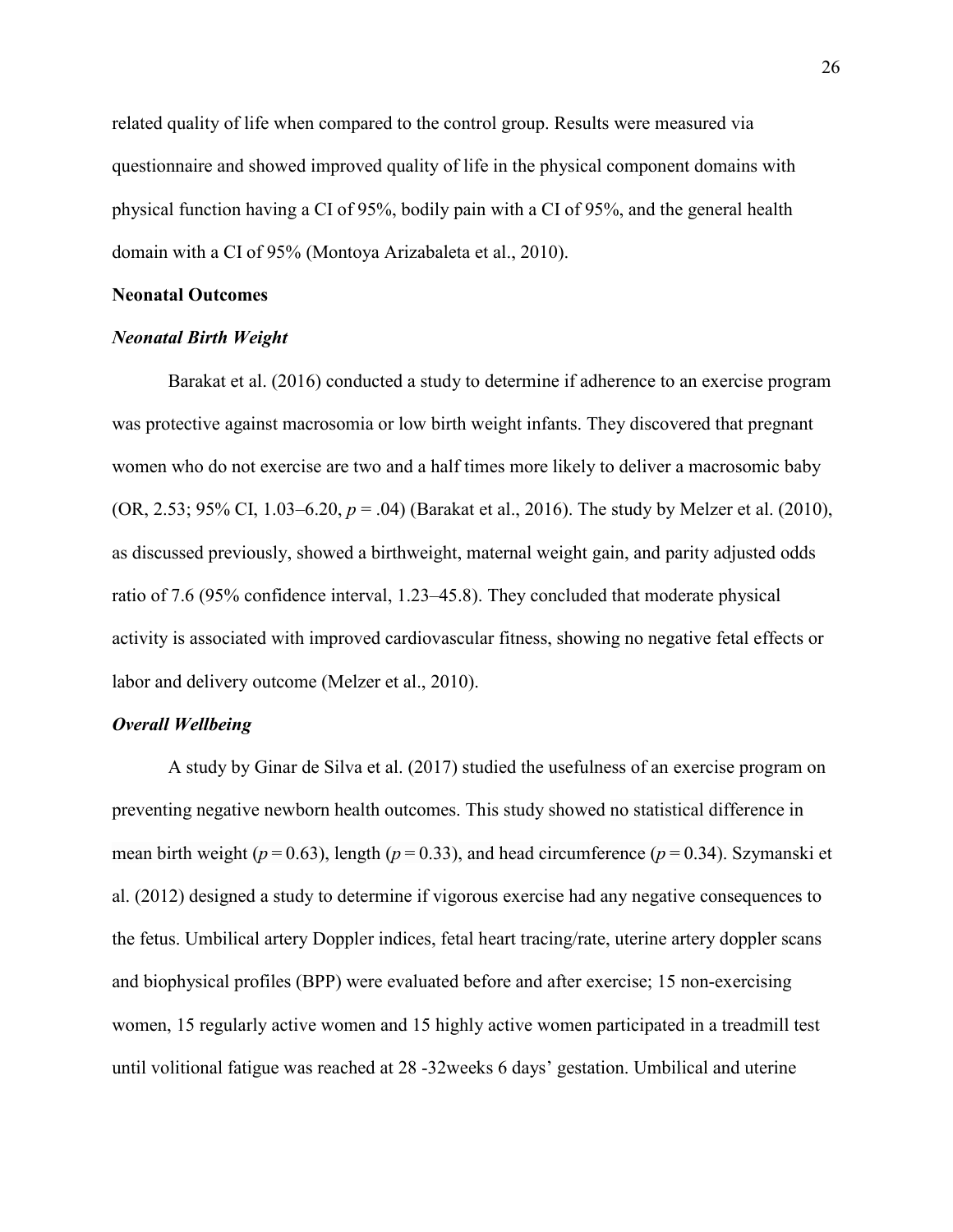artery Doppler indices were comparable among both activity groups; they did not change with exercise  $(P > .05)$ . BPP and fetal heart tracings were reassuring in all groups. They concluded that fetal well-being was reassuring after a short duration of vigorous exercise in both active and sedentary pregnant women. One limitation to this study was that fetal wellbeing was not monitored during exercise (Szymanski et al., 2012).

#### **Critique of Strengths and Weaknesses**

This analysis includes 16 level I, two level II and two level III studies. Included were 15 RCTs, one prospective interventional study, one observational study, and three qualitative studies. One strength of the selected studies was that many had large sample populations with high adherence rates. Other strengths were that studies were conducted in various countries with participants of various cultures and backgrounds. A limitation noted was that several studies were non-blinded. Other studies had the limitation of a small sample size, while some studies had a high participant dropout or disqualification rate. Another limitation discovered was uneven distribution of control and intervention group participants in several studies. While the studies summarized had an overwhelming amount of evidence to support exercise in decreasing maternal morbidity, most of the studies were conducted on nulliparous women without previous adverse health concerns. A beneficial area for future research would be studies on multiparous women with identified health complications during pregnancy.

#### **Summary**

This chapter demonstrated the numerous positive benefits that physical exercise during pregnancy can provide. It also examined a few contrasting studies which outlined several potential consequences or inconclusive recommendations. Chapter Four will discuss implications and conclusions, a literature synthesis, trends and gaps in the literature, implications for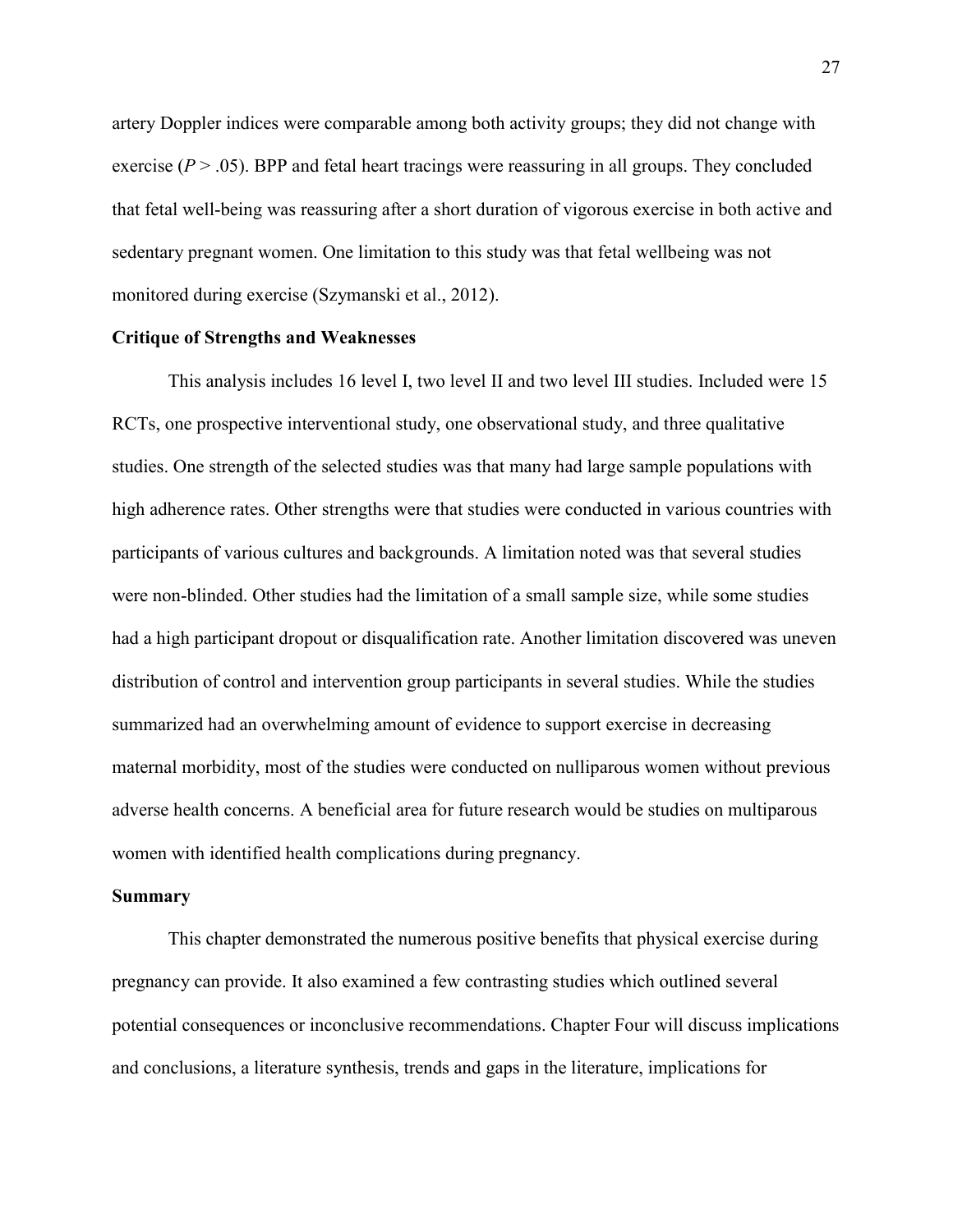midwifery practice, recommendations for future research, and integration of the modeling and role modeling theory.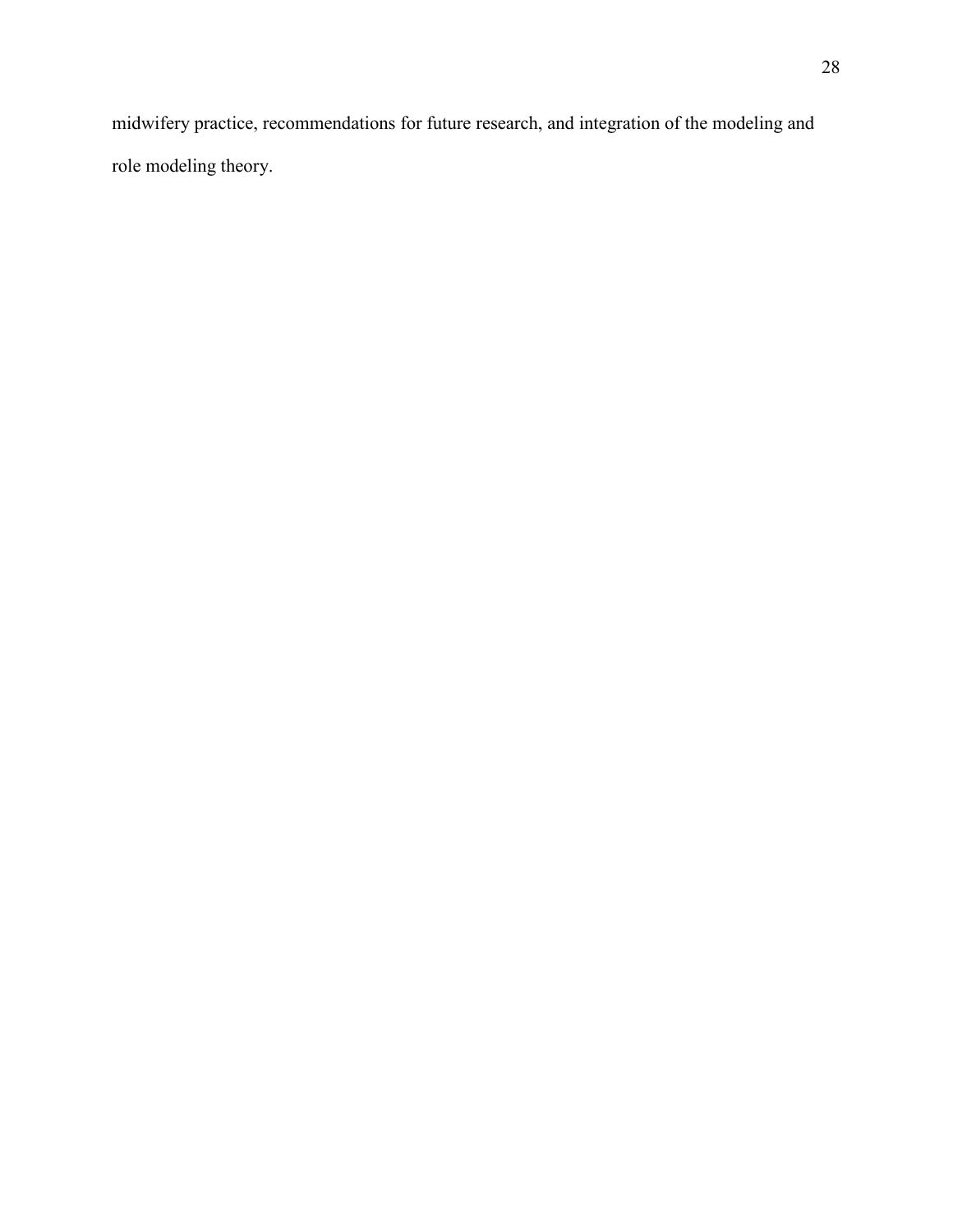#### **Chapter IV: Discussion, Implications, and Conclusions**

The purpose of this review was to discover if antenatal exercise has a positive effect on the mother and baby dyad. There were 20 pertinent scholarly articles chosen for critical analysis using the Johns Hopkins Research Evidence Appraisal Tool. After the research was completed, nurse-midwifery implications and absences in the existing literature were discovered. Chapter Four will discuss the implications for midwifery practice and areas where further research is needed. The chapter will conclude with the integration of Dorothea Orem's nursing theory with respect to the interventions that were beneficial to pregnant women.

#### **Literature Synthesis**

The research question that formed the structure of this critical review is whether routine exercise during pregnancy affects morbidity compared to women who do not routinely exercise during pregnancy. There were many variables taken into consideration, and the results largely showed exercise during pregnancy having positive effects for the pregnant woman, the baby, and even during the immediate postpartum period. Nicoloro-SantaBarbara et al. (2017) showed that pregnant women are unaware of which exercises are safe during pregnancy. This could lead to pregnant women not exercising. Inactivity during pregnancy can result in complications that could be negated with exercise (Baraka et al., 2016). Nurse-midwives are responsible for informing patients of the many health benefits of exercising during pregnancy.

#### **Current Trends**

The vast majority ( $N = 10$ ) of studies analyzed suggested that maternal exercise can be a preventative measure for hypertension, excessive gestational weight gain, gestational diabetes, large-for-gestational-age infants, and postpartum depression (Baraka et al., 2016; Barakat et al., 2019; El-Rafie et al., 2016; Fernandez-Buhigas et al., 2020; Kasawara et al., 2013; Robledo-Colonia et al., 2012; Ronnberg et al., 2015; Ruchat et al., 2012; Wang et al., 2017; Watson et al.,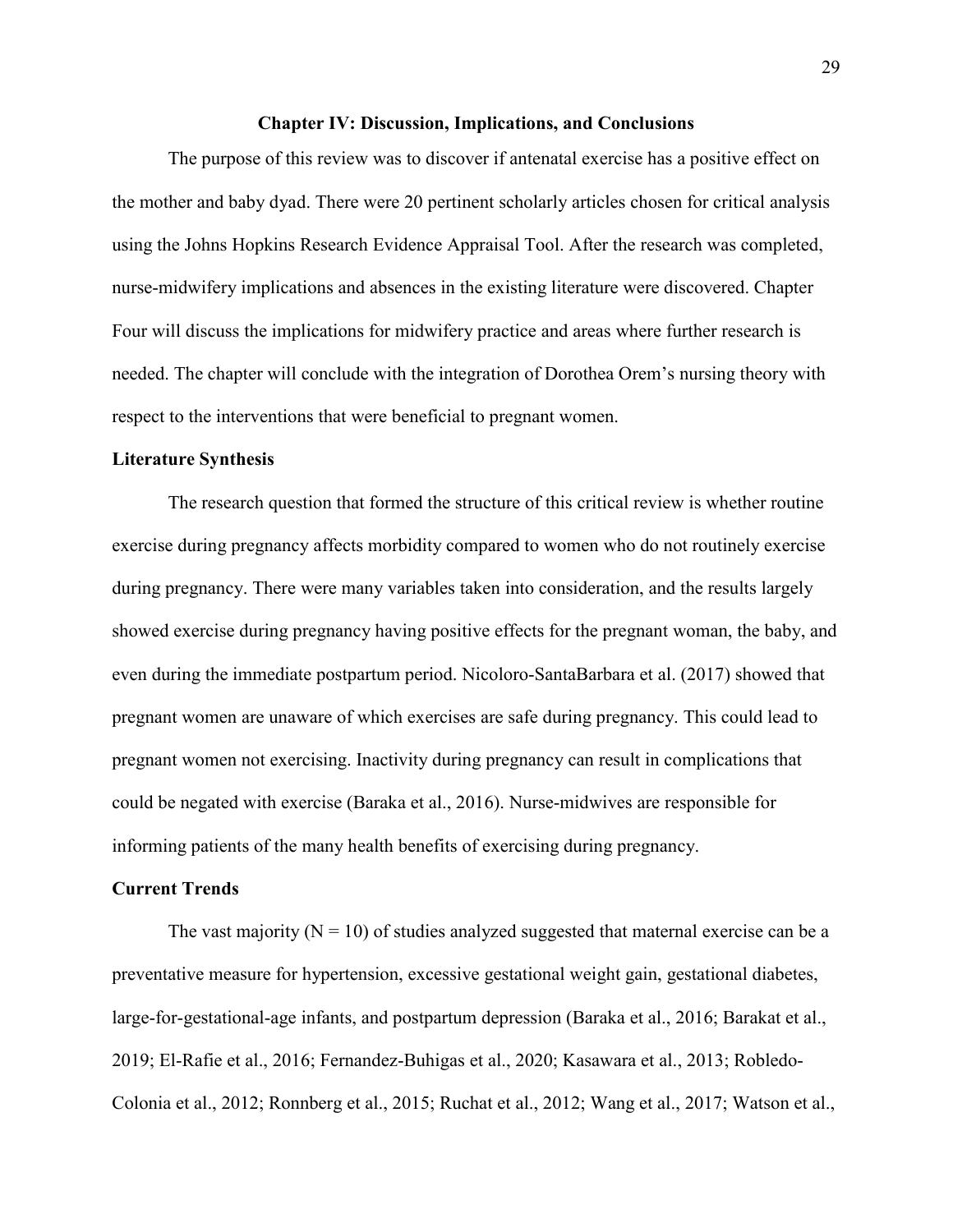2018). Exercise throughout pregnancy can be used to maintain or improve the quality of life for pregnant women (Barakat et al., 2019).

One factor that affects quality of life and was measured in several studies is antenatal depression (El-Rafie et al., 2016; Fernandez-Buhigas et al., 2020; Robledo-Colonia et al., 2012; Watson et al., 2018). This is a common condition and can be linked with a higher risk of adverse pregnancy outcomes (El-Rafie et al., 2016). Depression during pregnancy is associated with an increased risk of prenatal and perinatal complications. Physical activity during pregnancy positively affects both mom and baby and is an effective therapy for depression (Robledo-Colonia et al., 2012). As a solution, an exercise regimen could be promoted as an important and cost-effective method to positively reduce depressive symptoms (El-Rafie et al., 2016). There is a positive correlation between exercise and mental health during pregnancy, especially for women previously diagnosed with depression (Watson et al., 2018). Exercise should be encouraged for as women are often more motivated to improve their health to benefit their children, and pregnancy is a great opportunity to assume healthy lifestyle changes.

Another factor affecting quality of life is fatigue and reduced energy (Ward-Ritacco et al., 2016). These are complaints pregnant women often experience and are often inadequately managed (Ward-Ritacco et al., 2016). Short sessions of resistance exercise has been consistently associated with decreases in feelings of fatigue rises of feelings of energy during the second and third trimesters (Ward-Ritacco et al., 2016). Providers should be encouraging resistance exercise to patients, especially those who are experiencing fatigue and a lack of energy. This is a simple way to help increase the patients' energy during the second and third trimesters.

A common complaint during pregnancy is back pain. In a trial by Backhausen et al. (2017) suggests water exercises might have a positive effect on low back pain in pregnancy. This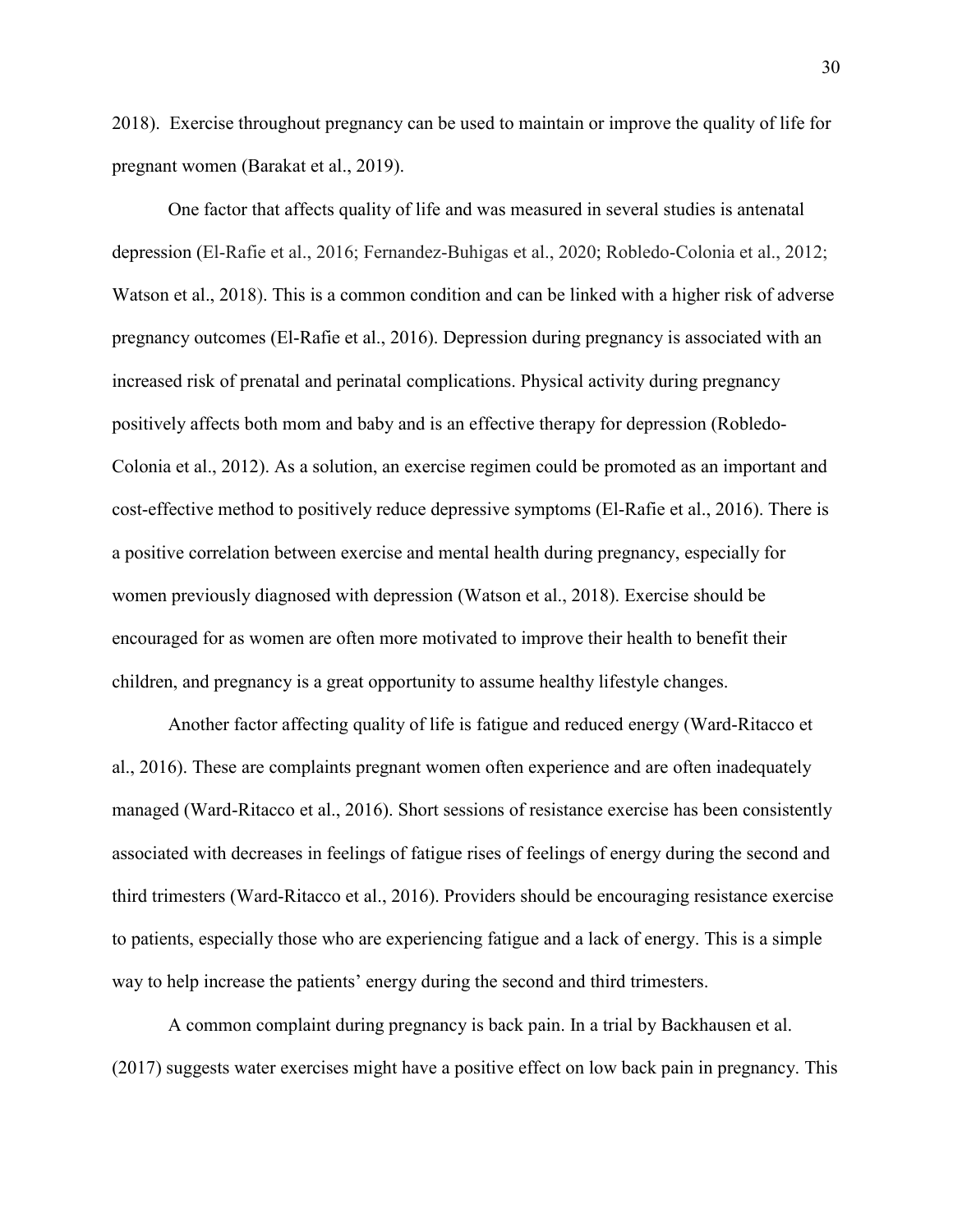is a safe and feasible type of exercise for pregnant patients (Backhausen et al., 2017). Another benefit of water exercise during pregnancy is that it reduces the risk of perineal tears and helps women have intact perineum after childbirth (Rodríguez-Blanque et al., 2019). Many women question if there is anything they can do to help reduce the risk of tearing during labor. Encouraging pregnant women to exercise in water is a safe and effect way to reduce the risk of perineal tearing during birth.

The length of labor is something many providers and patients wish they could know. Labor is typically unpredictable, and the duration is unknown. It was discovered in a trial by Barakat et al. (2018) that a supervised physical exercise program initiated early and continued throughout pregnancy decreases the total time of labor. Providers can use this information to encourage patients to exercise during their pregnancies.

Mode of delivery is another important factor that effects maternal morbidity. At least 30 minutes per day of moderate physical activity is associated with a decrease in the frequency of an operative delivery (Melzer et al., 2010). Exercise can reduce the need for an assisted vaginal delivery. Increasing spontaneous vaginal births will decrease morbidity related to operative deliveries.

 Kasawara et al. (2013) linked obesity to an increased risk of cesarean section. They discovered that morbidly obese pregnant women had a two- to threefold increased risk of cesarean section, in comparison to normal weight pregnant women. The risk increased equivalently to an increase in BMI in overweight ( $OR = 1.46$ , 95% CI 1.34–1.60), obese ( $OR =$ 2.05, 95% CI 1.86–2.27), and morbidly obese (OR = 2.89, 95% CI 2.28–3.79) pregnant women (Kasawara et al., 2013). When counseling women who have a high BMI, it is important to let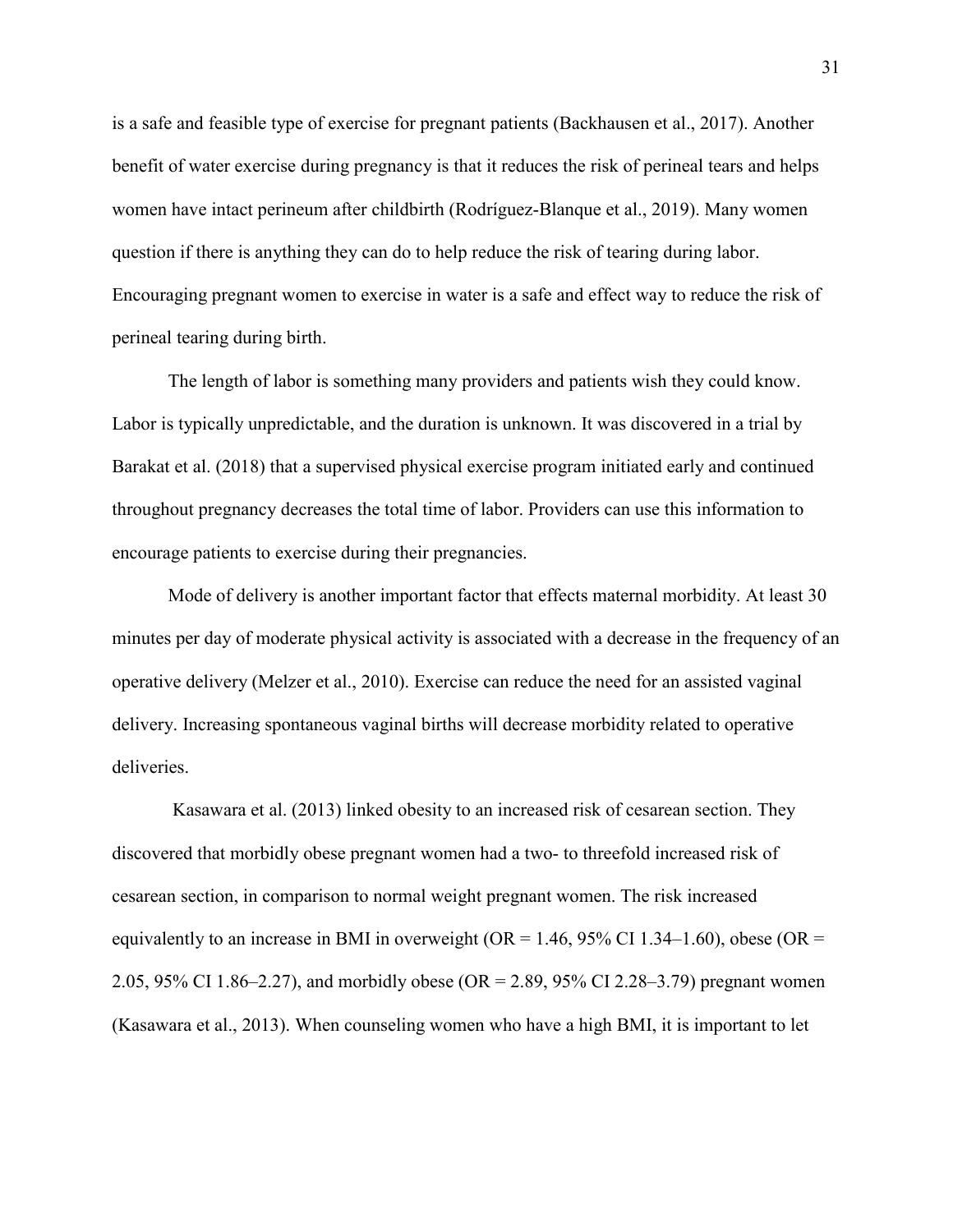them know of their increased risk of a cesarean section. One way they can help reduce this risk is to start an exercise routine that they feel safe and confident doing.

Exercising during pregnancy does not place a woman at risk for preterm delivery. In a study by Barakat et al., (2013) it was concluded that moderate exercise does not increase the risk of preterm delivery when performed throughout pregnancy. This is encouraging information that providers can share with patients who are anxious about exercising during pregnancy.

#### **Gaps in the Literature**

Several studies showed rather inconclusive results (Fernandez-Buhigas et al., 2020; Ginar de Silva et al., 2017; Szymanski et al., 2012). A RCT conducted by Fernandez-Buhigas et al. (2020) found no differences in pregnancy weight, fasting glucose, aspartate-amino-transferase, alanine-amino-transferase, blood creatinine, or blood uric acid between intervention and control groups. The study by Ginar de Silva et al. (2017) did not prove benefits of exercise during pregnancy on preventing preeclampsia or preterm birth; however, it did not demonstrate any adverse health outcomes on newborns either. The results of this study should be interpreted with caution due to a lack of statistical power and low compliance. The study had several limitations: a higher number of dropouts in the intervention group, failure to follow nutritional intake, selfreporting of preeclampsia, intervention timing which overlapped with the usual onset of preeclampsia and preterm birth, and a very healthy sample population resulting from strict eligibility criteria (Ginar de Silva, 2017). While results did not necessarily prove benefit, they also did not demonstrate harm.

It is uncertain if there is an upper limit threshold for exercise intensity and unclear how strenuous physical activity affects a fetus. It is also unknown if there is a point at which fetal well-being is compromised (Szymanski et al., 2012). However, it has been reasonably concluded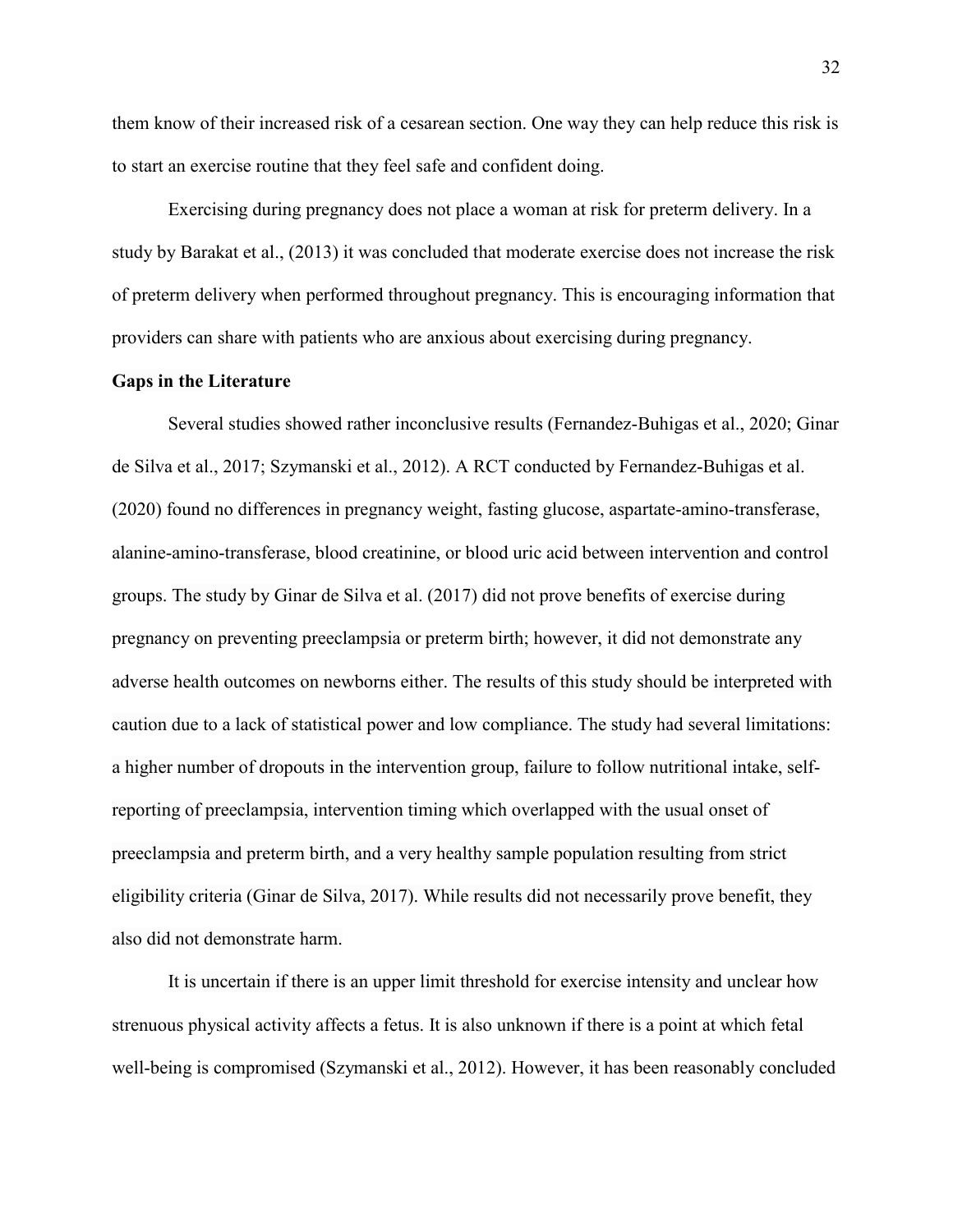that it is safe for healthy pregnant women to follow ACOG's recommendation to participate in at least 30 minutes of moderate physical activity per day.

Rest has been the usual recommendation to prevent morbidity associated with hypertension in pregnant women. In a study by Kasawara et al., (2013), it was determined there is a significant lack in evidence to recommend regular rest as a method to prevent preeclampsia or complications from preeclampsia from developing. Due to the proven benefits that exercises has and the lack of evidence to support rest, providers need to encourage exercise and discourage rest as a way to reduce morbidity.

#### **Implication for Midwifery Practice**

Nurse-midwives are in an excellent position to educate patients on the benefits of exercising during pregnancy, and to help them develop an exercise routine that is safe and sustainable. They also have the responsibility to be aware of lifestyle choices that can reduce harm, and positively impact pregnancy. Maintaining a physically active lifestyle has many health benefits for both the mother and the baby, and nurse-midwives can help to improve the overall health outcomes by educating and encouraging patients to exercise while pregnant.

Midwives historically promote low intervention lifestyles. Exercise has clear benefits in improving several common discomforts of pregnancy such as back pain, fatigue, and constipation. Practical ways midwives can apply this information into practice is to educate every patient on the benefits of exercise. Whenever a midwife is counseling someone who is at risk for depression, their plan of care should include exercise and also inform them of how exercise reduces depression rates.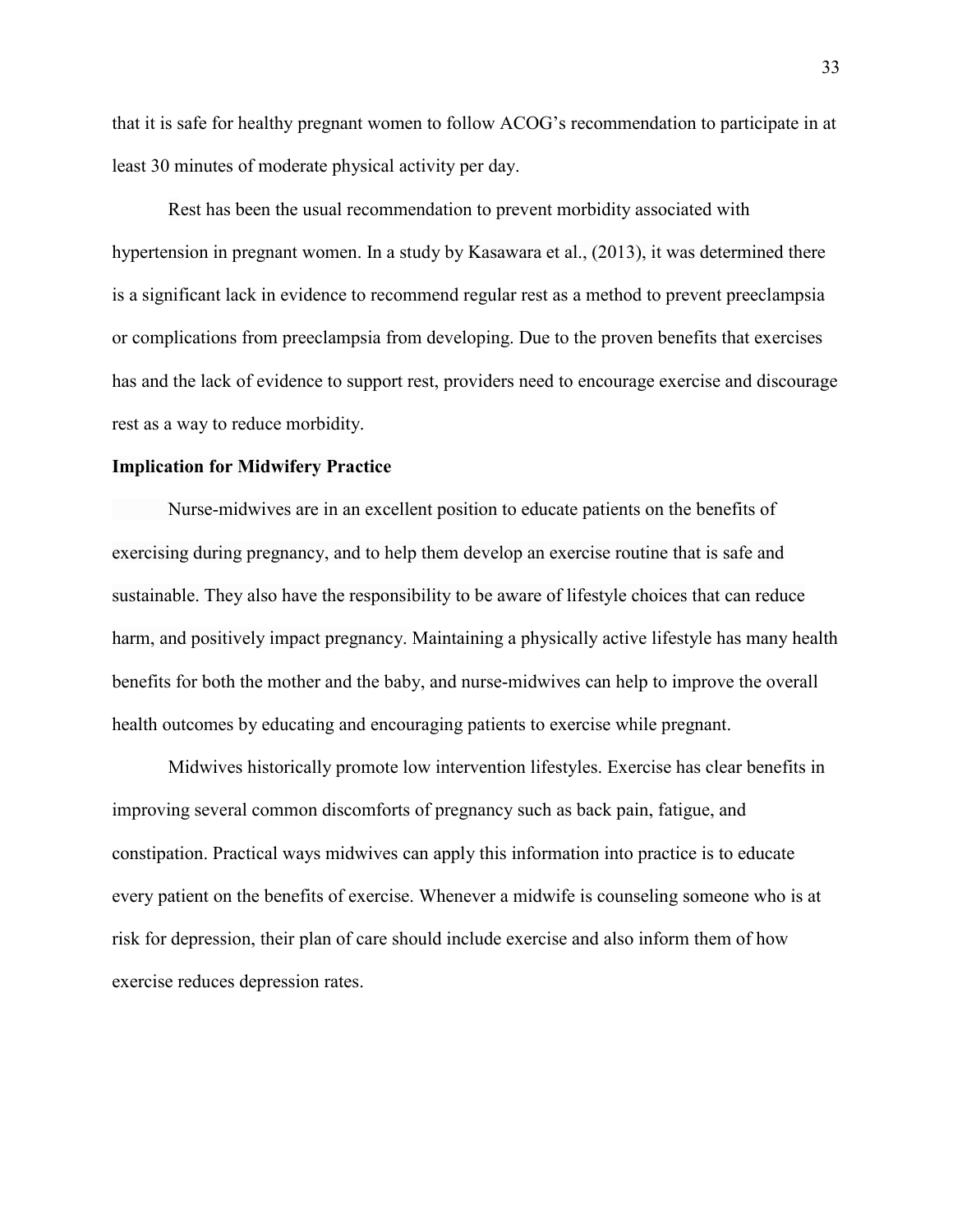# **Recommendations for Future Research**

Throughout the research appraisal process, several areas for continuing research were discovered. These include researching how nurse-midwives conduct exercise education and evaluating the patients' understanding of the information.

 Patients receive and understand information in a variety of ways. Providers need to have an understanding of how an individual patient learns best and adapt patient education to their specific needs. With the majority of pregnant women not partaking in regular exercise, it is crucial that information is provided to patients in ways they can understand.

 Another recommendation for future research is evaluating a patients' understanding of information after they have been educated on the benefits of exercising while pregnant. Providers need to do a better job of educating patients, and need to make sure the patients actually have an understanding of the information. If a provider discovers that a patient did not understand the information, they should alter their education delivery to that specific patient's needs.

 The effects of high intensity physical activity on pregnancy outcomes should be further researched. Low impact and low to moderate intensity exercises are the focus of existing studies in the current research. Specific types of exercises including heavy weight lifting and long distance running need to be evaluated.

 Other recommendations for future research include more studies on the effects of exercise on the mode of delivery such as spontaneous vaginal birth compared with operative vaginal birth and cesarean section birth.

#### **Theoretical Framework: Orem's Self-Care Deficit Theory**

Dorothea Orem's Theory on Self-Care Deficit explains the importance of self-care, and focuses on the individual's ability to perform self-care. Orem describes self-care as a practice of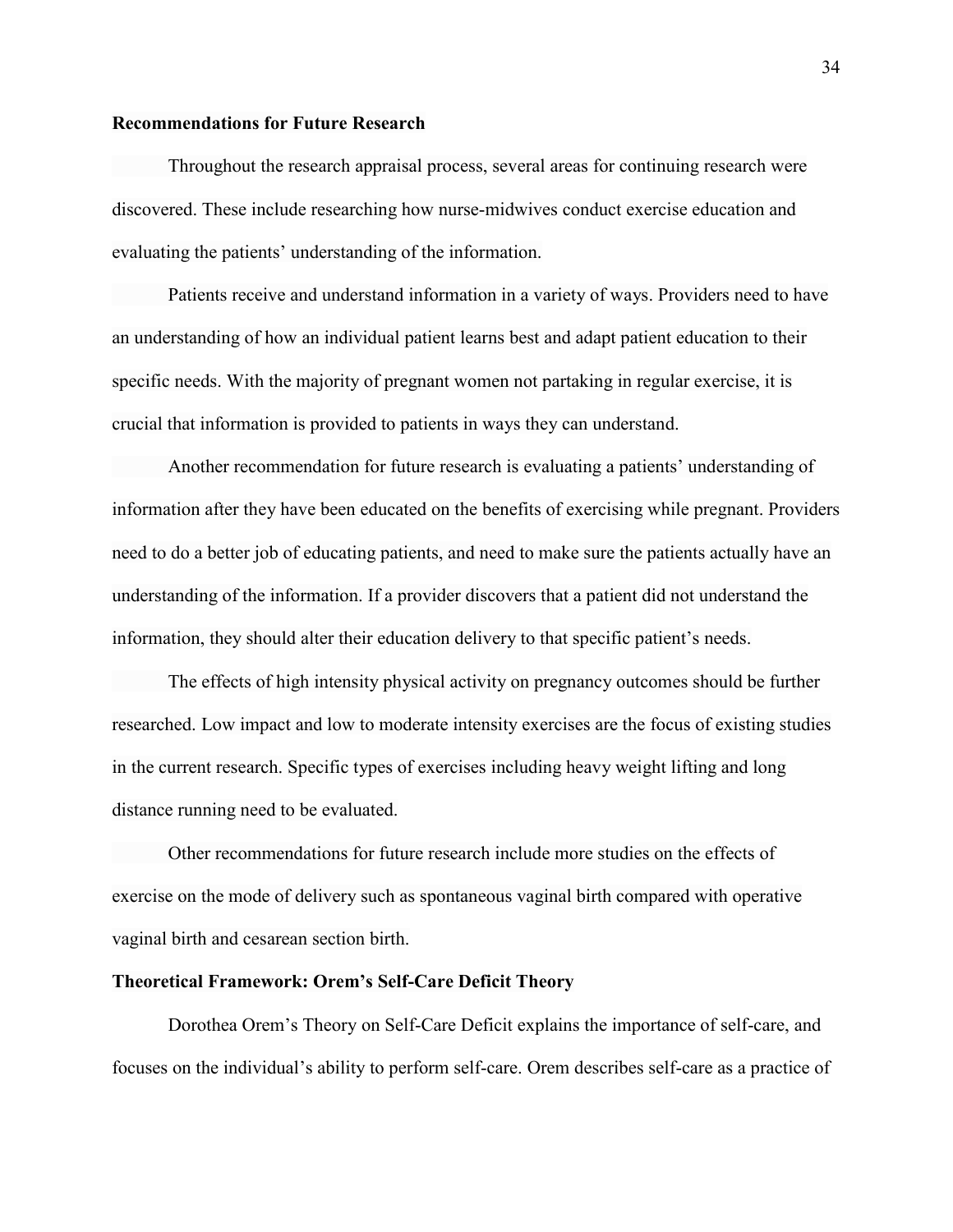activities that an individual initiates and performs to maintain life, health, and wellbeing (Gonzalo, 2019). Exercise during pregnancy can be viewed as a practice or type of selfcare. It is also a known way to improve health and to maintain life and wellbeing. This theory guides our understanding of how a person's knowledge of potential health problems is needed for promoting self-care behaviors. Orem's Theory includes the concepts of motivation, decision making, energy, and the knowledge necessary to carry out self-care actions (Hart & Foster, 1998).

Pregnancy is commonly a time whenever women are highly motivated toward healthy behaviors (Artal, 2021). Nurse-midwives should use this motivation to encourage healthy and practical lifestyles. Exercise needs to be highly recommended to pregnant patients.

Pregnant women should be given evidenced-based information in regards to their health to assist them in their decision making process. Having knowledge of the benefits of self-care and exercising during pregnancy is needed to promote this healthy practice. Pregnant women should be able to recognize hazards and incorporate modifications when necessary.

#### **Conclusion**

The applicable findings of this critical review demonstrate that exercise during pregnancy improves the overall health-related quality of life and should be recommended for all eligible pregnant women (Montoya Arizabaleta et al., 2010). The 20 scholarly articles, chosen for critical analysis using the Johns Hopkins Research Evidence Appraisal Tool with statistically significant results, affirm that antenatal exercise has many positive benefits. Nurse-midwives are in a position to educate and counsel women on the many health benefits that exercising while pregnant has to offer. Pregnancy is a wonderful time to initiate new routines and healthy behaviors because pregnant women are highly motivated during this season of life.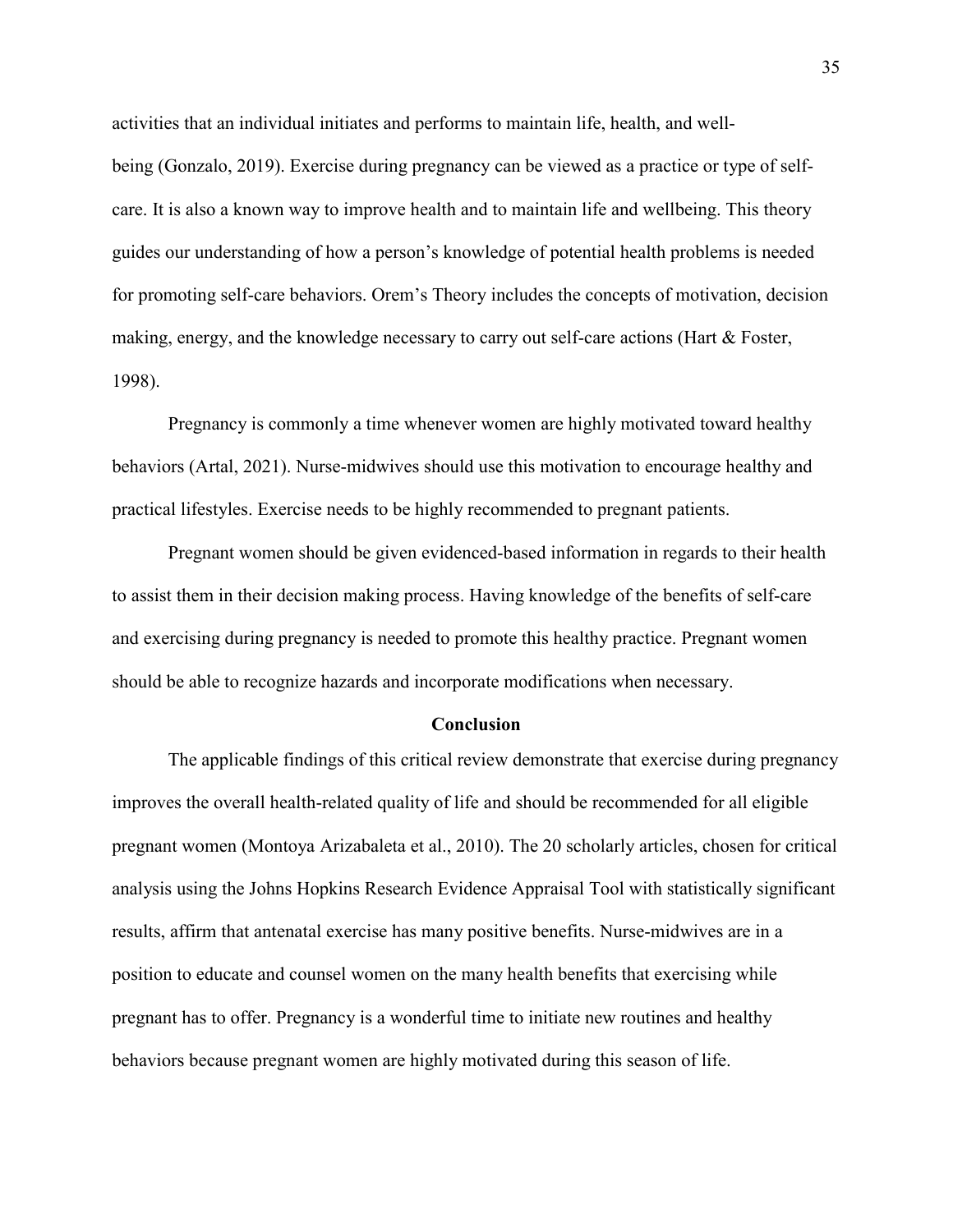#### **References**

The American College of Obstetricians and Gynecologists. (2020). *Physical activity and exercise during pregnancy and the postpartum period.* [https://www.acog.org/clinical/clinical](https://www.acog.org/clinical/clinical-guidance/committee-opinion/articles/2020/04/physical-activity-and-exercise-during-pregnancy-and-the-postpartum-period)[guidance/committee-opinion/articles/2020/04/physical-activity-and-exercise-during](https://www.acog.org/clinical/clinical-guidance/committee-opinion/articles/2020/04/physical-activity-and-exercise-during-pregnancy-and-the-postpartum-period)[pregnancy-and-the-postpartum-period](https://www.acog.org/clinical/clinical-guidance/committee-opinion/articles/2020/04/physical-activity-and-exercise-during-pregnancy-and-the-postpartum-period) 

American College of Nurse-Midwives. (2020). *Our philosophy of care.* 

<https://www.midwife.org/Our-Philosophy-of-care>

- Artal, R. (2021). Exercise during pregnancy and the post partum period. *UpToDate*. Retrieved January 11, 2021 from [Exercise during pregnancy and the postpartum period - UpToDate](https://www.uptodate.com/contents/exercise-during-pregnancy-and-the-postpartum-period?search=exercise%20during%20pregnancy%20and%20postpartum&source=search_result&selectedTitle=1%7E150&usage_type=default&display_rank=1)
- Backhausen, M., Tabor, A., Albert, H., Rosthoj, S., Damm, P., & Hegaard, H. (2017). The effects of an unsupervised water exercise program on low back pain and sick leave among healthy pregnant women: A randomized controlled trial. *PLoS One, 12*(9), e0182114.<https://doi.org/10.1371/journal.pone.0182114>
- Barakat, R., Franco, E., Perales, M., López, C., & Mottola, M. (2018). Exercise during pregnancy is associated with a shorter duration of labor: A randomized clinical trial. *European Journal of Obstetrics and Gynecology, 224*, 33–40. <https://doi.org/10.1016/j.ejogrb.2018.03.009>
- Barakat, R., Pelaez, M., Cordero, Y., Perales, M., Lopez, C., Coteron, J., & Mottola, M. (2016). Exercise during pregnancy protects against hypertension and macrosomia: Randomized clinical trial. *American Journal of Obstetrics and Gynecology*, *214*(5), 649.e1–649.e8. <https://doi.org/10.1016/j.ajog.2015.11.039>
- Barakat, R., Refoyo, I., Coteron, J., & Franco, E. (2019). Exercise during pregnancy has a preventative effect on excessive maternal weight gain and gestational diabetes. A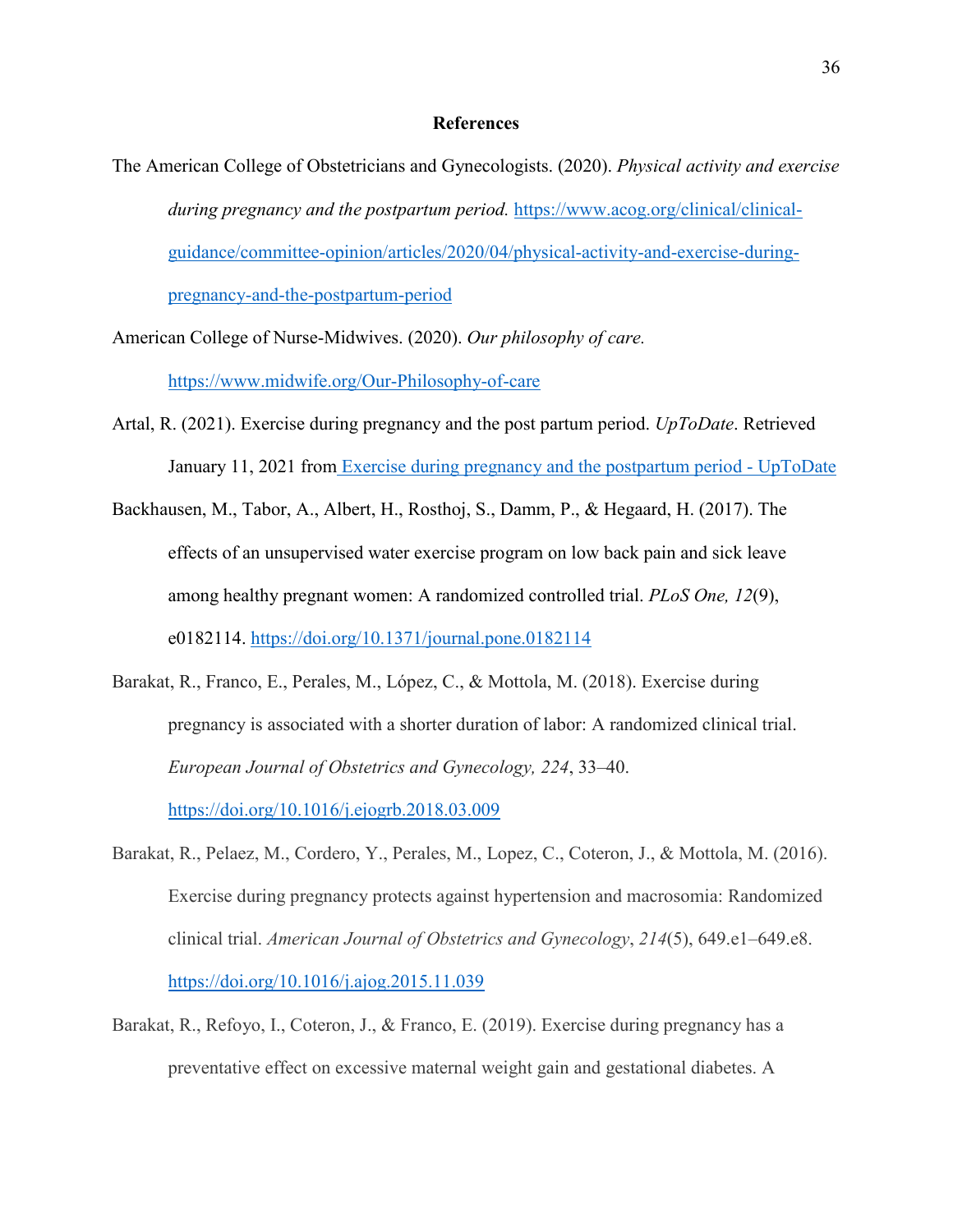randomized controlled trial. *Brazilian Journal of Physical Therapy*, *23*(2), 148–155. <https://doi.org/10.1016/j.bjpt.2018.11.005>

- Barakat, R., Roman, I. R., Pelaez, M., Coteron, J., (2013). Exercise throughout pregnancy does not cause preterm delivery: A randomized, controlled trial. *Journal of Physical Activity and Health, 11*(5), 1012-1017. <https://doi.org/10.1123/jpah.2012-0344>
- Birsner, M., & Gyamfi-Bannerman, C. (2020). *Physical activity and exercise during pregnancy and the postpartum period.* The American College of Obstetricians and Gynecologists. [https://www.acog.org/clinical/clinical-guidance/committee](https://www.acog.org/clinical/clinical-guidance/committee-opinion/articles/2020/04/physical-activity-and-exercise-during-pregnancy-and-the-postpartum-period)[opinion/articles/2020/04/physical-activity-and-exercise-during-pregnancy-and-the](https://www.acog.org/clinical/clinical-guidance/committee-opinion/articles/2020/04/physical-activity-and-exercise-during-pregnancy-and-the-postpartum-period)[postpartum-period](https://www.acog.org/clinical/clinical-guidance/committee-opinion/articles/2020/04/physical-activity-and-exercise-during-pregnancy-and-the-postpartum-period)
- Centers for Disease Control and Prevention. (2020a). *High blood pressure during pregnancy.*  <https://www.cdc.gov/bloodpressure/pregnancy.htm>
- Centers for Disease Control and Prevention. (2020b). *Diabetes and pregnancy: Gestational Diabetes.* [https://www.cdc.gov/pregnancy/documents/Diabetes\\_and\\_Pregnancy508.pdf](https://www.cdc.gov/pregnancy/documents/Diabetes_and_Pregnancy508.pdf)
- Creanga, A., Berg, C., Ko, J., Farr, S., Tong, V., Bruce, F., & Callaghan, W. (2014). Maternal Mortality and morbidity in the United States: Where are we now? *Journal of Women's Health, 23*(1), 3-9.<https://doi.org/10.1089/jwh.2013.4617>
- Dearholt, S., & Dang, D. (2012). *Johns Hopkins nursing evidence-based practice: Model and guidelines* (2nd ed.). Sigma Theta Tau International.
- El-Rafie, M. M., Khafagy, G. M., & Gamal, M. G. (2016). Effect of aerobic exercise during pregnancy on antenatal depression. *International Journal of Women's Health*, *8*, 53–57. <https://doi.org/10.2147/IJWH.S94112>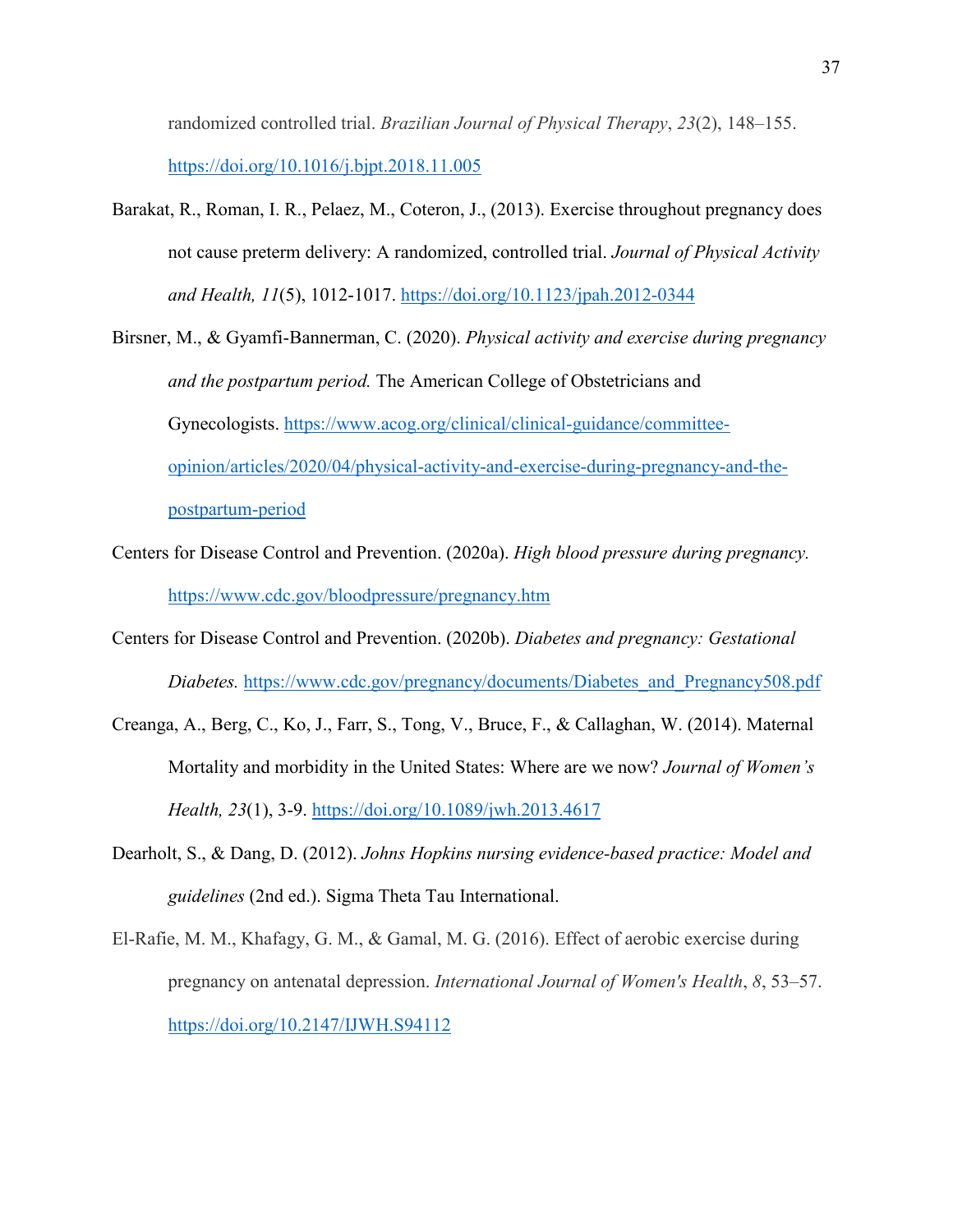Exercise in Pregnancy. (2014). *Journal of Midwifery & Women's Health, 59*(4), 473–

474. <https://doi.org/10.1111/jmwh.12218>

- Fernandez-Buhigas, I., Brik, M., Martin-Arias, A., Vargas-Terrones, M., Varillas, D., Baraket, R., & Santacruz, B. (2020). Maternal physiological changes at rest induced by exercise during pregnancy: A randomized controlled trial. *Physiology & Behavior, 220*, 112863. <https://doi.org/10.1016/j.physbeh.2020.112863>
- Ginar da Silva, S., Hallal, P. C., Domingues, M. R., Bertoldi, A. D., Freitas da Silveira, M., Bassani, D., Mohnsam da Silva, I. C., Cordeiro da Silva, B. G., de Vargas Nunes Coll, C., & Evenson, K. (2017). A randomized controlled trial of exercise during pregnancy on maternal and neonatal outcomes: Results from the PAMELA study. *International Journal of Behavioral Nutrition and Physical Activity, 14*(175). [https://doi.org/10.1186/s12966-](https://doi.org/10.1186/s12966-017-0632-6) [017-0632-6](https://doi.org/10.1186/s12966-017-0632-6)
- Gonzalo, A. (2019). *Dorothea Orem: Self-care deficit theory.* Nurses Labs. <https://nurseslabs.com/dorothea-orems-self-care-theory/>
- Hart, F., & Foster, S. (1998). Self-care agency in two groups of pregnant women. *Nursing Science Quarterly*, *11*(4), 167–171.<https://doi.org/10.1177/089431849801100409>
- Kasawara, K., Burgos, C. S. G., Lira do Nascimento, S., Ferreira, N. O., Surita, F. G., & Pinto e Silva, J. P. (2013). Maternal and perinatal outcomes of exercise in pregnant women with chronic hypertension and/or previous preeclampsia: A randomized controlled trial. *International Scholarly Research Notices,* 2013.<https://doi.org/10.1155/2013/857047>
- Melzer, K., Schutz, Y., Soehnchen, N., Othenin-Girard, V., Martinez de Tejada, B., Irion, O., Boulvain, M., & Kayser, B. (2010). Effects of recommended levels of physical activity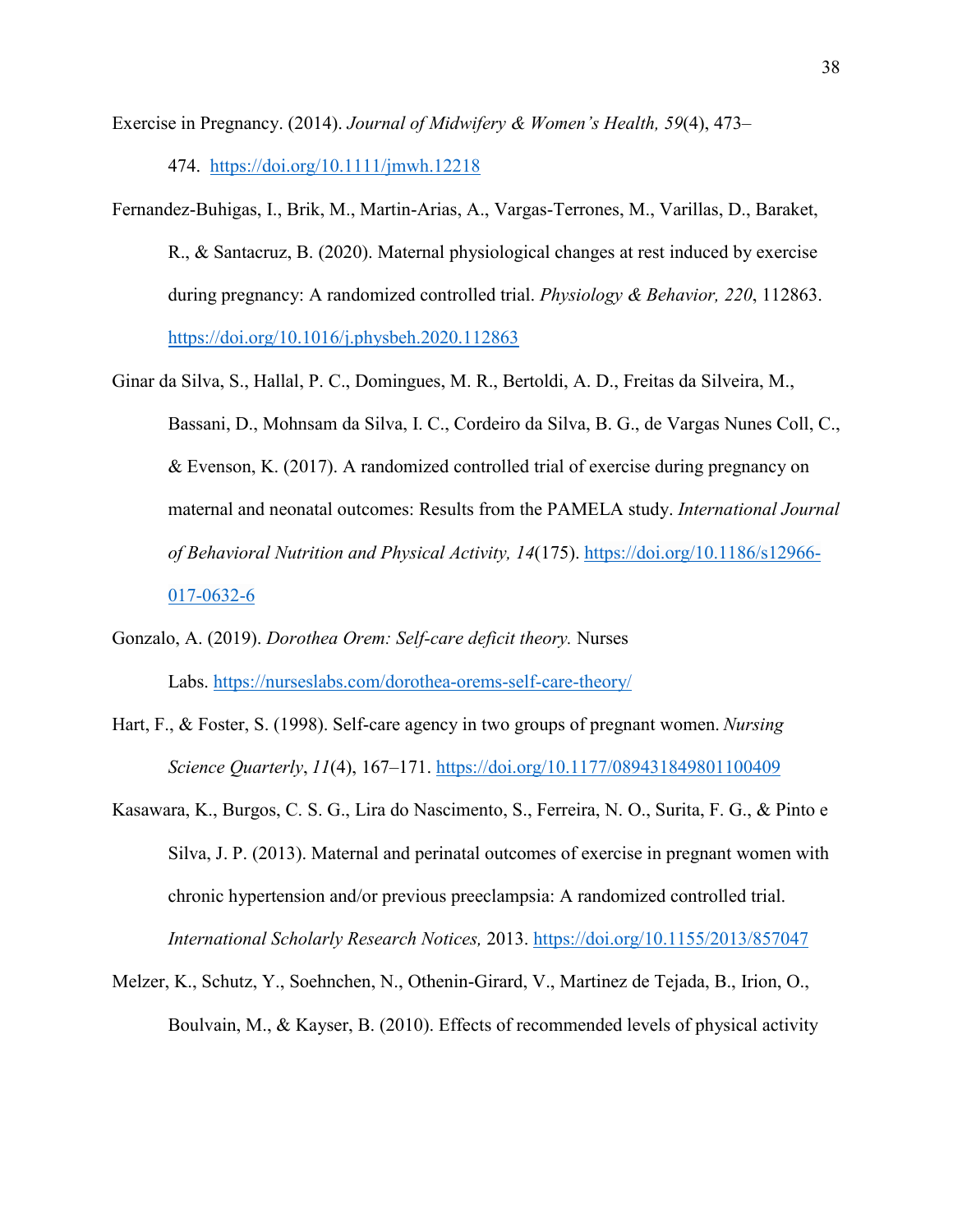on pregnancy outcomes. *American Journal of Obstetrics and Gynecology, 202*(3), e1- 266-e6.<https://doi.org/10.1016/j.ajog.2009.10.876>

- Montoya Arizabaleta, A., Orozco Buitrago, L., Aguilar de Plata, A., Mosquera Escudero, M., & Ramírez-Vélez, R. (2010). Aerobic exercise during pregnancy improves health-related quality of life: A randomized trial. *Journal of Physiotherapy, 56*(4), 253–258. [https://doi.org/10.1016/s1836-9553\(10\)70008-4](https://doi.org/10.1016/s1836-9553(10)70008-4)
- Nicoloro-SantaBarbara, R., Rosenthal, L., Auerbach, M., Kocis, C., Busso, C., & Lobel, M. (2017). Patient-provider communication, maternal anxiety, and self-care in pregnancy. *Social Science & Medicine (1982)*, *190*, 133–

140.<https://doi.org/10.1016/j.socscimed.2017.08.011>

- Petrov Fieril, K., Glantz, A., & Fagevik Olsen, M. (2015). The efficacy of moderate-to-vigorous resistance exercise during pregnancy: A randomized controlled trial. (1), 35–42. <https://doi.org/10.1111/aogs.12525>
- Petiprin, A. (2020). *Orem's self-care deficit nursing theory.* Nursing Theory. [http://nursing](http://nursing-theory.org/theories-and-models/orem-self-care-deficit-theory.php)[theory.org/theories-and-models/orem-self-care-deficit-theory.php](http://nursing-theory.org/theories-and-models/orem-self-care-deficit-theory.php)
- Robledo-Colonia, A. F., Sandoval-Restrepo, N., Mosquera-Valderrama, Y. F., Escobar-Hurtado, C., & Ramírez-Vélez, R. (2012). Aerobic exercise training during pregnancy reduces depressive symptoms in nulliparous women: A randomized trial. *Journal of Physiotherapy, 58*(1), 9–15. [https://doi.org/10.1016/S1836-9553\(12\)70067-X](https://doi.org/10.1016/S1836-9553(12)70067-X)

Rodríguez-Blanque, R., Sanchez-Garcia, J., Sanchez-Lopez, A., Expósito-Ruiz, M., & Aguilar-Cordero, M. (2019). Randomized clinical trial of an aquatic physical exercise program during pregnancy. *Journal of Obstetric, Gynecologic, and Neonatal Nursing, 48*(3), 321– 331.<https://doi.org/10.1016/j.jogn.2019.02.003>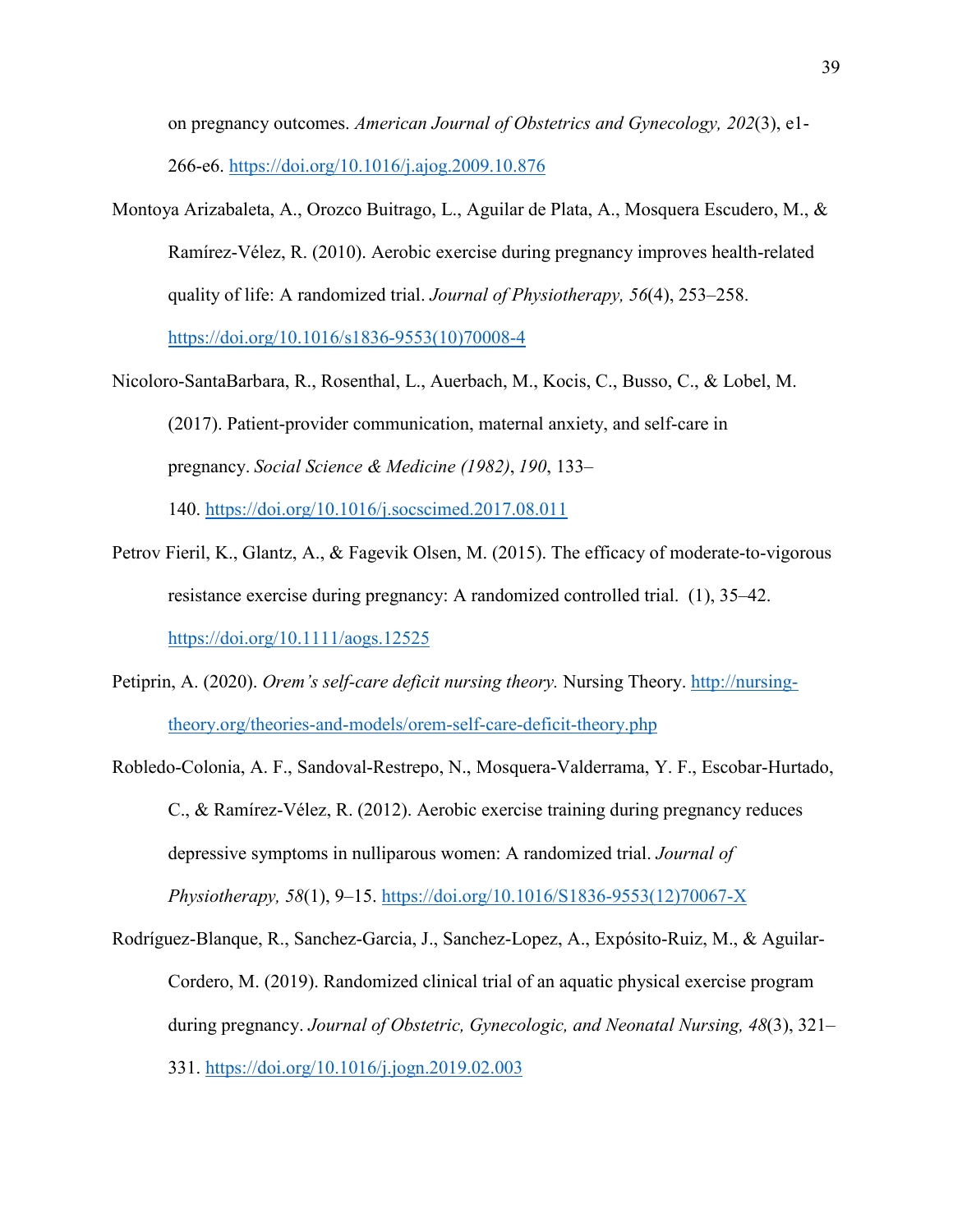- Ronnberg, A. K., Ostlund, I., Fadl, H., Gottvall, T., & Nilsson, K. (2015). Intervention during pregnancy to reduce excessive gestational weight gain: A randomized controlled trial. *BJOG: An International Journal of Obstetrics and Gynaecology, 122*(4), 537–544. <https://doi.org/10.1111/1471-0528.13131>
- Ruchat, S., Davenport, M., Giroux, I., Hillier, M., Batada, A., Sopper, M., Hammond, J., & Mottola, M. (2012). Nutrition and exercise reduce excessive weight gain in normalweight pregnant women. *Medicine and Science in Sports and Exercise, 44*(8), 1419– 1426.<https://doi.org/10.1249/MSS.0b013e31825365f1>
- Szymanski, L., & Stain, A. (2012). Strenuous exercise during pregnancy: Is there a limit? *American Journal of Obstetrics & Gynecology, 207*(3), 179. <https://doi.org/10.1016/j.ajog.2012.07.021>
	- Wang, C., Wei, Y., Zhang, X., Zhang, Y., Xu, Q., Sun, Y., Su, S., Zhang, L., Liu, C., Feng, Y., Shou, C., Guelfi, K. J., Newnham, J. P., & Yang, H. (2017). A randomized clinical trial of exercise during pregnancy to prevent gestational diabetes mellitus and improve pregnancy outcome in overweight and obese pregnant women. *American Journal of Obstetrics & Gynecology, 217*(4), 340-351.<https://doi.org/10.1016/j.ajog.2017.01.037>
- Ward-Ritacco, C., Poudevigne, M., & O'Connor, P. (2016). Muscle strengthening exercises during pregnancy are associated with increased energy and reduced fatigue. *Journal of Psychosomatic Obstetrics & Gynecology, 37*(2), 68-7.

<https://doi.org/10.3109/0167482X.2016.1155552>

Watson, S., Lewis, A., Boyce, P., & Galbally, M. (2018). Exercise frequency and maternal mental health: Parallel process modelling across the perinatal period in an Australian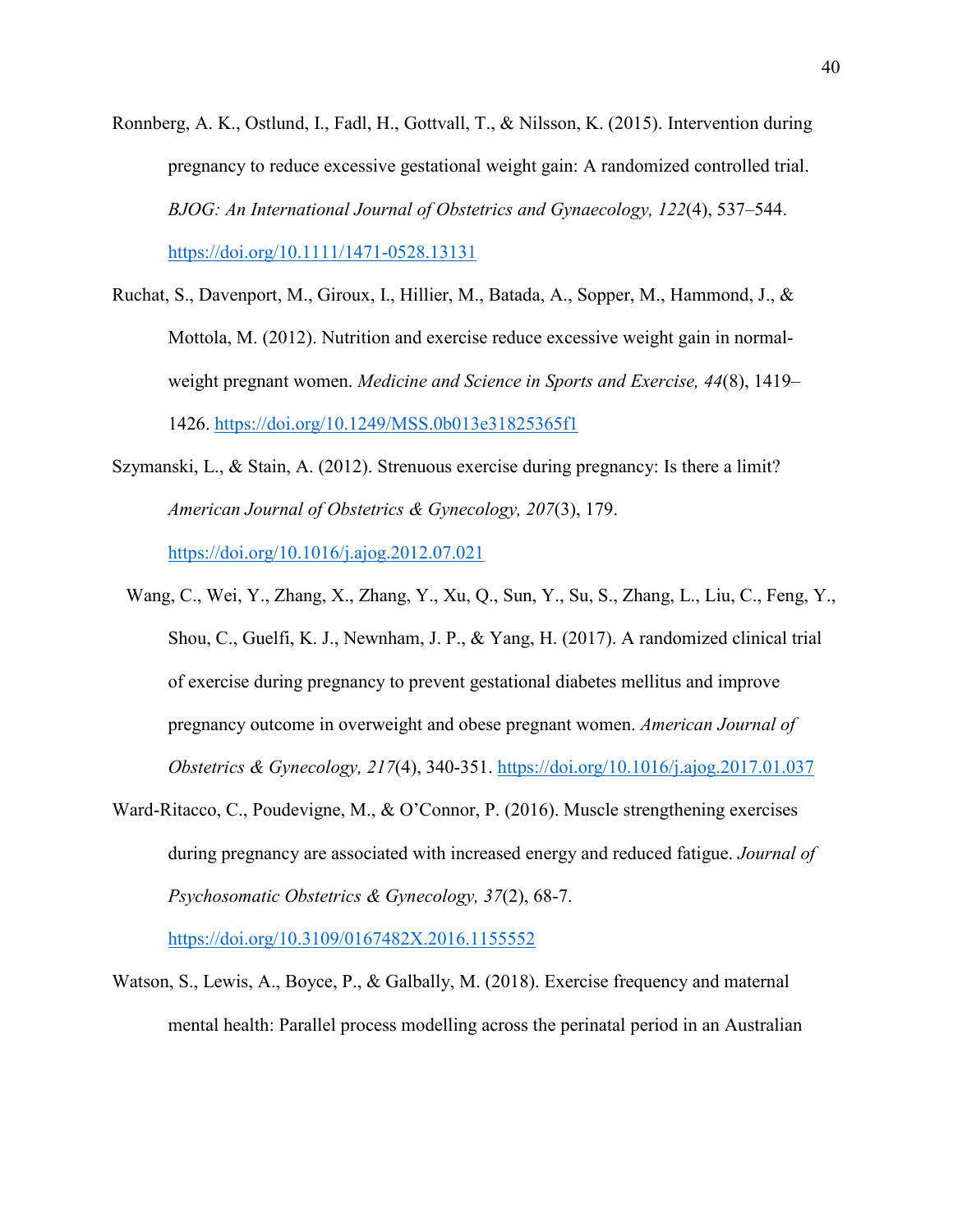pregnancy cohort. *Journal of Psychosomatic Research, 111*, 91-99.

<https://doi.org/10.1016/j.jpsychores.2018.05.013>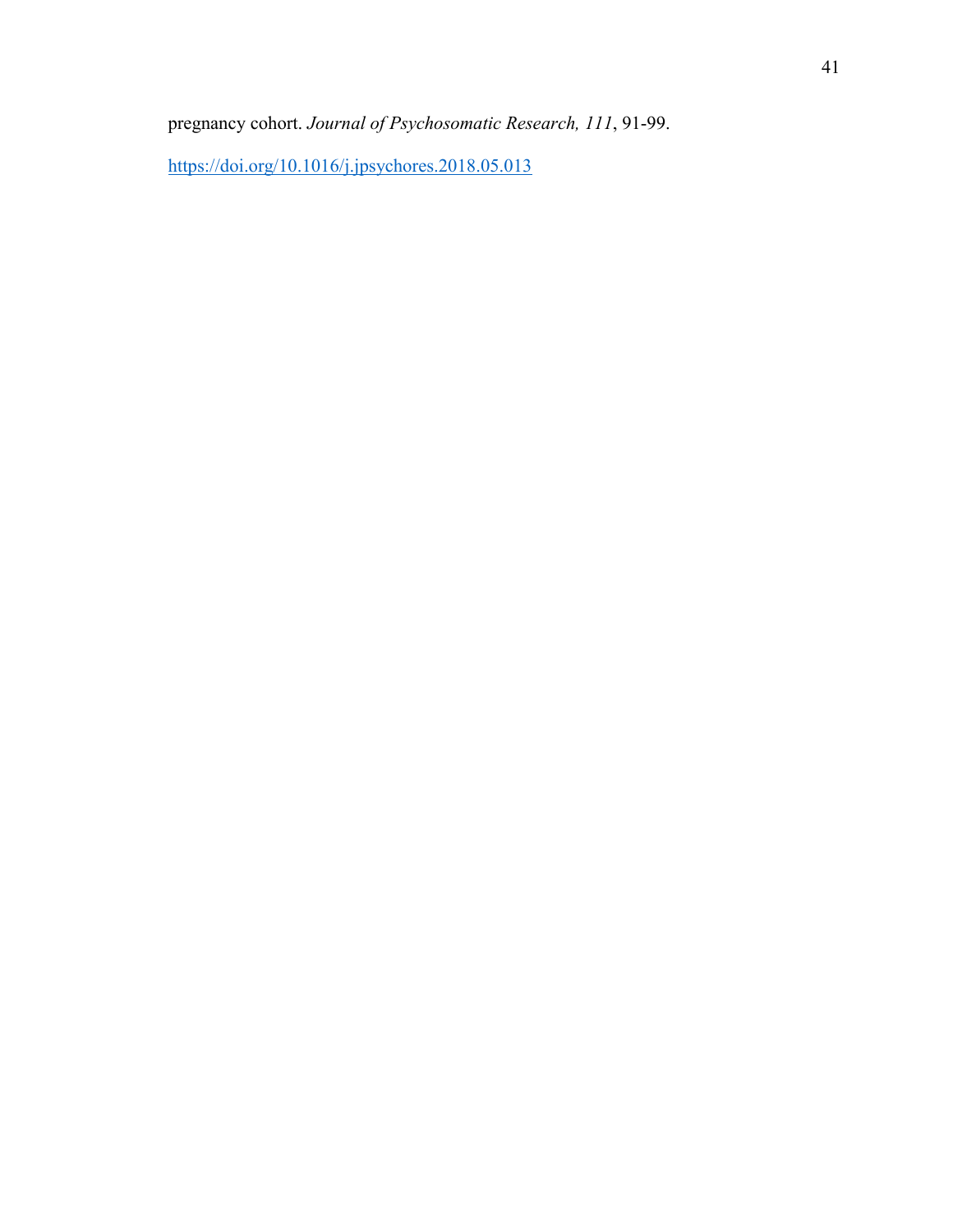# Appendix 1

**Source**: Backhausen, M., Tabor, A., Albert, H., Rosthoj, S., Damm, P. & Hegaard, H. (2017). The effects of an unsupervised water exercise program on low back pain and sick leave among healthy pregnant women – A randomized controlled trial. *PLoS One, 12*(9), e0182114. https://doi.org/10.1371/journal.pone.0182114 **Purpose/Sample Design (Method/Instruments) Results Strengths/Limitations Purpose:** To observe the effect of an aquatic exercise program on low back pain and sick leave among healthy pregnant women. **Sample/Setting:** 516 healthy pregnant women **Level of evidence:** I **Quality of evidence:** A Participants were randomly assigned to either unsupervised water exercise twice a week for a duration of 12 weeks or routine prenatal care. Low back pain intensity was measured by the Low Back Pain Rating scale at 32 weeks' gestation while sick leave days were self-reported. Lower back pain was much lower in the exercise group (score 2.01) vs the control group  $(2.38) p = 0.04$ There was no difference in the reported days spent on sick leave.  $p = 0.83$ **Conclusion:** Unsupervised aquatic exercise results in a statistically significant lower intensity of low back pain in healthy pregnant women; however, the result is probably not clinically significant. The number of days spent on sick leave were not affected. **Strengths:** The study was highly feasible, compliance was good, and only one participant dropped out. **Limitations:** Participants were very healthy, had higher education, had low BMI, were nonsmokers, lived with a partner, and were physically active at baseline, leading to decreased generalizability. Investigators and participants were not blinded.

# **Author Recommendations:**

Unsupervised water exercises have a minor positive effect on low back pain; however, this may not be clinically significant. The effect on sick days remains unchanged.

# **Summary for current clinical practice question:**

A water exercise program is feasible and safe to do in a population of healthy pregnant women.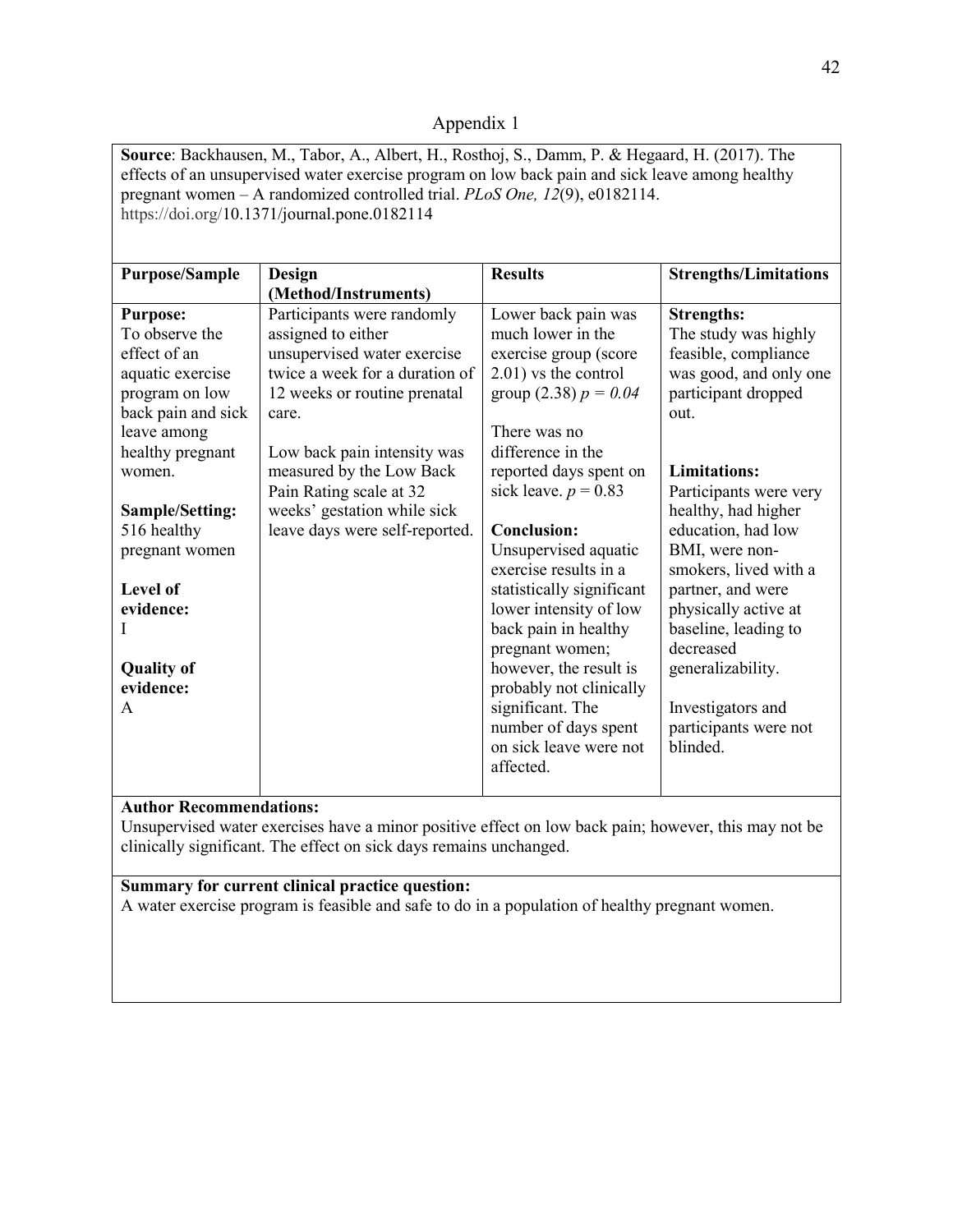**Source:** Barakat, R., Franco, E., Perales, M., López, C., & Mottola, M. (2018). Exercise during pregnancy is associated with a shorter duration of labor: A randomized clinical trial. *European Journal of Obstetrics and Gynecology, 224*, 33–40. https://doi.org/10.1016/j.ejogrb.2018.03.009

| <b>Purpose/Sample</b>       | $\sigma$ coster tes and cynecology, $\mu$ , i.e. not impose concept correction proposes<br>Design | <b>Results</b>                                 | <b>Strengths/Limitations</b> |
|-----------------------------|---------------------------------------------------------------------------------------------------|------------------------------------------------|------------------------------|
|                             | (Method/Instruments)                                                                              |                                                |                              |
| <b>Purpose:</b>             | A RCT was used where 508                                                                          | Women randomized to                            | <b>Strengths:</b>            |
| The purpose of              | healthy pregnant women                                                                            | the EG had shorter first                       | A large RCT with high        |
| this study was to           | were randomly assigned                                                                            | stage of labor (409 vs                         | adherence.                   |
| observe the impact          | between 9-11 weeks'                                                                               | 462 min., $p = 0.01$ ),                        | Another strength of the      |
| of an exercise              | gestation to either a control                                                                     | total duration of labor                        | study was the analysis       |
| program                     | group ( $N = 253$ ) or an                                                                         | (450 vs 507 min.,                              | of the timing of the         |
| throughout                  | exercise group $(N = 255)$ .                                                                      | $p = 0.01$ ) as well as                        | labor stages because         |
| pregnancy on the            |                                                                                                   | combined duration of                           | labor duration was           |
| duration of labor.          | A moderate aerobic exercise                                                                       | first and second stages                        | defined through              |
| <b>Sample/Setting:</b>      | program, used 3x a week                                                                           | of labor (442 vs                               | consistent and similar       |
| 572 pregnant                | throughout pregnancy was                                                                          | 499 min., $p = 0.01$ ).                        | methods by the hospital      |
| women were                  | the intervention.                                                                                 | Results also showed                            | nursing staff.               |
| recruited during            |                                                                                                   | women in the                                   |                              |
| the first prenatal          | The women assigned to the                                                                         | intervention group                             | <b>Limitations:</b>          |
| visit at 9-11               | control group received                                                                            | were less likely to use                        | Nutrition or energy          |
| weeks and were              | standard care from health                                                                         | an epidural, and the                           | intake was not               |
| informed about              | professionals. Women who                                                                          | prevalence of neonate                          | assessed. However, all       |
| the study and               | were assigned to the exercise                                                                     | macrosomia was                                 | pregnant women had           |
| assessed for                | group received similar                                                                            | higher in the control                          | standard care and            |
| eligibility. Women          | standard care and performed                                                                       | group.                                         | regular information          |
| with                        | an exercise program                                                                               |                                                | regarding a healthy          |
| uncomplicated               | throughout their pregnancy.                                                                       | <b>Conclusion:</b>                             | lifestyle during             |
| pregnancies with            |                                                                                                   | A supervised physical                          | pregnancy.                   |
| no history or risk          |                                                                                                   | exercise program                               |                              |
| of preterm<br>delivery were |                                                                                                   | throughout pregnancy<br>decreased the duration |                              |
| invited to                  |                                                                                                   | of the first phase of                          |                              |
| participate.                |                                                                                                   | labor as well as total                         |                              |
| Level of                    |                                                                                                   | time of the first two                          |                              |
| evidence:                   |                                                                                                   | phases, leading to a                           |                              |
|                             |                                                                                                   | reduction in overall                           |                              |
| <b>Quality of</b>           |                                                                                                   | labor time.                                    |                              |
| evidence:                   |                                                                                                   |                                                |                              |
| A                           |                                                                                                   |                                                |                              |

#### **Author Recommendations:**

A supervised physical exercise program initiated early and continued throughout pregnancy decreases the total time of labor. Future research should examine the influence of programmed, supervised exercise on maternal and fetal perinatal results.

# **Summary for current clinical practice question:**

This research shows that regular exercise decreases the duration of labor, decreases overall maternal weight gain, and reduces the prevalence of neonate macrosomia.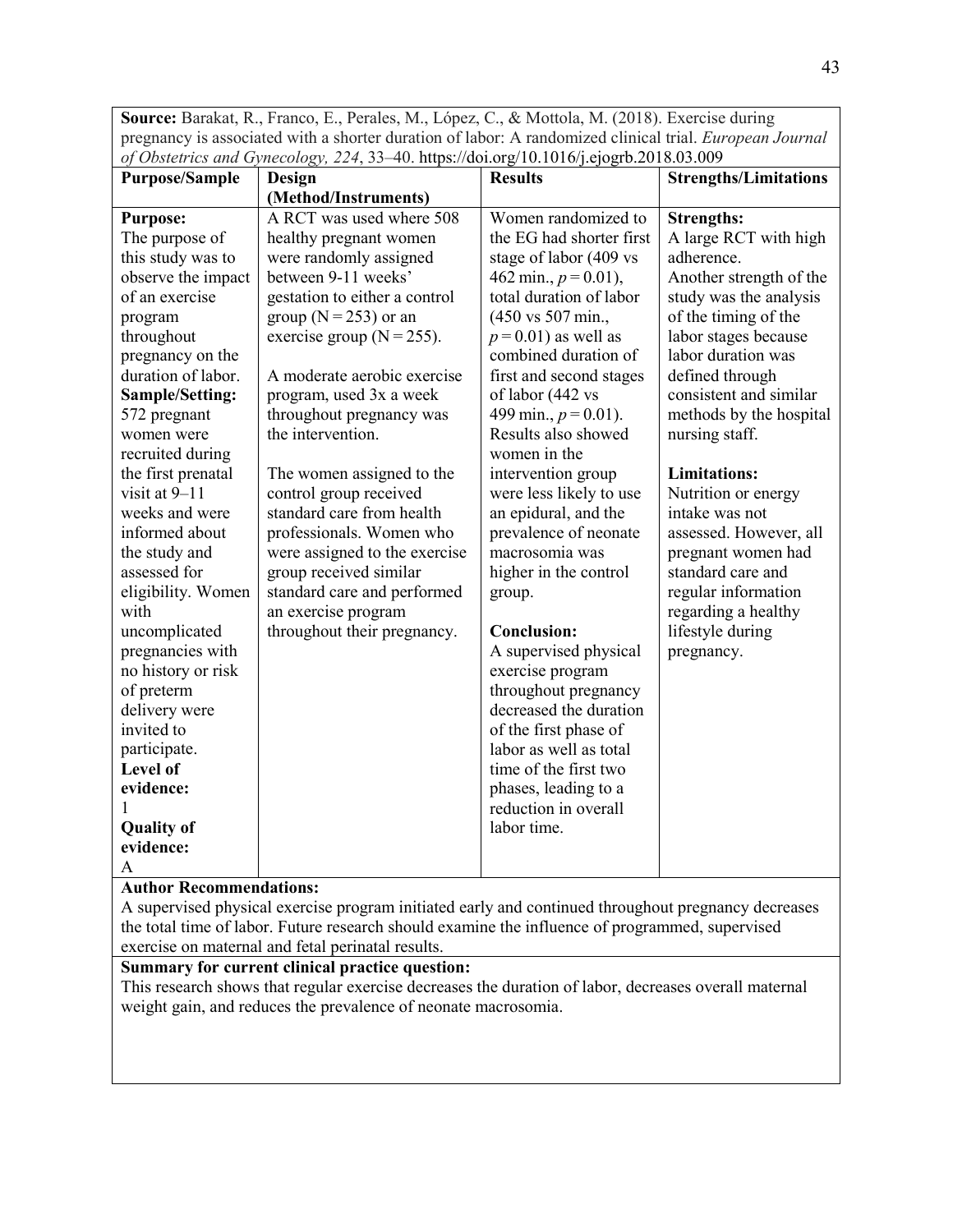**Source:** Barakat, R., Pelaez, M., Cordero, Y., Perales, M., Lopez, C., Coteron, J., & Mottola, M. (2016). Exercise during pregnancy protects against hypertension and macrosomia: Randomized clinical trial. *American Journal of Obstetrics and Gynecology*, *214*(5), 649.e1–649.e8. https://doi.org/10.1016/j.ajog.2015.11.039

| <b>Purpose/Sample</b>                                                                                                                                                                                                                           | <b>Design</b>                                                                                                                                                                                                                                                    | <b>Results</b>                                                                                                                                                                                                                                                      | <b>Strengths/Limitations</b>                                                                                                                                                                           |
|-------------------------------------------------------------------------------------------------------------------------------------------------------------------------------------------------------------------------------------------------|------------------------------------------------------------------------------------------------------------------------------------------------------------------------------------------------------------------------------------------------------------------|---------------------------------------------------------------------------------------------------------------------------------------------------------------------------------------------------------------------------------------------------------------------|--------------------------------------------------------------------------------------------------------------------------------------------------------------------------------------------------------|
|                                                                                                                                                                                                                                                 | (Method/Instruments)                                                                                                                                                                                                                                             |                                                                                                                                                                                                                                                                     |                                                                                                                                                                                                        |
| <b>Purpose:</b><br>This was done to<br>examine the<br>influence of a<br>program of<br>supervised<br>exercise<br>throughout<br>pregnancy on the<br>frequency of<br>pregnancy-<br>induced<br>hypertension.                                        | A RCT was used where<br>women were randomized into<br>an exercise group ( $N = 382$ )<br>or a control group ( $N = 383$ )<br>receiving standard care. The<br>exercise group trained 3 days<br>a week from 9-11 weeks'<br>gestation to 38-39 weeks'<br>gestation. | Pregnant women who<br>did not exercise were 3<br>times more likely to<br>develop hypertension<br>and 1.5 times more<br>likely to gain excessive<br>weight. Pregnant<br>women who did not<br>exercise were also 2.5<br>times more likely to<br>deliver a large baby. | <b>Strengths:</b><br>This was a large RCT<br>with high adherence.<br>None of the control<br>women were excluded.<br><b>Limitations:</b><br>Nutrition, energy<br>intake, and<br>occupational job stress |
| Sample/Setting:<br>840 healthy<br>women were<br>randomized to<br>either an exercise<br>intervention or a<br>usual care group.<br>A final total of<br>765 women was<br>analyzed.<br>Level of<br>evidence:<br><b>Quality of</b><br>evidence:<br>A |                                                                                                                                                                                                                                                                  | <b>Conclusion:</b><br>Maternal exercise may<br>be a preventative tool<br>for hypertension and<br>excessive gestational<br>weight gain, and may<br>control the baby's birth<br>weight.                                                                               | were not assessed in<br>the participants.                                                                                                                                                              |

**Author Recommendations:** Because of the accomplishments with the exercise program, perhaps more clinics and hospitals should have this type of exercise program available.

# **Summary for current clinical practice question:**

This research proves that regular exercise during pregnancy decreases the incidence of hypertension, future cardiovascular disease, and obesity risks.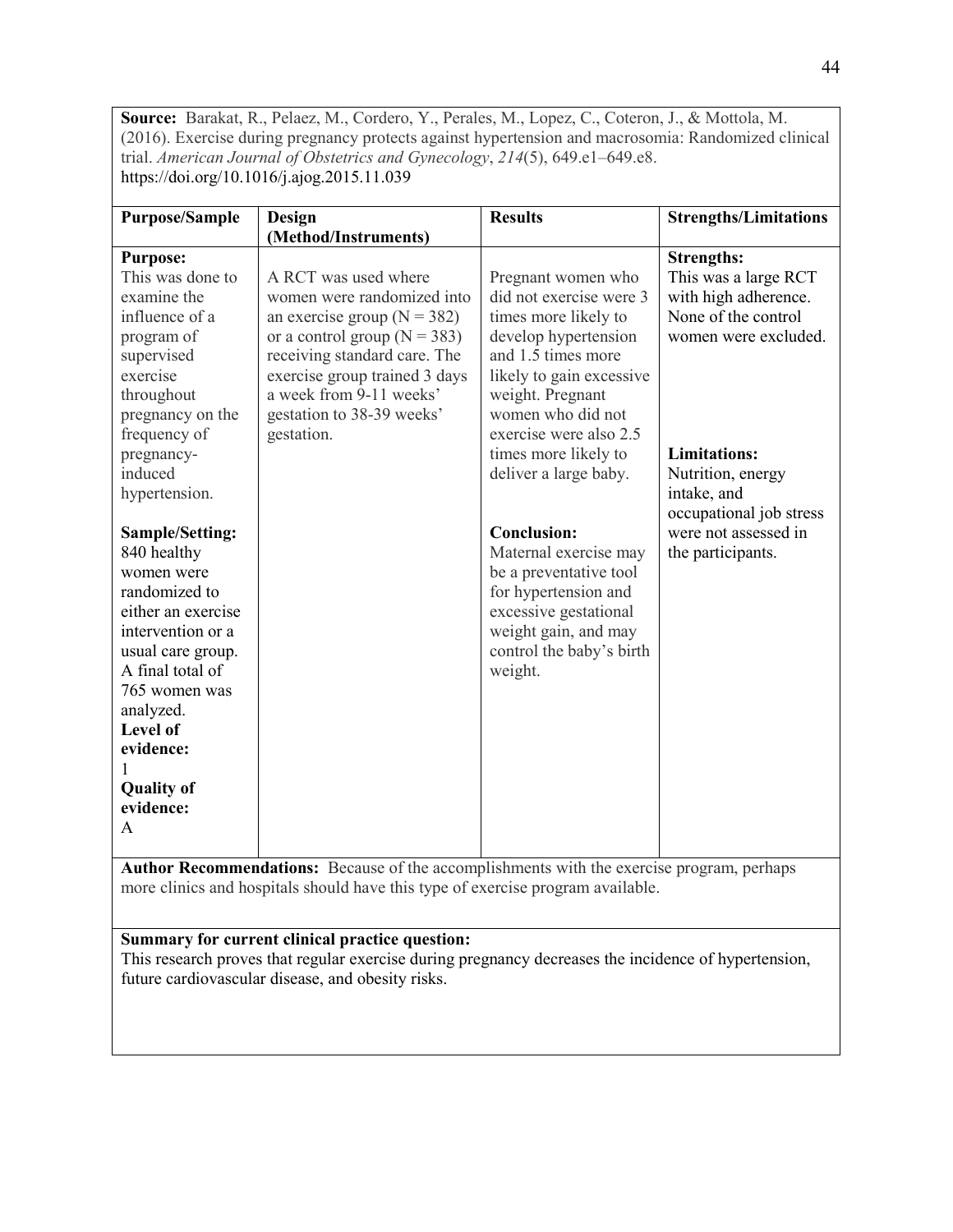**Source:** Barakat, R., Refoyo, I., Coteron, J., & Franco, E. (2019). Exercise during pregnancy has a preventative effect on excessive maternal weight gain and gestational diabetes. A randomized controlled trial. *Brazilian Journal of Physical Therapy*, *23*(2), 148–155. https://doi.org/10.1016/j.bipt.2018.11.005

| <b>Purpose/Sample</b> | Design                        | <b>Results</b>            | <b>Strengths/Limitations</b> |
|-----------------------|-------------------------------|---------------------------|------------------------------|
|                       | (Method/Instruments)          |                           |                              |
|                       |                               |                           |                              |
| <b>Purpose:</b>       |                               |                           | <b>Strengths:</b>            |
| The purpose of        | A RCT was done that           | The CG showed a           | They had a large             |
| this study was to     | included an exercise          | higher percentage of      | number of participants       |
| examine the           | intervention group (EG) and   | pregnant women            | in the RCT, and these        |
| effects of an         | a standard care control group | gaining excessive         | women had high               |
| exercise program      | (CG). The exercise            | weight, and they also     | adherence to the             |
| throughout            | intervention had moderate     | had a significantly       | intervention.                |
| pregnancy on          | aerobic exercise that was     | higher prevalence of      |                              |
| maternal weight       | done 3x per week.             | gestational diabetes      |                              |
| gain and              | Intervention started between  | than in the EG.           |                              |
| prevalence of         | 8-10 weeks' gestation and     |                           |                              |
| gestational           | went until 38-39 weeks. The   | <b>Conclusion:</b>        |                              |
| diabetes.             | sessions were 50-55 min.      | The results of this trial |                              |
|                       | long.                         | show that exercise        |                              |
| Sample/Setting:       | All of the women received     | throughout pregnancy      | <b>Limitations:</b>          |
| 594 healthy           | similar prenatal care.        | can reduce the risk of    | Energy intake and            |
| pregnant women        |                               | gestational diabetes      | nutritional habits were      |
| from primary care     | 594 pregnant women were       | and excessive maternal    | not assessed in this         |
| medical centers in    | assessed for eligibility and  | weight gain.              | study.                       |
| Spain were            | 456 were included in the      |                           |                              |
| recruited during      | study. The women were         |                           |                              |
| their first prenatal  | randomly allocated to the     |                           |                              |
| appointment.          | groups. The EG had $N = 234$  |                           |                              |
|                       | and the CG had $N = 222$ .    |                           |                              |
| Level of              |                               |                           |                              |
| evidence:             |                               |                           |                              |
|                       |                               |                           |                              |
| 1                     |                               |                           |                              |
|                       |                               |                           |                              |
| <b>Quality of</b>     |                               |                           |                              |
| evidence:             |                               |                           |                              |
| A                     |                               |                           |                              |
|                       |                               |                           |                              |

# **Author Recommendations:**

This study provides evidenced-based information that can be used to recommend supervised physical activity throughout pregnancy.

# **Summary for current clinical practice question:**

Exercise throughout pregnancy can be used to maintain or improve the quality of life for pregnant women.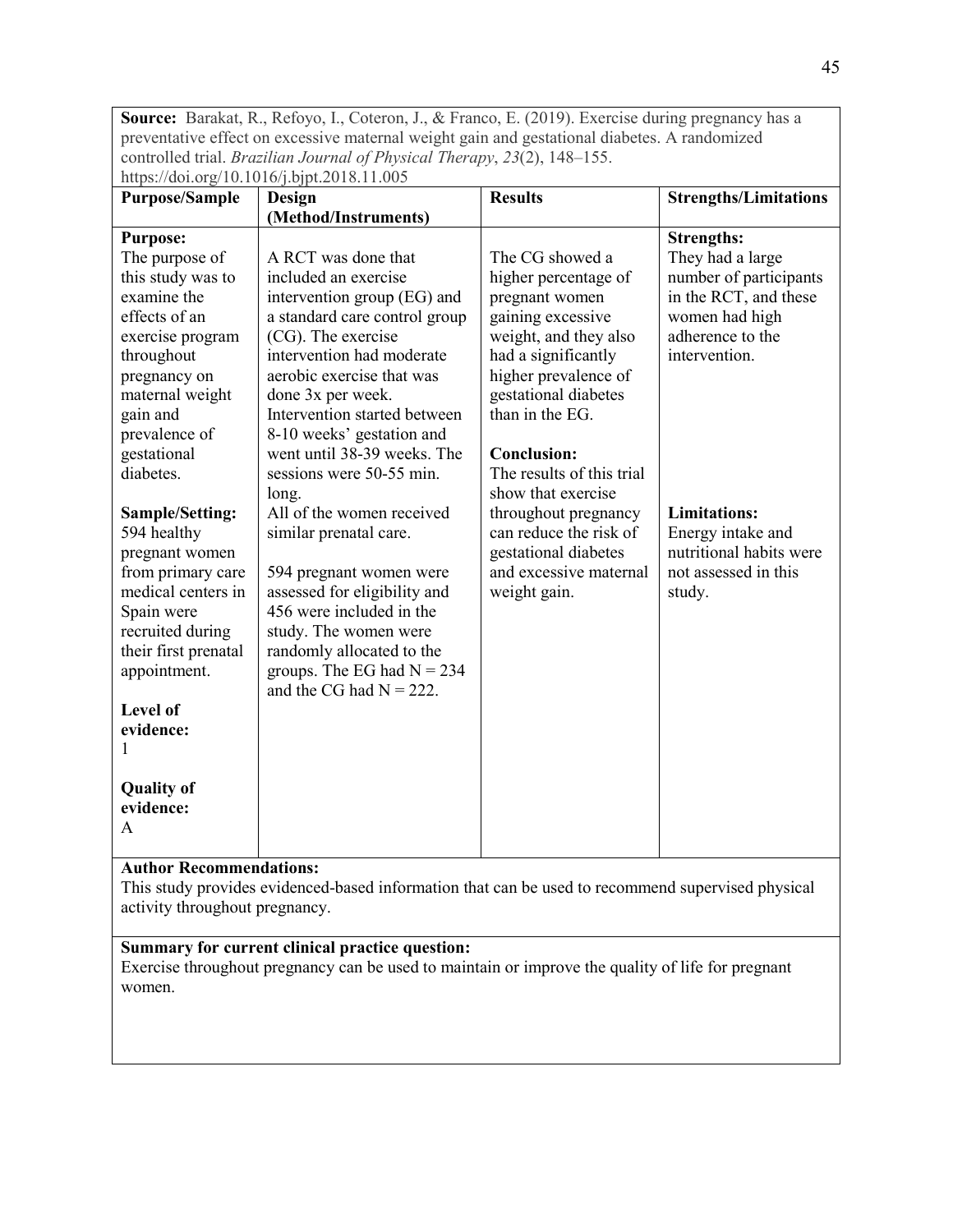**Source:** Barakat, R., Roman, I. R., Pelaez, M., & Coteron, J. (2013). Exercise throughout pregnancy does not cause preterm delivery: A randomized, controlled trial. *Journal of Physical Activity and Health, 11*(5), 1012-1017. https://doi.org/10.1123/jpah.2012-0344

| <b>Purpose/Sample</b>                                                                                                                                                                                                                                                    | <b>Design</b>                                                                                                                                              | <b>Results</b>                                                                                                                                                              | <b>Strengths/Limitations</b>                                                                                                                            |
|--------------------------------------------------------------------------------------------------------------------------------------------------------------------------------------------------------------------------------------------------------------------------|------------------------------------------------------------------------------------------------------------------------------------------------------------|-----------------------------------------------------------------------------------------------------------------------------------------------------------------------------|---------------------------------------------------------------------------------------------------------------------------------------------------------|
|                                                                                                                                                                                                                                                                          | (Method/Instr                                                                                                                                              |                                                                                                                                                                             |                                                                                                                                                         |
|                                                                                                                                                                                                                                                                          | uments)                                                                                                                                                    |                                                                                                                                                                             |                                                                                                                                                         |
| <b>Purpose:</b>                                                                                                                                                                                                                                                          |                                                                                                                                                            |                                                                                                                                                                             | <b>Strengths:</b>                                                                                                                                       |
| To explore the effects<br>of exercise during an<br>entire pregnancy on<br>gestational age at time<br>of delivery.<br>Gestational weight<br>gain, type of delivery,<br>blood pressure, 1 h<br>glucose tolerance test,<br>birth weight/length, pH<br>of umbilical cord and | 320 Caucasian<br>women with a<br>singleton<br>gestation were<br>randomly<br>assigned to an<br>exercise ( $N =$<br>160) or control<br>$(N = 160)$<br>group. | Of 290 participants, the mean<br>gestational age did not differ<br>between groups. 4.3% were<br>preterm in exercise group. 7.2%<br>preterm in control group. $I =$<br>0.73. | Intervention with an<br>appealing exercise<br>program with various<br>activities that gave<br>pregnant women<br>significant<br>improvements.            |
| Apgar scores were also<br>measured.                                                                                                                                                                                                                                      |                                                                                                                                                            |                                                                                                                                                                             | <b>Limitations:</b>                                                                                                                                     |
| <b>Sample/Setting:</b><br>320 Caucasian<br>(Spanish) women with<br>a singleton gestation.<br>OB department of a<br>hospital in Madrid,<br>Spain.<br>Level of evidence:<br><b>Quality of evidence:</b><br>A                                                               |                                                                                                                                                            | <b>Conclusion:</b><br>Moderate exercise does not<br>increase risk of preterm delivery<br>when performed throughout<br>pregnancy.                                            | Non-blinded, marital<br>status and<br>socioeconomic status<br>not considered, other<br>physical activity<br>outside of the program<br>was not measured. |

#### **Author Recommendations:**

Moderate supervised exercise throughout pregnancy does not increase risk of preterm delivery for healthy pregnant women, while.

# **Summary for current clinical practice question:**

If supervised and performed by healthy women with a singleton gestation, exercise during pregnancy does not increase the likelihood of a preterm delivery and offers additional health benefits.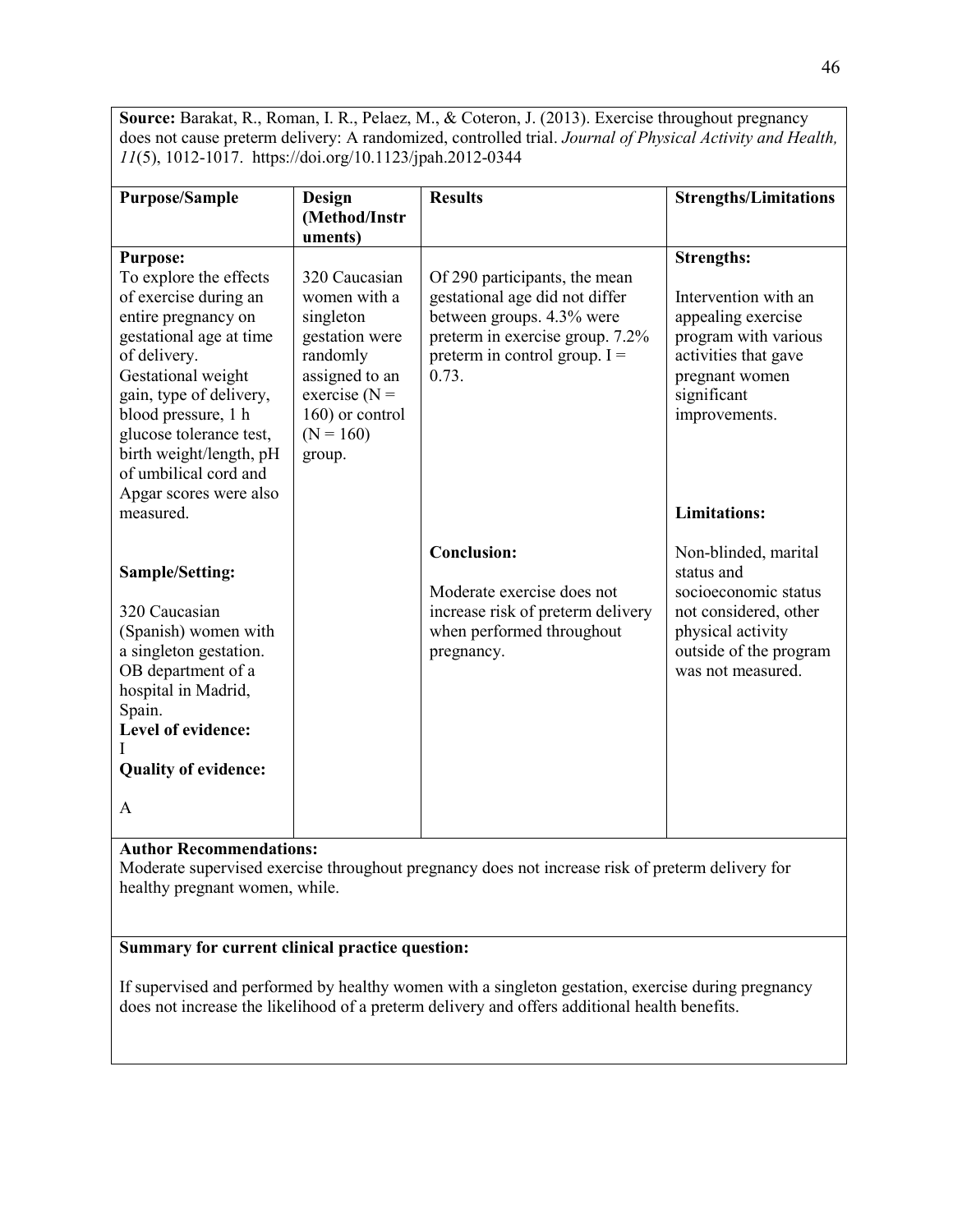**Source:** El-Rafie, M. M., Khafagy, G. M., & Gamal, M. G. (2016). Effect of aerobic exercise during pregnancy on antenatal depression. *International Journal of Women's Health*, *8*, 53–57. https://doi.org/10.2147/IJWH.S94112

| <b>Purpose/Sample</b>        | Design                           | <b>Results</b>                      | <b>Strengths/Limitations</b> |
|------------------------------|----------------------------------|-------------------------------------|------------------------------|
|                              | (Method/Instruments)             |                                     |                              |
| <b>Purpose:</b>              |                                  |                                     | <b>Strengths:</b>            |
| Antenatal                    | This study was a prospective     | The exercise group                  | High adherence to the        |
| depression is                | interventional controlled trial. | showed a significant                | EG that showed               |
| common and can               | 100 women from Cairo,            | improvement in                      | significant positive         |
| be associated with           | Egypt participated. They         | depressive symptoms                 | improvements.                |
| a greater risk of            | were divided into 2 groups,      | compared to the                     |                              |
| negative                     | an exercise group (EG) ( $N =$   | control group after the             |                              |
| pregnancy                    | 50), and a control group (CG)    | 12-week intervention                |                              |
| outcomes. The                | $(N = 50)$ . The exercise group  | on the CES-D $(p =$                 |                              |
| purpose of this              | had regular, supervised          | 0.001). 5-point                     |                              |
| study was to see             | session for 12 weeks. Their      | improvement on the                  |                              |
| the effect of                | exercise included walking,       | 20-point scale.                     | <b>Limitations:</b>          |
| exercise in                  | aerobic exercise, stretching,    |                                     | This was a small trial       |
| preventing and               | and relaxation, in addition to   | The CG demonstrated                 | where the participants       |
| treating antenatal           | normal antenatal care. The       | no significant changes              | and physicians were          |
| depression.                  | CG had their usual antenatal     | over time, while the                | not blinded. The             |
| Sample/Setting:              | care.                            | EC demonstrated a                   | feasibility of physical      |
| 120 pregnant                 |                                  | significant                         | activity during              |
| women aged 20-               | Both groups were given the       | improvement of                      | pregnancy may be             |
| 35 in their second           | Center for Epidemiological       | depressive symptoms.                | affected by barriers         |
| trimester were               | <b>Studies Depression Scale</b>  |                                     | such as child care,          |
| enrolled. 10                 | (CES-D) at their first           |                                     | work commitments,            |
| women from each              | interview and again              |                                     | and pregnancy                |
| group did not                | immediately after the 12-        | <b>Conclusion:</b>                  | symptoms.                    |
| finish the study, so         | week intervention.               |                                     |                              |
| 100 women were               |                                  | Exercise in pregnancy               |                              |
| analyzed.<br><b>Level of</b> |                                  | was positively<br>associated with a |                              |
|                              |                                  |                                     |                              |
| evidence:                    |                                  | reduction in depression             |                              |
| <b>Quality of</b>            |                                  | symptoms.                           |                              |
| evidence:                    |                                  |                                     |                              |
| B                            |                                  |                                     |                              |
|                              |                                  |                                     |                              |
|                              |                                  |                                     |                              |
|                              |                                  |                                     |                              |

**Author Recommendations:** Exercise should be promoted as women are often highly motivated to improve their health to benefit their children, and pregnancy represents an ideal opportunity to adopt healthy lifestyle changes.

# **Summary for current clinical practice question:**

The findings reveal the importance and cost-effectiveness of supervised exercise during pregnancy in improving antenatal mood changes, and providing other health benefits.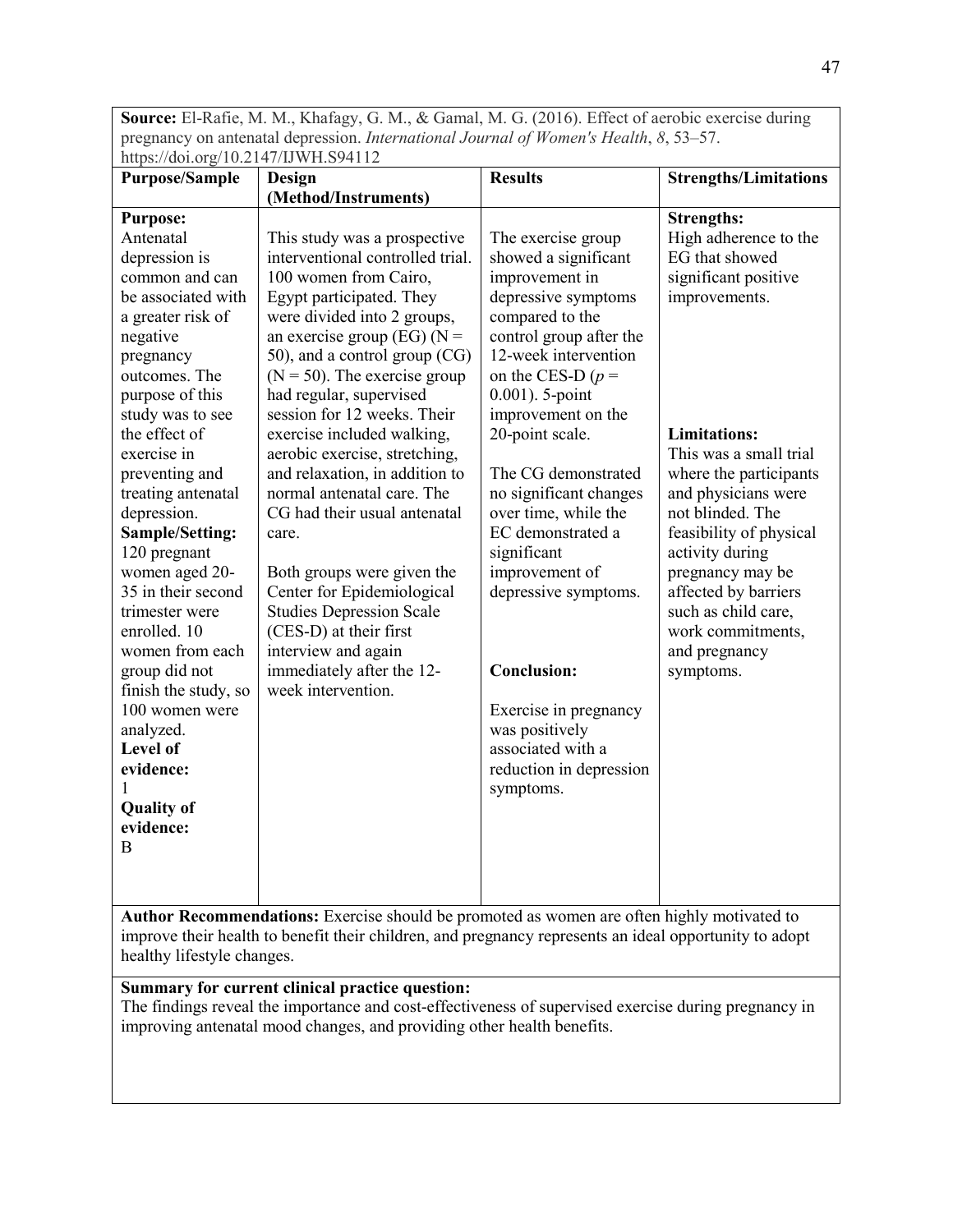**Source:** Fernandez-Buhigas, I., Brik, M., Martin-Arias, A., Vargas-Terrones, M., Varillas, D., Baraket, R., & Santacruz, B. (2020). Maternal physiological changes at rest induced by exercise during pregnancy: A randomized controlled trial. *Physiology & Behavior, 220*, 112863. https://doi.org/10.1016/j.physbeh.2020.112863

| <b>Purpose/Sample</b>          | Design                   | <b>Results</b>              | <b>Strengths/Limitations</b> |
|--------------------------------|--------------------------|-----------------------------|------------------------------|
|                                | (Method/Instruments)     |                             |                              |
| <b>Purpose:</b>                |                          |                             | <b>Strengths:</b>            |
| To study                       | A randomly assigned      | No differences were found   |                              |
| cardiovascular,                | intervention group       | in pregnancy weight,        |                              |
| metabolic, renal               | $(N=46)$ was chosen to   | fasting glucose, aspartate- | RCT with multiple check-     |
| and hepatic                    | participate in a mild-   | amino-transferase, alanine- | ins. The exercise            |
| changes in                     | moderate supervised      | amino-transferase, blood    | guidelines were              |
| pregnant women                 | exercise program while   | creatinine, or blood uric   | intentionally                |
| as they                        | a control group $(N=46)$ | acid between intervention   | recommended.                 |
| correspond to the              | continued with routine   | and control groups. Blood   |                              |
| regular                        | pregnancy care. BP,      | pressure was similar and    |                              |
| participation in a             | HR, weight, BGL,         | systolic blood pressure was |                              |
| supervised                     | AST, ALT, blood          | lower in control groups.    |                              |
| exercise                       | creatinine, and uric     |                             |                              |
| program.                       | acid were collected and  | <b>Conclusion:</b>          | <b>Limitations:</b>          |
|                                | differences between      |                             |                              |
| Sample/Setting:                | groups observed.         | Renal, metabolic, and       | Small sample size, high      |
|                                |                          | hepatic metabolism was      | level of nulliparous         |
| 92 women who                   |                          | similar in both groups.     | women, inclusion of only     |
| met the                        |                          | Maternal BP was similar in  | low risk pregnancies.        |
| following                      |                          | both groups, although SBP   |                              |
| criteria: no OB                |                          | was higher at 27-28 weeks   |                              |
| complications,                 |                          | in the intervention group.  |                              |
| gestational age                |                          | Pregnancy weight gain       |                              |
| $16$ weeks at                  |                          | trended lower in the        |                              |
| time of                        |                          | intervention group.         |                              |
| recruitment, and               |                          |                             |                              |
| not regularly                  |                          |                             |                              |
| exercising more                |                          |                             |                              |
| than 30 min. 3                 |                          |                             |                              |
| days per week.                 |                          |                             |                              |
| Hospital setting               |                          |                             |                              |
| in Madrid, Spain.              |                          |                             |                              |
| Level of                       |                          |                             |                              |
| evidence: 1                    |                          |                             |                              |
| <b>Quality of</b>              |                          |                             |                              |
| evidence:                      |                          |                             |                              |
| В                              |                          |                             |                              |
| <b>Author Recommendations:</b> |                          |                             |                              |

Regular supervised exercise during pregnancy does not alter normal maternal physiology.

#### **Summary for current clinical practice question:**

An exercise routine of mild-moderate intensity does not either negatively or positively affect physiological pregnancy outcomes.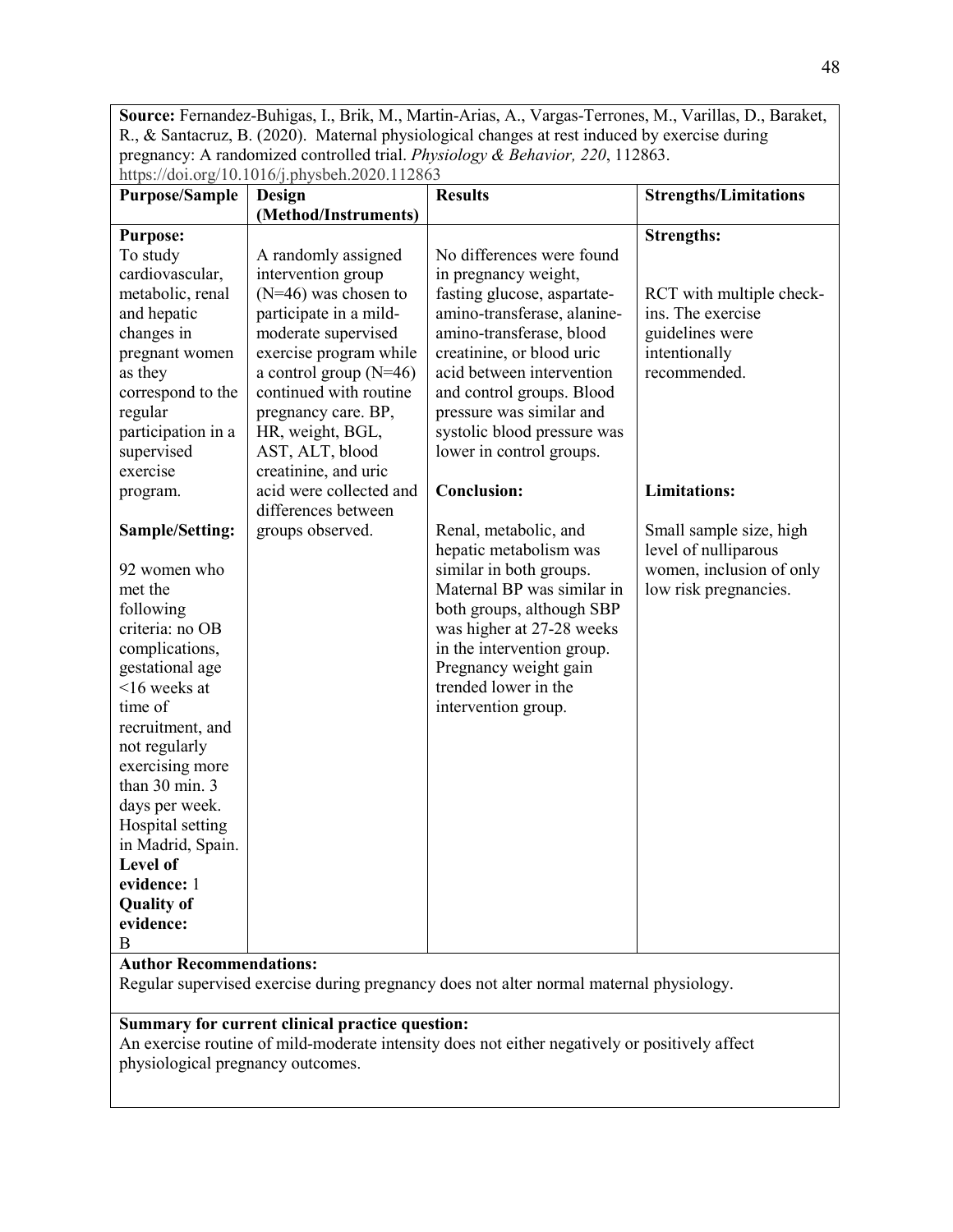**Source:** Ginar da Silva, S., Hallal, P. C., Domingues, M. R., Bertoldi, A. D., Freitas da Silveira, M., Bassani, D., Mohnsam da Silva, I. C., Cordeiro da Silva, B. G., de Vargas Nunes Coll, C., & Evenson, K. (2017). A randomized controlled trial of exercise during pregnancy on maternal and neonatal outcomes: Results from the PAMELA study. *International Journal of Behavioral Nutrition and Physical Activity, 14*(175). https://doi.org/10.1186/s12966-017-0632-6

| <b>Purpose/Sample</b> | <b>Design</b>                       | <b>Results</b>         | <b>Strengths/Limitations</b> |
|-----------------------|-------------------------------------|------------------------|------------------------------|
|                       | (Method/Instruments)                |                        |                              |
| <b>Purpose:</b>       | An exercise-based                   | Mean gestational age   | <b>Strengths:</b>            |
| To study the          | intervention was carried out        | and preterm birth did  | RCT, carried out by          |
| usefulness of an      | 3x/week for 16 weeks from           | not vary between       | certified                    |
| exercise program      | 16-20 to 32-36 weeks'               | groups.                | professionals, intervention  |
| on preventing         | gestation.                          | This study showed no   | was planned in               |
| negative maternal     |                                     | significant            | accordance with the          |
| and newborn           | Primary outcomes measured           | differences in the     | ACOG recommendations.        |
| health outcomes.      | were preterm birth and pre-         | occurrence of GDM      |                              |
|                       | eclampsia. Secondary                | and preeclampsia       |                              |
| Sample/Setting:       | outcomes were gestational           | $(p > 0.05)$ .         |                              |
|                       | weight gain, gestational            | intervention group     |                              |
| 639 healthy           | diabetes, birth weight, infant      | women gained less      |                              |
| pregnant women.       | length, and head                    | weight than control    |                              |
| $213$ in the          | circumference.                      | group women. No        |                              |
| intervention          |                                     | statistical difference | <b>Limitations:</b>          |
| group.                |                                     | in mean birth weight   |                              |
| 426 in the control    | Inclusion criteria were             | $(p=0.63)$ , length    | A higher number of           |
| group.                | women 18 years or older             | $(p=0.33)$ , and head  | dropouts in the              |
|                       | residing in Pelotas, Rio            | circumference          | intervention group,          |
|                       | Grande do Sul State, Brazil.        | $(p=0.34)$ .           | nutritional intake was not   |
| <b>PAMELA</b>         |                                     |                        | followed, preeclampsia       |
| (Physical Activity    | Exclusion criteria were             | <b>Conclusion:</b>     | was evaluated by self-       |
| for Mothers           | history of hypertension,            | This study didn't      | reporting, intervention      |
| Enrolled in           | cardiovascular disease,             | prove benefits of      | timing overlapped with       |
| Longitudinal          | diabetes type 1 or 2, history       | exercise on            | the usual onset of           |
| Analysis) study,      | of miscarriage or preterm           | pregnancy for          | preeclampsia and preterm     |
| part of the 2015      | birth, in vitro fertilization in    | preventing             | birth, and the sample        |
| Pelotas Birth         | the current pregnancy,              | preeclampsia or        | population was very          |
| Cohort Study          | current multiple gestation,         | preterm birth;         | healthy resulting from       |
|                       | persistent bleeding in the          | however, it did not    | strict eligibility criteria. |
| Level of              | current pregnancy, BMI              | demonstrate any        |                              |
| evidence: I           | $>$ 35 kg/m <sup>2</sup> , or heavy | adverse health         |                              |
|                       | smoker.                             | outcomes on            |                              |
| <b>Quality of</b>     |                                     | newborns either.       |                              |
| evidence: A           |                                     |                        |                              |
|                       |                                     |                        |                              |

# **Author Recommendations:**

This studies results should be interpreted with caution due to a lack of statistical power and low compliance.

# **Summary for current clinical practice question:**

Indeterminate evidence for the effects of an exercise program and preterm birth and preeclampsia.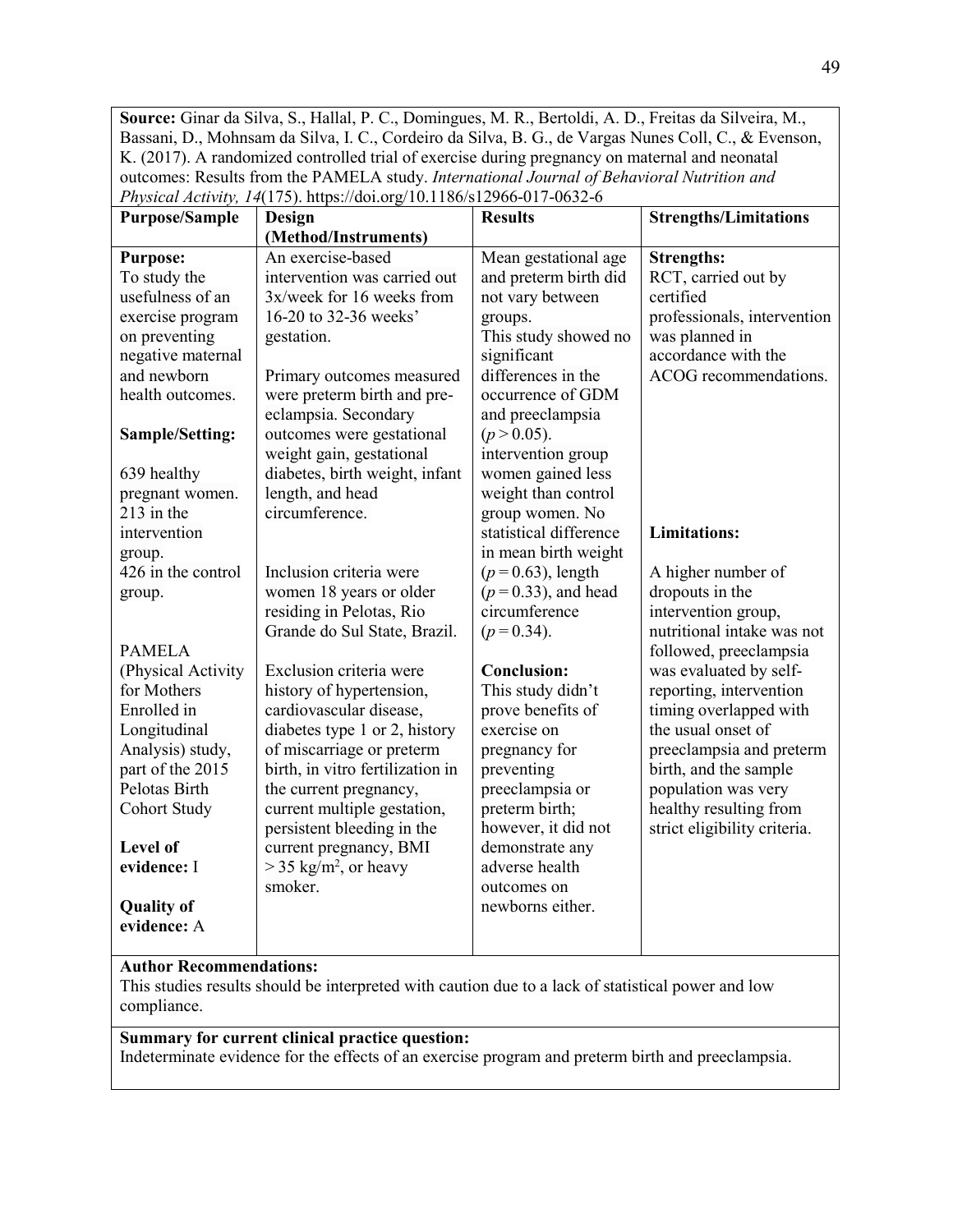**Source:** Kasawara, K., Burgos, C. S. G., Lira do Nascimento, S., Ferreira, N.O., Surita, F. G., & Pinto e Silva, J.P. (2013). Maternal and perinatal outcomes of exercise in pregnant women with chronic hypertension and/or previous preeclampsia: A randomized controlled trial. *International Scholarly Research Notices, 2013.* https://doi.org/10.1155/2013/857047

| <b>Purpose/Sample</b>  | Design                         | <b>Results</b>           | <b>Strengths/Limitations</b> |
|------------------------|--------------------------------|--------------------------|------------------------------|
|                        | (Method/Instruments)           |                          |                              |
| <b>Purpose:</b>        |                                |                          | <b>Strengths:</b>            |
| To study the           | Participants were randomly     | No differences were      |                              |
| relationship between   | assigned to a study group or   | found between the 2      | Randomization of             |
| a supervised           | control group. Study group     | groups comparing type    | participants                 |
| exercise program       | participants performed 30      | of delivery and          |                              |
| and pregnant women     | minutes of supervised          | maternal outcomes        |                              |
| with chronic           | physical exercise on a         | (maternal morbidity      |                              |
| hypertension or a      | stationary bike once a week    | and hospitalization in   | <b>Limitations:</b>          |
| history of             | beginning between 12-20        | intensive unit care) and |                              |
| preeclampsia on        | weeks' gestation until the end | neonatal outcomes,       | High cesarean section        |
| maternal and           | of pregnancy.                  | (birth weight,           | rates in both groups         |
| neonatal outcomes.     |                                | adequacy of weight to    | due to a large number        |
| <b>Sample/Setting:</b> |                                | gestational age,         | of obese and repeat          |
| 116 pregnant women     |                                | prematurity, Apgar       | cesarean participants.       |
| with chronic           |                                | scale at first and fifth |                              |
| hypertension and/or    |                                | minutes,                 |                              |
| previous               |                                | hospitalization in       |                              |
| preeclampsia.          |                                | intensive unit care, and |                              |
| Obstetrics Unit and    |                                | neonatal morbidity).     |                              |
| in the Physical        |                                |                          |                              |
| Therapy Unit at        |                                | <b>Conclusion:</b>       |                              |
| Outpatient Clinic of   |                                | This activity program    |                              |
| the Women's            |                                | did not produce          |                              |
| Hospital.              |                                | maternal and neonatal    |                              |
|                        |                                | risk.                    |                              |
| Level of evidence:     |                                |                          |                              |
|                        |                                |                          |                              |
| <b>Quality of</b>      |                                |                          |                              |
| evidence:              |                                |                          |                              |
| A                      |                                |                          |                              |

#### **Author Recommendations:**

Pregnant women with chronic hypertension or history of preeclampsia, including those who were previously sedentary, may initiate physical exercise with adequate supervision.

# **Summary for current clinical practice question:**

Rest is the usual recommendation to prevent morbidity with hypertensive pregnant women. However, there is insufficient evidence to recommend regular rest as a method to prevent preeclampsia or complications from preeclampsia from developing.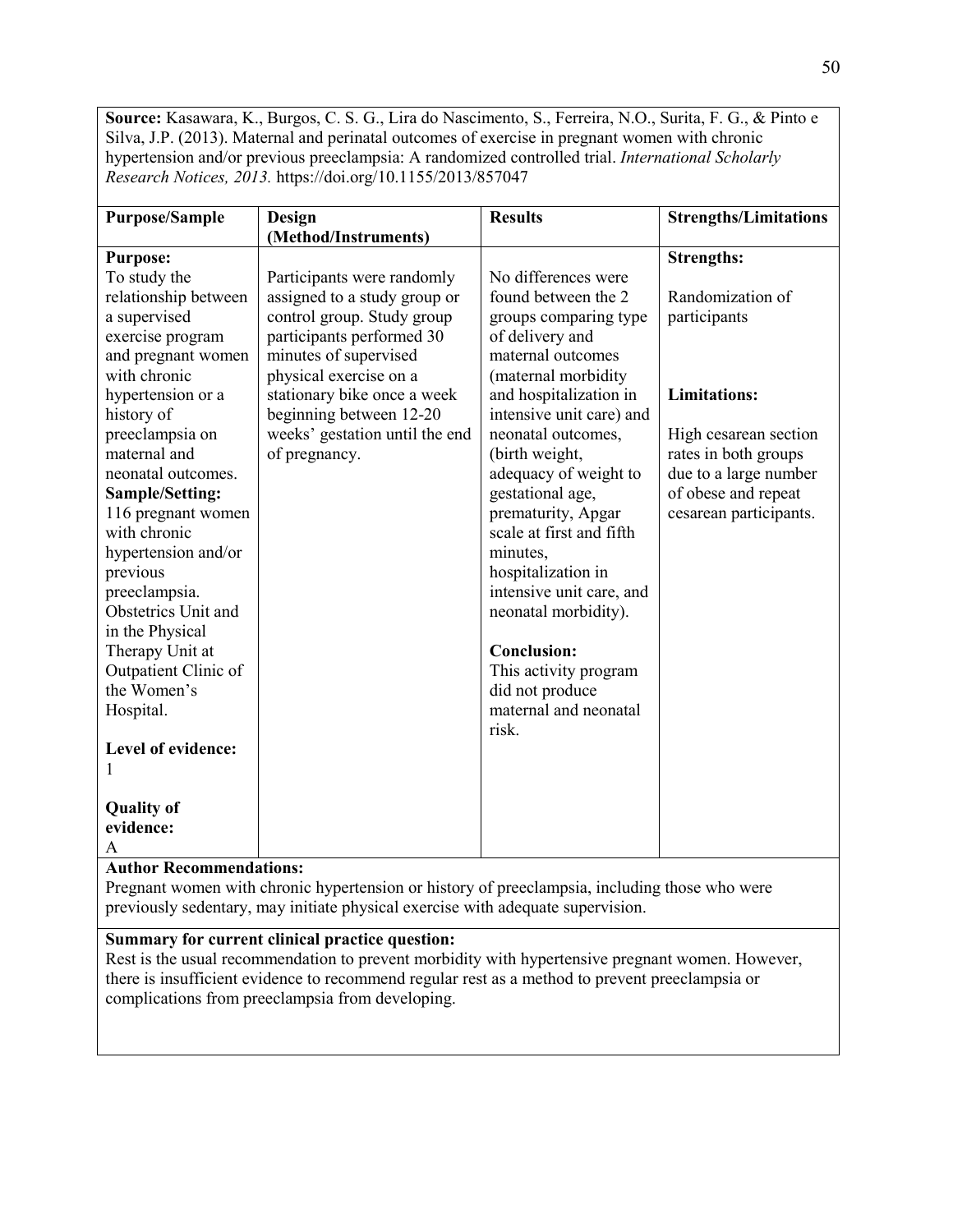**Source:** Melzer, K., Schutz, Y., Soehnchen, N., Othenin-Girard, V., Martinez de Tejada, B., Irion, O., Boulvain, M., & Kayser, B. (2010). Effects of recommended levels of physical activity on pregnancy outcomes. *American Journal of Obstetrics and Gynecology, 202*(3), e1-266-e6. https://doi.org/10.1016/j.ajog.2009.10.876

| <b>Purpose/Sample</b>  | <b>Design</b>          | <b>Results</b>                    | <b>Strengths/Limitations</b> |
|------------------------|------------------------|-----------------------------------|------------------------------|
|                        | (Method/Instruments)   |                                   |                              |
| <b>Purpose:</b>        |                        |                                   | <b>Strengths:</b>            |
| To study the           | An observational study | Active women who                  | This is the first            |
| association            | between 27 active and  | performed 30+ minutes of          | investigation using          |
| between                | 17 inactive women was  | moderate physical activity        | direct measurements          |
| recommended            | conducted to measure   | daily had markedly better         | rather than                  |
| levels of physical     | energy expenditure,    | fitness and lower sleeping        | questionnaires when          |
| activity during        | aerobic fitness, and   | heart rate compared to the        | comparing the                |
| pregnancy and          | sleeping heart rate.   | inactive group. Second stage      | recommended activity         |
| pregnancy              | Activity and energy    | of labor was 88 min. in the       | levels on pregnancy          |
| outcomes               | expenditure were       | active group and 146 min. in      | outcomes.                    |
|                        | measured using 24-     | the inactive group, $(P = .05)$ . |                              |
| <b>Sample/Setting:</b> | hour heart rate and    | Operative delivery in the         | Subjects were                |
| 44 healthy women       | movement recordings    | inactive vs the active was 3.7    | representative of the        |
| between 35-41          | via a sensor worn on   | (95% confidence interval,         | general population           |
| weeks' gestation.      | the chest.             | $0.87 - 16.08$ ) odds ratio.      | rather than athletes.        |
| University             |                        | Birthweight, maternal weight      |                              |
| Hospitals of           |                        | gain, and parity adjusted         | Activity levels were         |
| Geneva,                |                        | odds ratio was 7.6 (95%           | quantified in a natural      |
| Switzerland            |                        | confidence interval, 1.23-        | living environment           |
|                        |                        | $45.8$ ).                         | rather than a                |
|                        |                        | <b>Conclusion:</b>                | predetermined exercise       |
| Level of evidence:     |                        | 30 or more minutes per day        | program.                     |
|                        |                        | of moderate physical activity     |                              |
| Ш                      |                        | was associated with               |                              |
|                        |                        | improved cardiovascular           | <b>Limitations:</b>          |
| <b>Quality of</b>      |                        | fitness, showing no negative      | Observational study          |
| evidence:              |                        | fetal effects or outcome of       | with a                       |
|                        |                        | labor and delivery, and may       | small number of              |
| B                      |                        | decrease the length of the        | participants.                |
|                        |                        | second stage of labor and the     |                              |
|                        |                        | frequency of operative            |                              |
|                        |                        | delivery.                         |                              |

# **Author Recommendations:**

Additional studies with larger sample size are needed to confirm the positive correlation between physical activity and pregnancy outcome.

# **Summary for current clinical practice question:**

It is safe for healthy pregnant women to follow ACOGs recommendation to participate in ≥30 minutes of moderate physical activity per day rather than rely on outdated advice to reduce physical activity.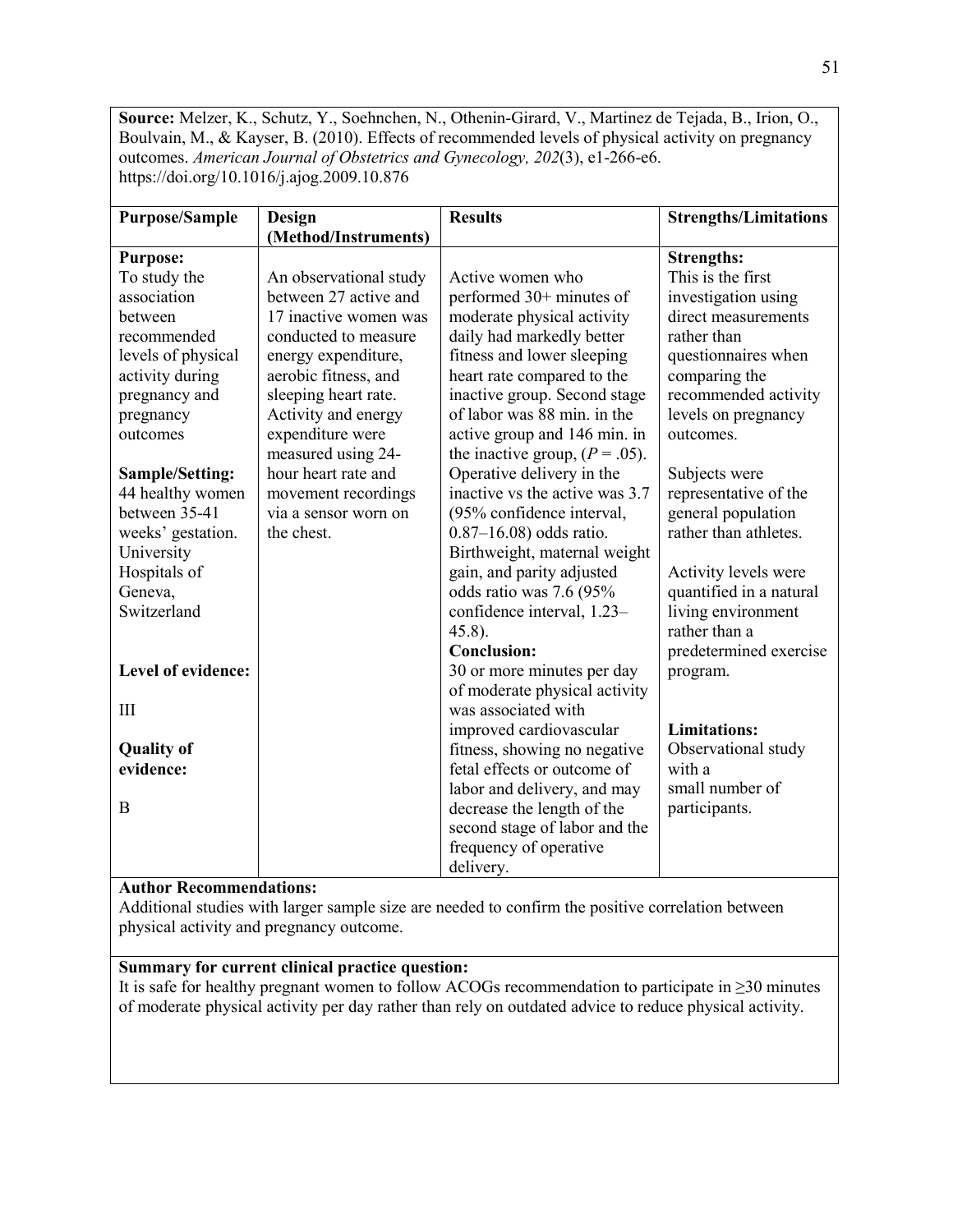**Source:** Montoya Arizabaleta, A., Orozco Buitrago, L., Aguilar de Plata, A., Mosquera Escudero, M., & Ramírez-Vélez, R. (2010). Aerobic exercise during pregnancy improves health-related quality of life: A randomized trial. *Journal of Physiotherapy, 56*(4), 253–258. https://doi.org/10.1016/s1836- 9553(10)70008-4

| <b>Purpose/Sample</b>       | Design                      | <b>Results</b>            | <b>Strengths/Limitations</b> |
|-----------------------------|-----------------------------|---------------------------|------------------------------|
|                             | (Method/Instruments)        |                           |                              |
| <b>Purpose:</b>             |                             |                           | <b>Strengths:</b>            |
| Physical activity           | A RCT with 64               | Fifty women               | High compliance with         |
| during pregnancy is         | nulliparous pregnant        | completed the study.      | the trial was a major        |
| recommended, and            | women attending prenatal    | $CG = 26$ and $EG = 24$ . | strength.                    |
| may prevent maternal        | care were evaluated.        | After the 3-month         |                              |
| disorders, such as          |                             | intervention, the         |                              |
| hypertension and            | The experimental group      | experimental group        |                              |
| gestational diabetes.       | completed a 3-month         | had improved their        |                              |
|                             | supervised exercise         | health-related quality    |                              |
| Sample/Setting:             | program beginning at 16-    | of life more than the     |                              |
| Participants were           | 20 weeks. Each session      | control group.            |                              |
| recruited from              | included walking for 10     |                           | <b>Limitations:</b>          |
| prenatal care services      | min., aerobic exercise for  |                           | The small sample size        |
| in Cali, Colombia.          | 30 min., stretching for 10  | <b>Conclusion:</b>        | of this RCT.                 |
| Women who were              | min., and relaxation for 10 |                           |                              |
| interested in the study     | min. The control group      | Aerobic exercise          |                              |
| were invited to be          | continued usual activities  | during pregnancy          |                              |
| screened.                   | and performed no specific   | improved health-          |                              |
| Sociodemographic            | exercise.                   | related quality of life.  |                              |
| data was recorded           |                             |                           |                              |
| and a physical exam         |                             |                           |                              |
| was performed to            |                             |                           |                              |
| determine eligibility.      |                             |                           |                              |
| After confirmation of       |                             |                           |                              |
| eligibility, the women      |                             |                           |                              |
| were randomly               |                             |                           |                              |
| assigned to an aerobic      |                             |                           |                              |
| exercise plus usual         |                             |                           |                              |
| prenatal care group,        |                             |                           |                              |
| or the usual prenatal       |                             |                           |                              |
| care group only.            |                             |                           |                              |
| Level of evidence:          |                             |                           |                              |
|                             |                             |                           |                              |
| <b>Quality of evidence:</b> |                             |                           |                              |
| B                           |                             |                           |                              |

**Author Recommendations:** Exercise improves physical and psychological function in healthy people. The effects of exercise during pregnancy should be analyzed. Exercise can be prescribed during pregnancy and is expected to improve the quality of life.

# **Summary for current clinical practice question:**

Exercise during pregnancy improves the overall health-related quality of life and should be recommended for all eligible pregnant women.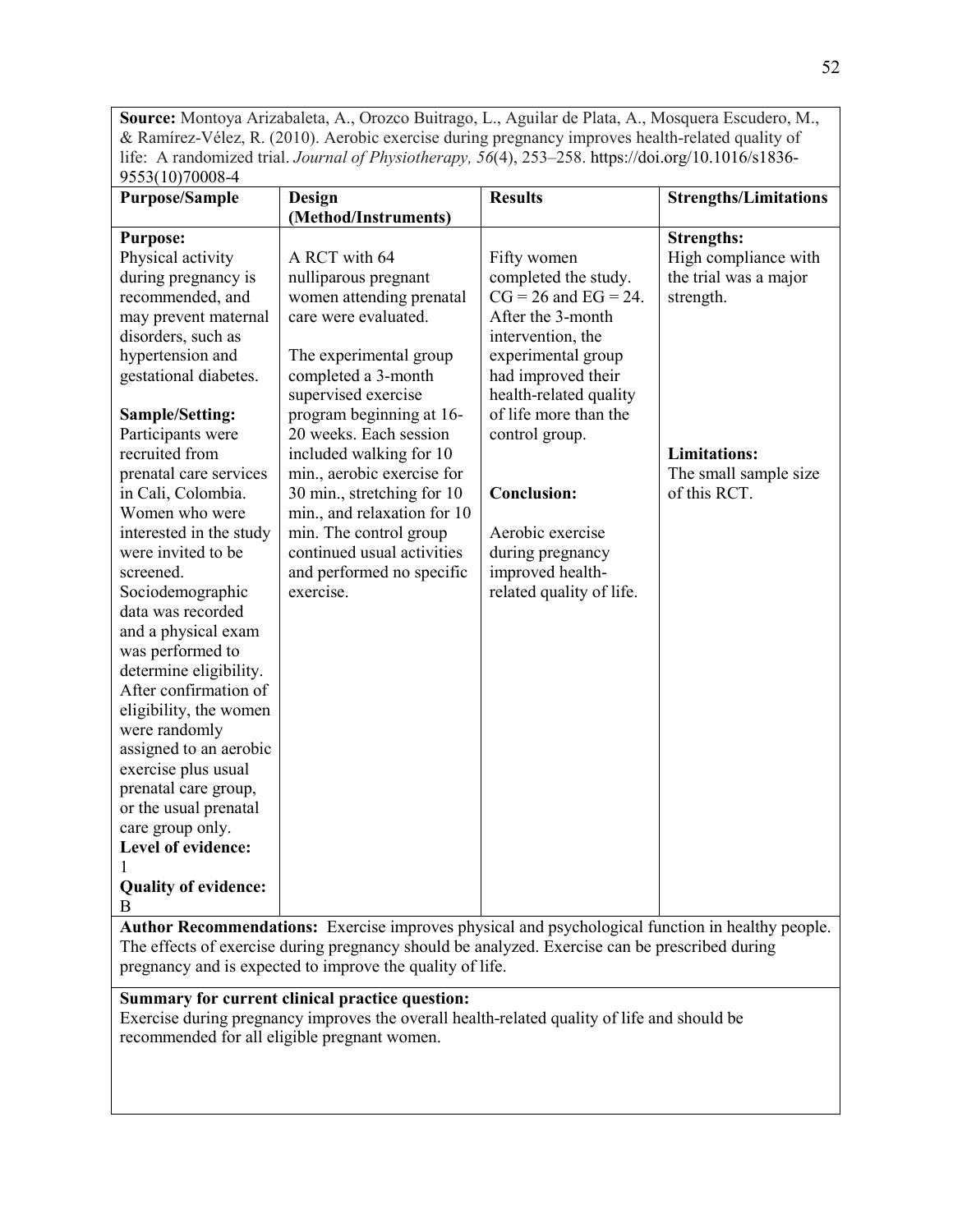**Source:** Petrov Fieril, K., Glantz, A., & Fagevik Olsen, M. (2015). The efficacy of moderate-tovigorous resistance exercise during pregnancy: A randomized controlled trial. *Acta Obstetricia et Gynecologica Scandinavica*, *94*(1), 35–42. https://doi.org/10.1111/aogs.12525

| (Method/Instruments)<br><b>Purpose: This</b><br><b>Strengths:</b><br>RCT was done to<br>The supervised group was the<br>No significant<br>differences were found<br>assess the effects<br>intervention group. They<br>studied resistance<br>received supervised resistance<br>and safety of<br>between the groups.<br>training during<br>moderate to<br>exercise twice a week. The<br>They both showed a<br>normal health-related<br>exercises were done within<br>supports the finding<br>vigorous<br>resistance exercise<br>quality of life. They<br>that higher intensity<br>moderate to vigorous<br>also both had normal<br>intensity. $N = 51$ . The<br>resistance training is<br>during pregnancy.<br>intervention was administered<br>appropriate and safe<br>blood pressure and<br>perinatal data.<br>during pregnancy.<br>during gestational weeks 14-<br>25.<br><b>Sample/Setting:</b><br>Pregnant women<br>in Gothenburg,<br>The control group received<br>Sweden from two<br>generalized exercise<br>antenatal clinics<br>recommendations, a home-<br><b>Conclusion:</b><br>based training program, and<br><b>Limitations:</b><br>were assessed for<br>telephone follow up. $N = 41$<br>the RCT. 92<br>Resistance exercise<br>does not jeopardize the<br>healthy pregnant<br>health and wellbeing of<br>they also had several<br>women were<br>studied.<br>women dropout.<br>pregnant women or<br>Another limitation is<br>their fetus during<br>pregnancy. It is an<br>Level of<br>physically active at<br>appropriate form of<br>evidence:<br>baseline. This could<br>exercise in a healthy<br>explain why no<br>pregnancy.<br><b>Quality of</b><br>evidence:<br>B<br>groups. | <b>Purpose/Sample</b> | Design | <b>Results</b> | <b>Strengths/Limitations</b>                                                                                                       |
|---------------------------------------------------------------------------------------------------------------------------------------------------------------------------------------------------------------------------------------------------------------------------------------------------------------------------------------------------------------------------------------------------------------------------------------------------------------------------------------------------------------------------------------------------------------------------------------------------------------------------------------------------------------------------------------------------------------------------------------------------------------------------------------------------------------------------------------------------------------------------------------------------------------------------------------------------------------------------------------------------------------------------------------------------------------------------------------------------------------------------------------------------------------------------------------------------------------------------------------------------------------------------------------------------------------------------------------------------------------------------------------------------------------------------------------------------------------------------------------------------------------------------------------------------------------------------------------------------------------------------------------------------------------------------------------------|-----------------------|--------|----------------|------------------------------------------------------------------------------------------------------------------------------------|
|                                                                                                                                                                                                                                                                                                                                                                                                                                                                                                                                                                                                                                                                                                                                                                                                                                                                                                                                                                                                                                                                                                                                                                                                                                                                                                                                                                                                                                                                                                                                                                                                                                                                                             |                       |        |                |                                                                                                                                    |
|                                                                                                                                                                                                                                                                                                                                                                                                                                                                                                                                                                                                                                                                                                                                                                                                                                                                                                                                                                                                                                                                                                                                                                                                                                                                                                                                                                                                                                                                                                                                                                                                                                                                                             |                       |        |                | Only a few RCTs have<br>pregnancy. This study                                                                                      |
| <b>Author Recommendations:</b>                                                                                                                                                                                                                                                                                                                                                                                                                                                                                                                                                                                                                                                                                                                                                                                                                                                                                                                                                                                                                                                                                                                                                                                                                                                                                                                                                                                                                                                                                                                                                                                                                                                              |                       |        |                | The smaller size of this<br>RCT is a limitation, and<br>that both groups were<br>significant differences<br>were found between the |

Moderate to vigorous resistance exercise appears to be an appropriate form of exercise for healthy pregnant women.

# **Summary for current clinical practice question:**

Maintaining a physically active lifestyle has many health benefits. Exercise should be continued throughout pregnancy.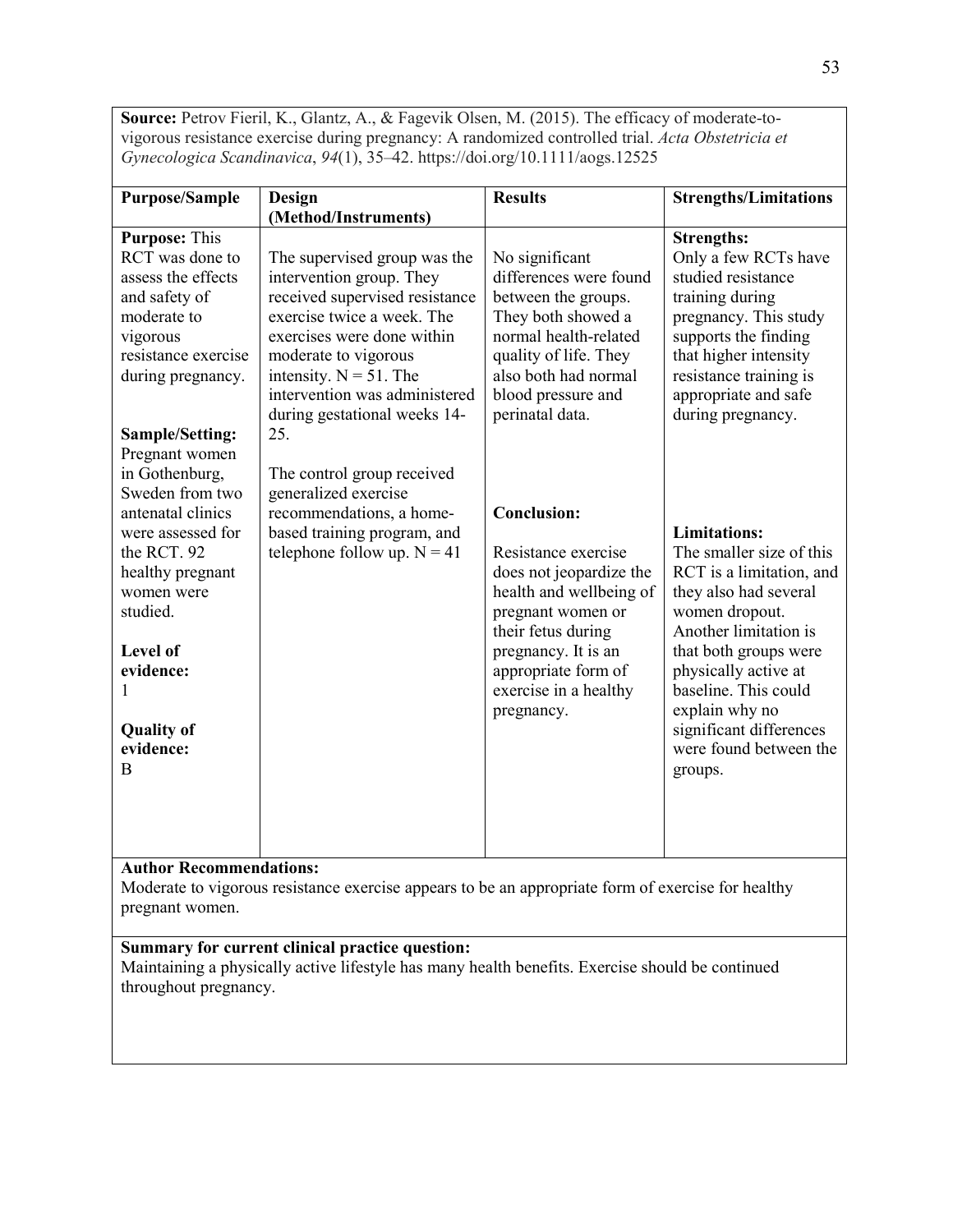**Source:** Robledo-Colonia, A. F., Sandoval-Restrepo, N., Mosquera-Valderrama, Y. F., Escobar-Hurtado, C., & Ramírez-Vélez, R. (2012). Aerobic exercise training during pregnancy reduces depressive symptoms in nulliparous women: A randomized trial. *Journal of Physiotherapy*, *58*(1), 9–  $15. \text{ https://doi.org/10.1016/S1836-9553(12)70067-X}$ 

| <b>Purpose/Sample</b>  | 10. mps adnots 10.1010.01050 9000(12). 000.<br>Design | <b>Results</b>          | <b>Strengths/Limitations</b> |
|------------------------|-------------------------------------------------------|-------------------------|------------------------------|
|                        | (Method/Instruments)                                  |                         |                              |
| Purpose: The           | A RCT was conducted.                                  |                         | <b>Strengths:</b>            |
| purpose of this        | After confirmation of                                 | 74 women completed      |                              |
| study was to see if    | eligibility, the women were                           | the study. After the 3- | This study had               |
| supervised aerobic     | randomly allocated to the                             | month intervention, the | concealed allocation,        |
| exercise during        | exercise and usual prenatal                           | EG reduced their        | and it was also done         |
| pregnancy reduces      | care group, or the usual                              | depressive symptoms     | with an intention to         |
| depressive             | prenatal care only group.                             | on the CSE-D            | treat analysis. Only one     |
| symptoms in            |                                                       | questionnaire by 4      | outcome was measured         |
| nulliparous            | The experimental group (EG)                           | points more than the    | so the risk of Type I        |
| women.                 | $(N = 40)$ completed a 3-                             | CG.                     | error was low.               |
|                        | month supervised exercise                             | No adverse events       |                              |
| <b>Sample/Setting:</b> | program beginning between                             | occurred during or      |                              |
| 80 nulliparous         | 16-20 weeks' gestation. The                           | after the exercise.     |                              |
| pregnant women         | sessions were 3x a week, and                          |                         | <b>Limitations:</b>          |
| who were               | included walking, aerobic                             | <b>Conclusion:</b>      |                              |
| attending prenatal     | exercise, stretching, and                             | Physiotherapists        | The therapists and           |
| care at a tertiary     | relaxation.                                           | should advise pregnant  | participants were not        |
| hospital in Cali,      | The control group (CG) ( $N =$                        | women that aerobic      | blinded. Further studies     |
| Columbia were          | 40) performed no specific                             | exercise training       | may be needed to             |
| studied. Women         | exercise and continued their                          | during pregnancy        | explore the                  |
| were recruited         | usual activities.                                     | reduces the severity of | relationships among          |
| from their prenatal    |                                                       | symptoms of             | psychological status,        |
| care providers         | Baseline measures on the                              | depression.             | physical function, and       |
|                        | Center for Epidemiological                            |                         | quality of life during       |
| Level of               | <b>Studies Depression Scale</b>                       |                         | pregnancy with               |
| evidence:              | (CES-D) were taken the day                            |                         | depressive symptoms.         |
|                        | before the exercise program                           |                         | There was also a small       |
|                        | started, and outcomes were                            |                         | number of participants.      |
| <b>Quality of</b>      | measured the day after the                            |                         |                              |
| evidence:              | program was completed.                                |                         |                              |
| B                      |                                                       |                         |                              |
|                        |                                                       |                         |                              |

**Author Recommendations:** Aerobic exercise should be prescribed during pregnancy for its range of benefits, including its positive effect on reducing the severity of any depressive symptoms.

# **Summary for current clinical practice question:**

Depression during pregnancy is associated with an increased risk of prenatal and perinatal complications. Physical activity during pregnancy positively effects both mother and baby, and is an effective therapy for depression.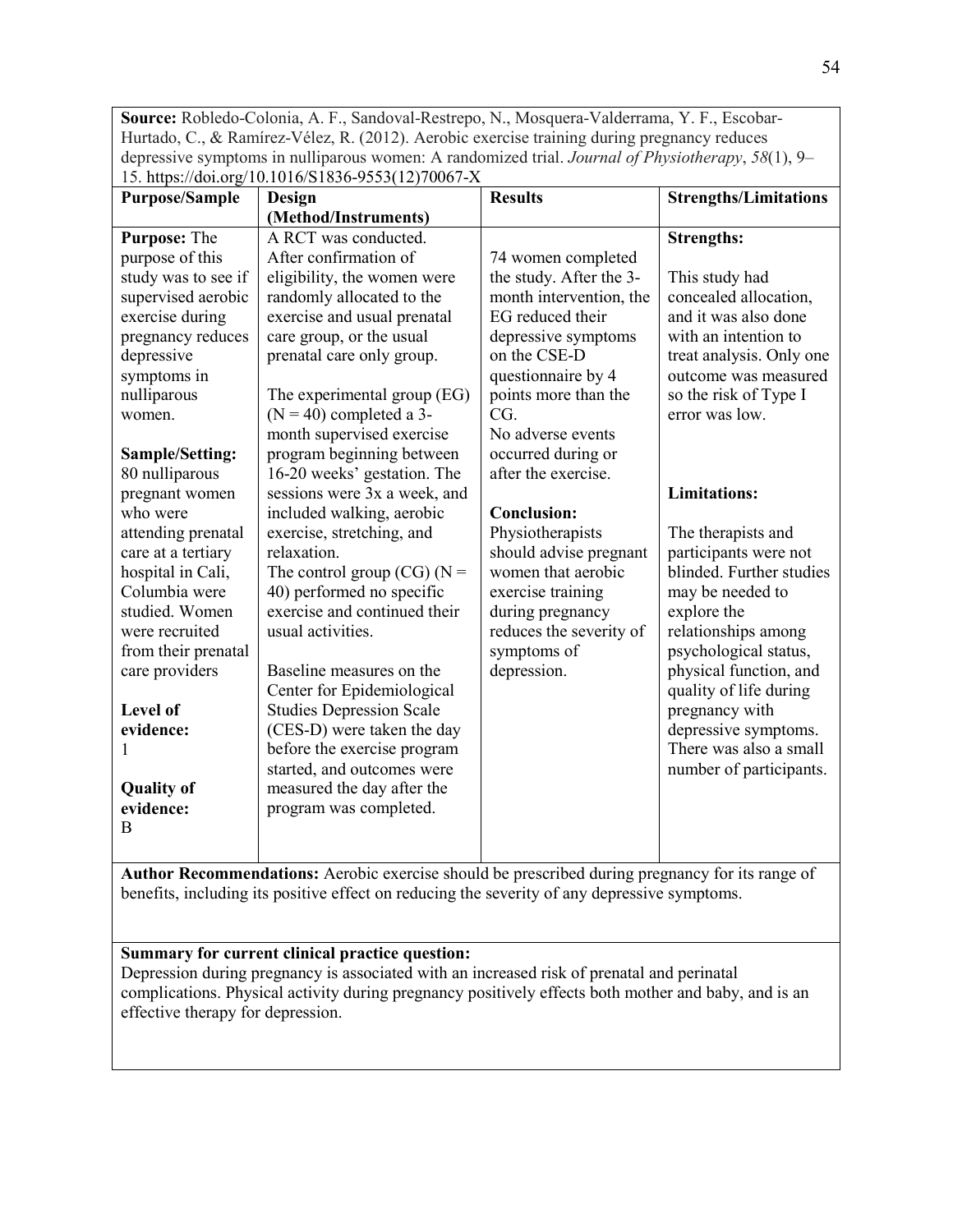**Source:** Rodríguez-Blanque, R., Sanchez-Garcia, J., Sanchez-Lopez, A., Expósito-Ruiz, M., & Aguilar-Cordero, M. (2019). Randomized clinical trial of an aquatic physical exercise program during pregnancy. *Journal of Obstetric, Gynecologic, and Neonatal Nursing*, *48*(3), 321–331. https://doi.org/10.1016/j.jogn.2019.02.003

| <b>Purpose/Sample</b>                                                                                                                                                                                    | Design                                                                                                                                                                                                                                   | <b>Results</b>                                                                                                                                                                                              | <b>Strengths/Limitations</b>                                                  |
|----------------------------------------------------------------------------------------------------------------------------------------------------------------------------------------------------------|------------------------------------------------------------------------------------------------------------------------------------------------------------------------------------------------------------------------------------------|-------------------------------------------------------------------------------------------------------------------------------------------------------------------------------------------------------------|-------------------------------------------------------------------------------|
|                                                                                                                                                                                                          | (Method/Instruments)                                                                                                                                                                                                                     |                                                                                                                                                                                                             |                                                                               |
| <b>Purpose:</b><br>This study was<br>done to determine<br>the effect of an<br>aquatic physical<br>exercise program<br>performed during<br>pregnancy on the<br>rate of intact<br>perineum after<br>birth. | RCT with a total of 129<br>pregnant women. Control<br>Group (CG) $N = 64$ . Aquatic<br>exercise group (EG) $N = 65$ .<br>The intervention was an<br>aquatic physical exercise<br>program designed<br>specifically for pregnant<br>women. | The women in the<br>exercise group had a<br>greater rate of intact<br>perineum compared to<br>the women in the<br>control group.<br>Maternal weight gain<br>did not affect the odds<br>for intact perineum. | <b>Strengths:</b><br>High adherence to the<br>study with positive<br>results. |
| <b>Sample/Setting:</b><br>Health centers in<br>the metropolitan<br>health district of<br>Granada, Spain.                                                                                                 | Participants were randomly<br>assigned to the CG or the EG.<br>Women in the EG performed<br>three sessions per week of<br>aquatic physical exercise.                                                                                     | Women who received<br>anesthesia and who<br>had previous<br>pregnancies were also<br>associated with intact<br>perineum.                                                                                    | <b>Limitations:</b><br>This was a small RCT.                                  |
| Level of<br>evidence:<br><b>Quality of</b><br>evidence:<br>B                                                                                                                                             | All women received routine<br>prenatal care.                                                                                                                                                                                             | <b>Conclusion:</b><br>Women who<br>participated in aquatic<br>exercise during<br>pregnancy were<br>significantly more<br>likely to have intact<br>perineum after birth.                                     |                                                                               |

# **Author Recommendations:**

Women should be educated on the positive effects of exercise in pregnancy, and specifically on the benefits of aquatic physical exercise.

# **Summary for current clinical practice question:**

Women who suffer from an extensive perineal tear have higher rates of morbidity. Water exercise during pregnancy is shown to reduce this risk, and help women have intact perineum after childbirth.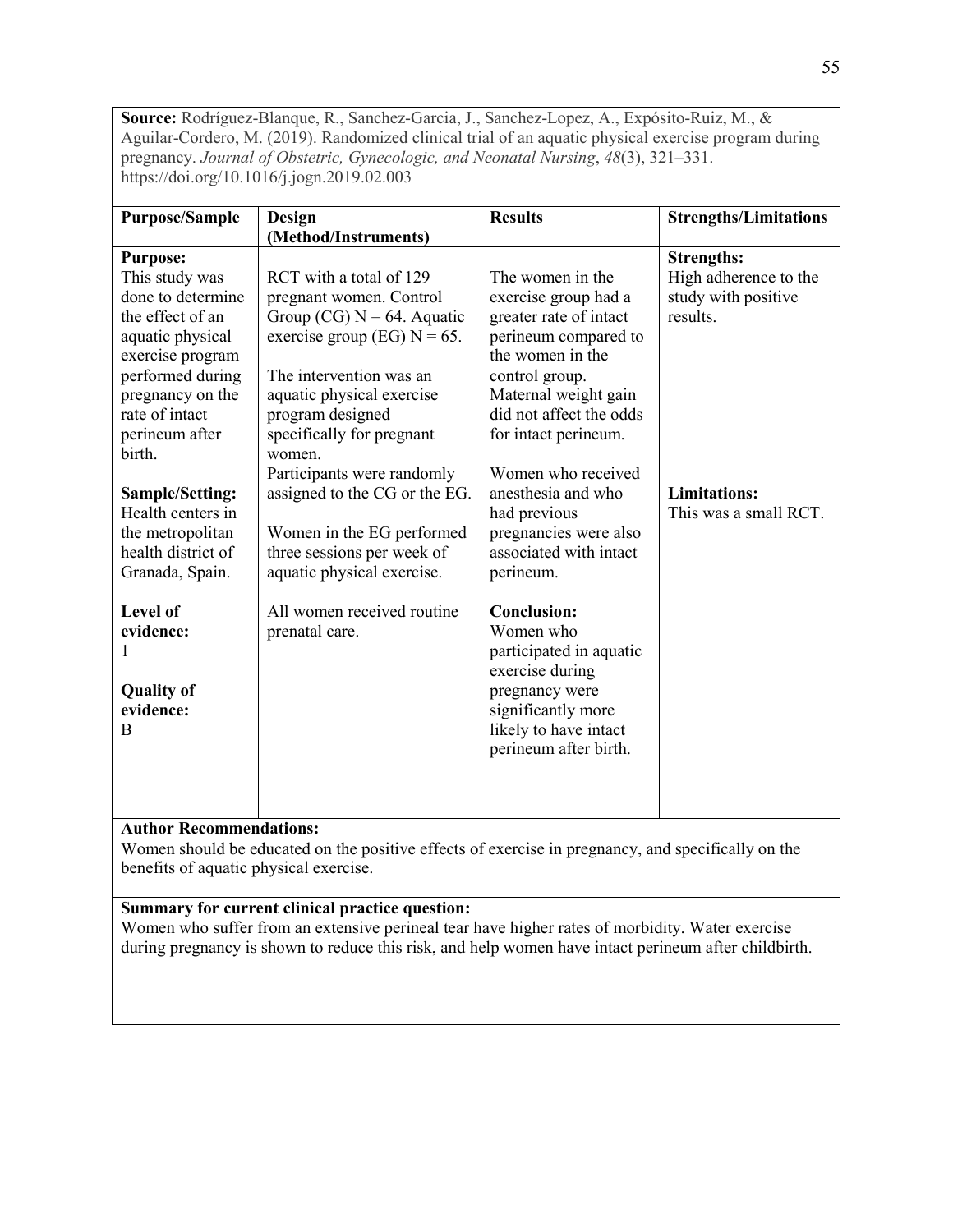**Source:** Ronnberg, A. K., Ostlund, I., Fadl, H., Gottvall, T., & Nilsson, K. (2015). Intervention during pregnancy to reduce excessive gestational weight gain: A randomized controlled trial. *BJOG: An International Journal of Obstetrics and Gynaecology*, *122*(4), 537–544. https://doi.org/10.1111/1471- 0528.13131

| <b>Purpose/Sample</b> | Design                           | <b>Results</b>          | <b>Strengths/Limitations</b> |
|-----------------------|----------------------------------|-------------------------|------------------------------|
|                       | (Method/Instruments)             |                         |                              |
| <b>Purpose:</b>       |                                  |                         | <b>Strengths:</b>            |
| To evaluate if        | A RCT was used. 445 women        | Gestation weight gain   | The large sample size        |
| feasible, low-cost    | were randomized, and 374         | was significantly lower | and randomized design        |
| interventions         | women remained in the            | in the intervention     | were strengths of the        |
| could decrease the    | study. The standard care         | group.                  | study. Excluding             |
| number of women       | group ( $N = 182$ ) received the |                         | underweight women,           |
| gaining weight        | standard 3 prenatal visits, and  |                         | there was no                 |
| above standard        | were given guidelines on         |                         | discrimination of pre-       |
| recommendations       | pregnancy dietary intake.        |                         | pregnancy BMI.               |
| compared with         | They were compared to an         |                         |                              |
| standard maternity    | intervention group ( $N = 192$ ) |                         |                              |
| care.                 | consisting of education on       |                         |                              |
| Sample/Setting:       | recommended weight gain,         | <b>Conclusion:</b>      |                              |
| 14 antenatal          | application of personalized      |                         |                              |
| clinics in Sweden     | weight graph, a formalized       | The low-cost            |                              |
| participated.         | prescription of exercise, and    | intervention program    |                              |
| Healthy women         | regular monitoring of weight     | did significantly       | <b>Limitations:</b>          |
| who were greater      | gain at every prenatal visit.    | reduce gestation        | There was an 8% loss         |
| than 16 weeks'        | The exercise that was            | weight gain.            | in the intervention          |
| gestation, with a     | prescribed was a                 |                         | group, and an 11% loss       |
| BMI above 19,         | recommendation of physical       |                         | in the standard care         |
| who were at least     | activity at a moderate level of  |                         | group.                       |
| 18 years old were     | exertion for approximately 30    |                         |                              |
| invited to            | minutes per day.                 |                         |                              |
| participate.          |                                  |                         |                              |
| <b>Level of</b>       |                                  |                         |                              |
| evidence:             |                                  |                         |                              |
|                       |                                  |                         |                              |
| <b>Quality of</b>     |                                  |                         |                              |
| evidence:             |                                  |                         |                              |
| A                     |                                  |                         |                              |
|                       |                                  |                         |                              |
|                       |                                  |                         |                              |

# **Author Recommendations:**

The mode of intervention is feasible, and can be readily applied in existing maternal healthcare settings.

# **Summary for current clinical practice question:**

Regular exercise and education on recommended gestational weight gain helps women gain less weight during pregnancy.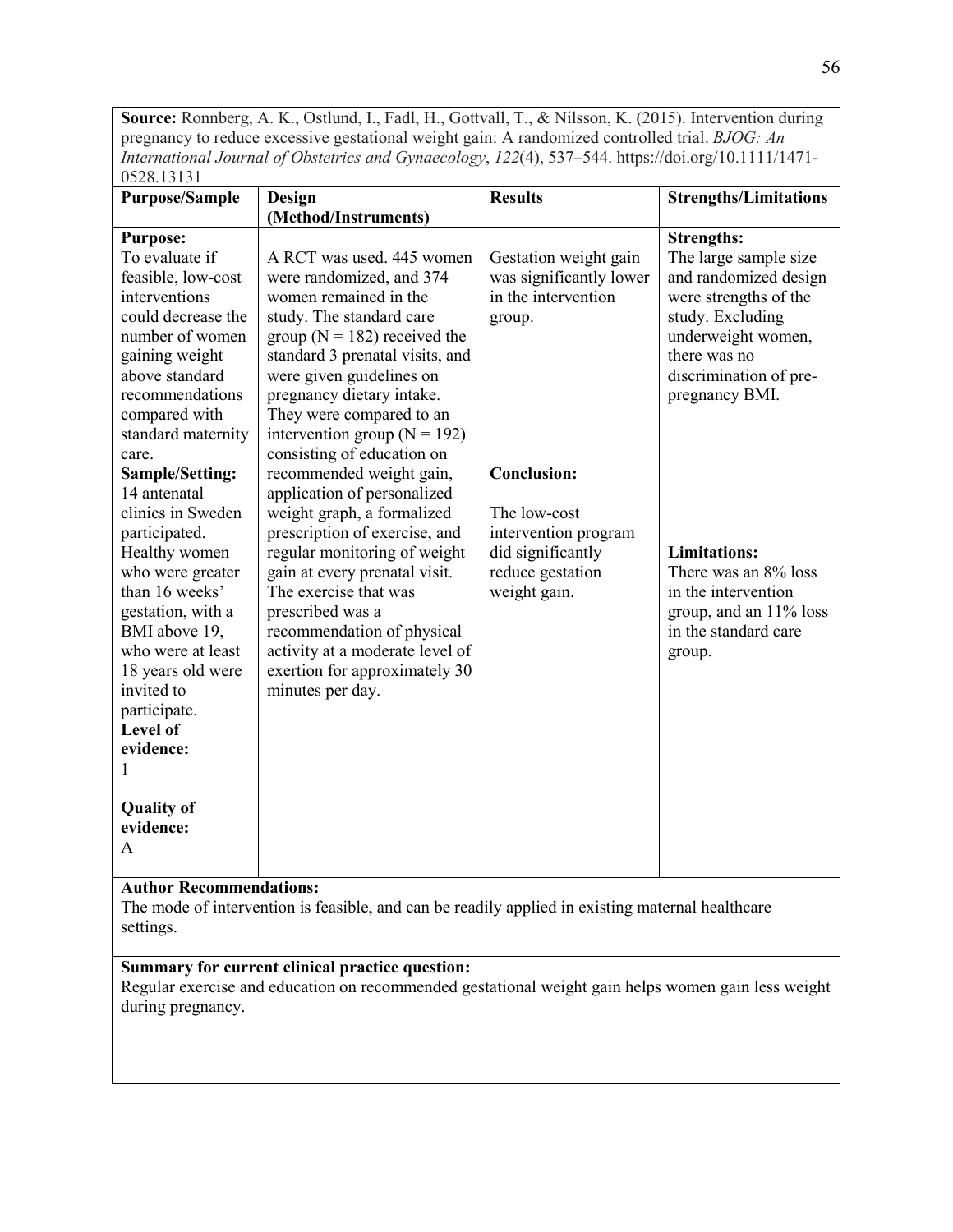**Source:** Ruchat, S., Davenport, M., Giroux, I., Hillier, M., Batada, A., Sopper, M., Hammond, J., & Mottola, M. (2012). Nutrition and exercise reduce excessive weight gain in normal-weight pregnant women. *Medicine and Science in Sports and Exercise*, *44*(8), 1419–1426. https://doi.org/10.1249/MSS.0b013e31825365f1

|                        | $\mu$                           | <b>Results</b>           |                              |
|------------------------|---------------------------------|--------------------------|------------------------------|
| <b>Purpose/Sample</b>  | Design                          |                          | <b>Strengths/Limitations</b> |
|                        | (Method/Instruments)            |                          |                              |
| <b>Purpose:</b>        |                                 |                          | <b>Strengths:</b>            |
| This study             | Pregnant women with a           | Women in the CG had      | The combination of a         |
| evaluated the          | normal pre-pregnancy BMI        | higher gestational       | supervised exercise          |
| effects of an          | were randomized to either a     | weight gain compared     | program with nutrition       |
| exercise program       | low-intensity ( $N = 23$ ) or   | to the women in the      | control, the                 |
| with nutritional       | moderate-intensity ( $N = 26$ ) | exercise groups.         | randomization of the         |
| control during         | exercise program, with          | Excessive gestational    | participants in two          |
| pregnancy.             | nutritional control. The        | weight gain in the low-  | exercise intensities,        |
|                        | exercise programs consisted     | intensity group was      | weekly weight gains,         |
| <b>Sample/Setting:</b> | of walking sessions 3-4x a      | prevented in 70% of      | and follow-up at 2           |
| Normal weight          | week, increasing time from      | the women, and 77% in    | months postpartum            |
| pregnant women         | 25-40 min. per session. 45      | the moderate-intensity   | were all strengths of        |
| were recruited         | pregnant women, also with       | group.                   | this RCT.                    |
| through referrals      | normal pre-pregnancy BMI,       |                          |                              |
| from medical           | did not participate in any      |                          |                              |
| professionals          | structured exercise group       | <b>Conclusion:</b>       |                              |
| when they were         | $(CG)$ .                        | Prenatal nutrition and   |                              |
| between 16-20          |                                 | exercise programs        |                              |
| weeks' gestation       |                                 | reduce excessive         | <b>Limitations:</b>          |
| in Canada. Before      |                                 | gestational weight gain  |                              |
| being enrolled,        |                                 | regardless of intensity. | This was a small RCT,        |
| they were              |                                 |                          | and the women in the         |
| medically              |                                 |                          | CG did not differ from       |
| screened.              |                                 |                          | those in the                 |
| Level of               |                                 |                          | intervention groups.         |
| evidence:              |                                 |                          | They were all similar        |
|                        |                                 |                          |                              |
|                        |                                 |                          | pre-pregnancy BMI,           |
|                        |                                 |                          | age, and parity. These       |
| <b>Quality of</b>      |                                 |                          | are all factors that may     |
| evidence:              |                                 |                          | influence gestation          |
| B                      |                                 |                          | weight gain.                 |

**Author Recommendations:** Exercise, regardless of intensity, should be recommended to all eligible, pregnant women. They should also be advised on a healthy, nutritional program throughout their pregnancy. Healthy lifestyle habits and weight gain recommendations should be recommended to women as soon as they are thinking of becoming pregnant.

**Summary for current clinical practice question:** Over half (52%) of the women who did not exercise during their pregnancies gained over the recommended gestational weight gain. Excessive weight gain can lead to higher morbidity complications.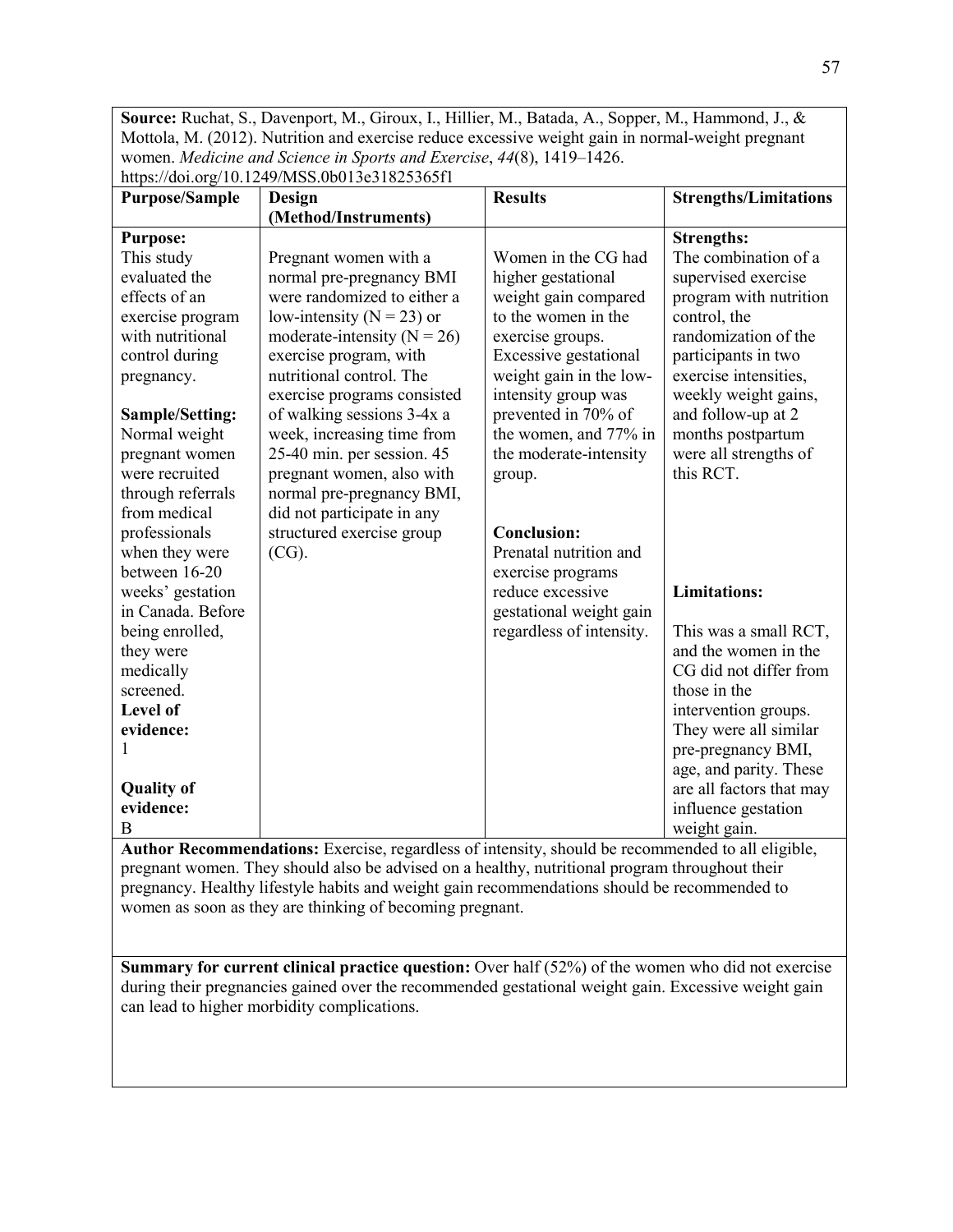**Purpose/Sample Design (Method/Instruments) Results Strengths/Limitations Purpose:** To evaluate how vigorous exercise effects fetal response in physically active and sedentary women. **Sample/Setting:** 45 women, 15 nonexercisers, 15 regularly active and 15 highly active **Level of evidence:** III **Quality of evidence:** B Subjects participated in a treadmill test until volitional fatigue was reached at 28 weeks-32 weeks 6 days' gestation. Umbilical artery Doppler indices, fetal heart tracing/rate, uterine artery doppler scans, and biophysical profiles were evaluated before and after exercise. Umbilical and uterine artery Doppler indices were comparable among both activity groups. They did not change with exercise (*p* > .05). BPP and fetal heart tracings were reassuring in all groups. In 5 of the highly active women, there were transient fetal heart rate decelerations and elevated umbilical and uterine artery Doppler indices after exercise. Afterwards, BPP and fetal heart tracings were reassuring. **Conclusion:** Fetal well-being is reassuring after a short-duration of vigorous exercise in both active and sedentary pregnant women. **Strengths:** A variation of fetal wellbeing tests were completed. Both exercisers and nonexercisers were studied. **Limitations:** Fetal well-being was not evaluated during exercise. Participants were all healthy women of normal weight before pregnancy.

**Source:** Szymanski, L., & Stain, A. (2012). Strenuous exercise during pregnancy: Is there a limit? *American Journal of Obstetrics & Gynecology, 207*(3), 179. https://doi.org/10.1016/j.ajog.2012.07.021

# **Author Recommendations:**

Additional research is needed on exercise in pregnant athletes to determine whether an upper limit of exercise exists that would place a fetus at risk if a threshold is crossed. Pregnant athletes may benefit from individualized exercise programs because they may exceed a point at which markers of fetal well-being may be compromised.

# **Summary for current clinical practice question:**

It is unclear how strenuous physical activity affects a fetus and if there is a point at which fetal well-being is compromised.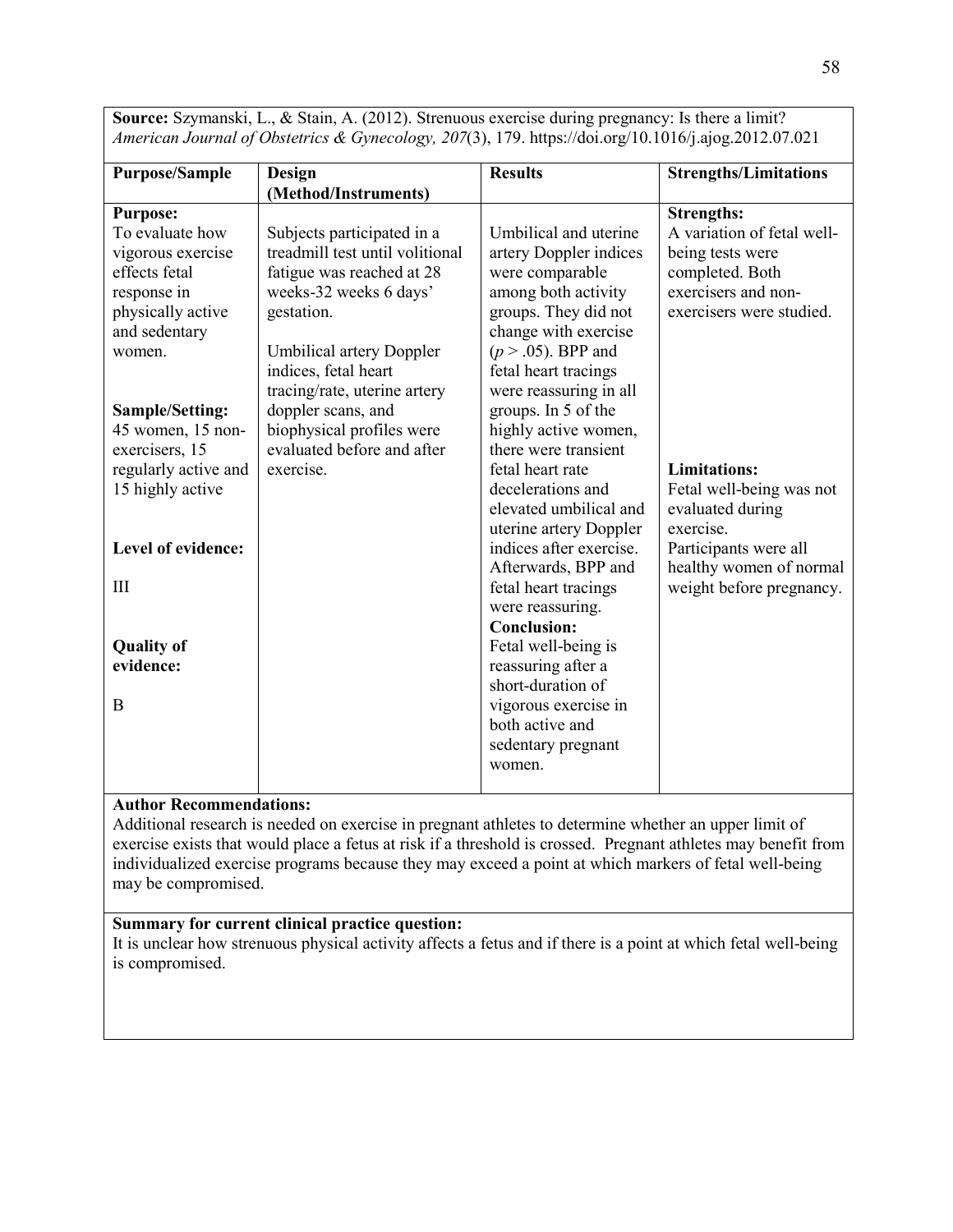**Source:** Wang, C., Wei, Y., Zhang, X., Zhang, Y., Xu, Q., Sun, Y., Su, S., Zhang, L., Liu, C., Feng, Y., Shou, C., Guelfi, K. J., Newnham, J. P., & Yang, H. (2017). A randomized clinical trial of exercise during pregnancy to prevent gestational diabetes mellitus and improve pregnancy outcome in overweight and obese pregnant women. *American Journal of Obstetrics & Gynecology, 217*(4), 340-351. https://doi.org/10.1016/j.ajog.2017.01.037

| <b>Purpose/Sample</b>       | nupon, aon. 15 10. 1010   1010   1021 11021 1103<br>Design | <b>Results</b>             | <b>Strengths/Limitations</b> |
|-----------------------------|------------------------------------------------------------|----------------------------|------------------------------|
|                             | (Method/Instruments)                                       |                            |                              |
| <b>Purpose:</b>             |                                                            |                            | <b>Strengths:</b>            |
| To test the efficacy of     | Patients assigned to the                                   | 22% incidence of GDM       | The supervised cycling       |
| regular exercise            | exercise group were                                        | in the exercise group vs.  | exercise intervention used   |
| in early pregnancy to       | instructed to exercise 3                                   | $40.6\%$ in the control    | ensured the appropriate      |
| prevent GDM in              | times per week (at least                                   | group. 95% confidence      | amount and intensity of      |
| overweight/obese            | 30 min./session with a                                     | interval. 45.8% reduction  | exercise and high            |
| pregnant women.             | rating of perceived                                        | in GDM.                    | adherence to the             |
| Sample/Setting:             | exertion between 12-                                       |                            | intervention program         |
| Sample:                     | 14) via a cycling                                          |                            |                              |
| nonsmoking women            | program begun within                                       |                            | The intervention did not     |
| age $>18$ years with a      | 3 days of                                                  |                            | include a dietary            |
| singleton pregnancy         | randomization until 37                                     | <b>Conclusion:</b>         | component, which             |
| who had BMI 24<28           | weeks of gestation.                                        |                            | facilitated the ability to   |
| and had an                  | Those in the control                                       | Cycling exercise initiated | discern the effect of        |
| uncomplicated               | group continued their                                      | early in pregnancy and     | exercise itself on           |
| pregnancy at                | usual daily activities.                                    | performed at least 30      | outcomes.                    |
| $12$ weeks of               | Both groups received                                       | minutes, 3 times per       |                              |
| gestation.                  | standard prenatal care,                                    | week, is associated with a |                              |
| 300 women were              | albeit without special                                     | significant reduction in   | <b>Limitations:</b>          |
| initially recruited with    | dietary                                                    | the frequency of           |                              |
| 265 completing the          | recommendations. The                                       | gestational diabetes       | Lacking a dietary element    |
| testing for GDM.            | primary outcome was                                        | mellitus in                | limited researchers from     |
| Setting: a prenatal care    | incidence of gestational                                   | overweight/obese           | analyzing and comparing      |
| class specifically for      | diabetes mellitus.                                         | pregnant women.            | the combined effect of       |
| women in early              |                                                            |                            | exercise and dietary         |
| pregnancy at the            |                                                            | There was no evidence      | interventions.               |
| Department of               | Instrument: cycling                                        | that the exercise          |                              |
| OB/GYN Peking               | program                                                    | prescribed in this study   | Not practical to introduce   |
| <b>University First</b>     |                                                            | increased the risk of      | this type of a supervised    |
| Hospital.                   |                                                            | preterm birth or reduced   | activity program for         |
| Level of evidence: 1        |                                                            | the mean gestational age   | pregnant women on a          |
|                             |                                                            | at birth.                  | grander scale.               |
| <b>Quality of evidence:</b> |                                                            |                            |                              |
| А                           |                                                            |                            |                              |

#### **Author Recommendations:**

In the absence of contraindications, regular exercise should be recommended as an important part of antenatal care.

#### **Summary for current clinical practice question:**

In women who are overweight or obese before pregnancy and seeking ways to decrease their risk of GDM and other adverse pregnancy outcomes, exercise is a feasible plan.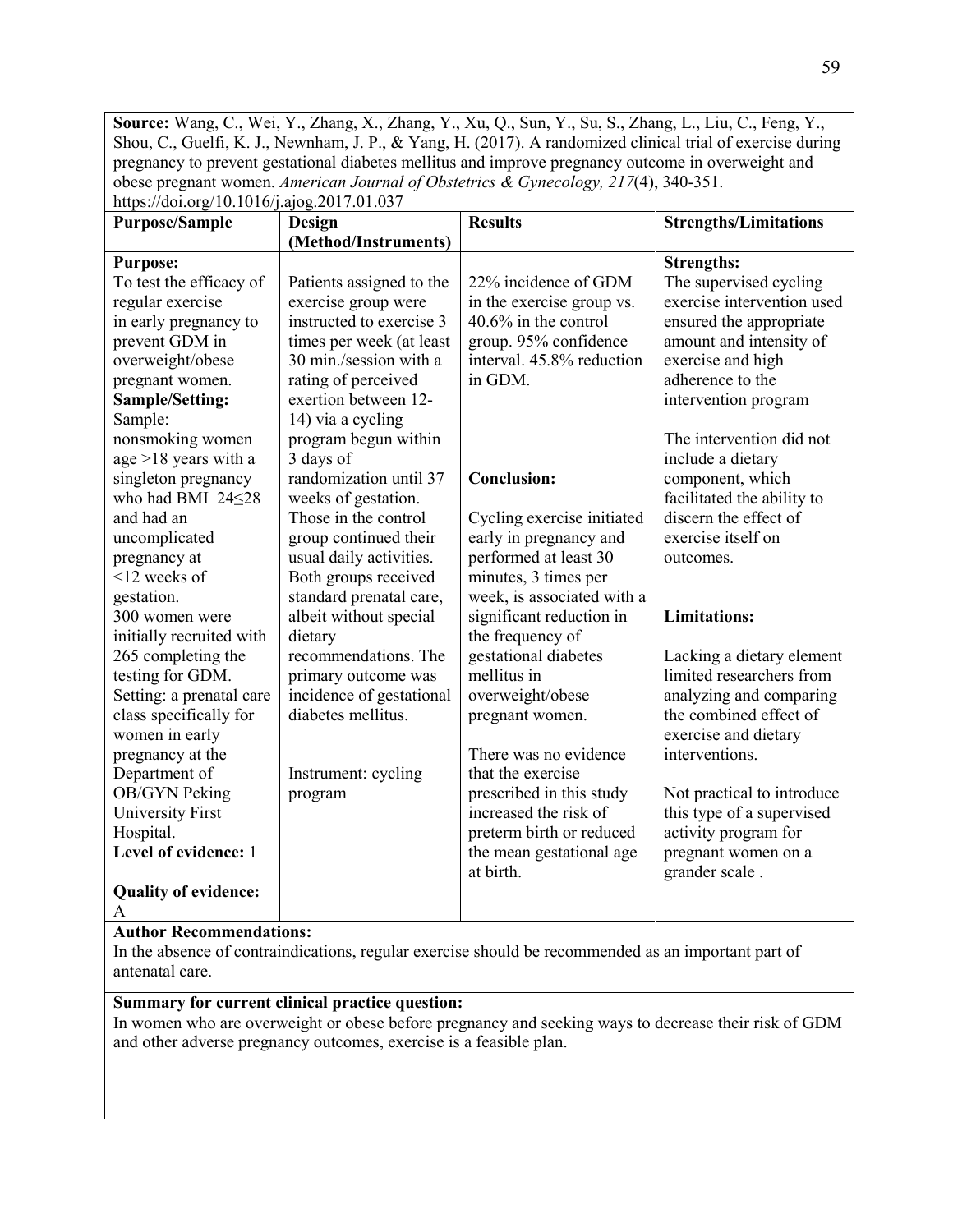**Source:** Ward-Ritacco, C., Poudevigne, M., & O'Connor, P. (2016). Muscle strengthening exercises during pregnancy are associated with increased energy and reduced fatigue. *Journal of Psychosomatic Obstetrics & Gynecology, 37*(2), 68-72. https://doi.org/10.3109/0167482X.2016.1155552

# **Author Recommendations:**

Acute, low-to-moderate intensity muscle strengthening exercise during pregnancy is effective for transiently improving feelings of energy and fatigue.

# **Summary for current clinical practice question:**

Fatigue and low energy during pregnancy are common concerns that are often inadequately managed by pregnant women and their health care providers. Acute bouts of resistance exercise are consistently associated with increases in feelings of energy and decreases in feelings of fatigue in pregnant women during the second and third trimesters.